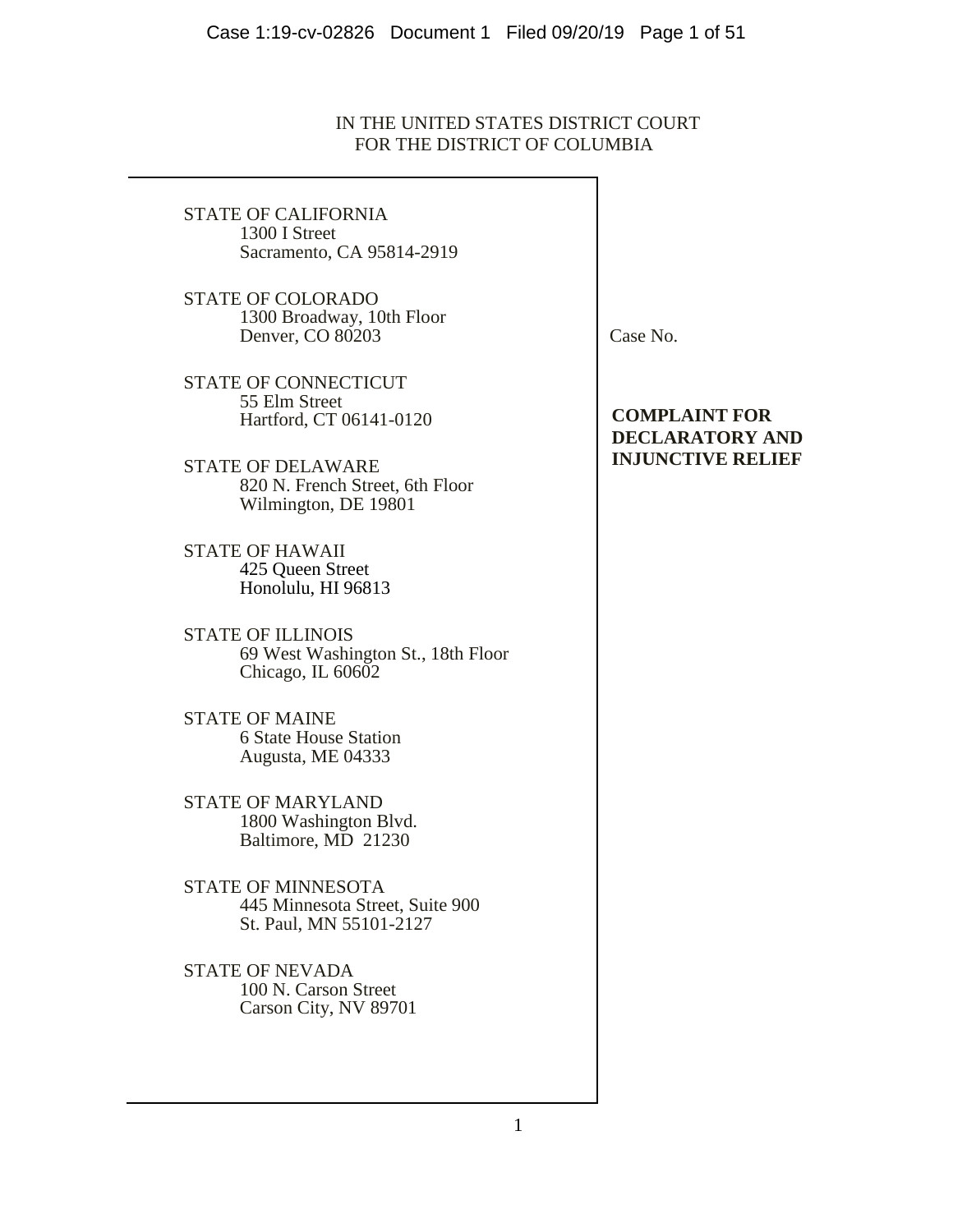STATE OF NEW JERSEY 25 Market Street Trenton, NJ 08625 STATE OF NEW MEXICO 408 Galisteo Street Santa Fe, NM 87501 STATE OF NEW YORK 28 Liberty Street, 19th Floor New York, NY 10005 STATE OF NORTH CAROLINA P.O. Box 629 Raleigh, NC 27602 STATE OF OREGON 1162 Court Street NE Salem, OR 97301-4096 STATE OF RHODE ISLAND 150 South Main Street Providence, RI 02903 STATE OF VERMONT 109 State Street Montpelier, VT 05609 STATE OF WASHINGTON 1125 Washington Street SE Olympia, WA 98504 STATE OF WISCONSIN; State Capitol, Room 114 East Madison, WI 53702 COMMONWEALTH OF MASSACHUSETTS One Ashburton Place, 18th Floor Boston, MA 02108 COMMONWEALTH OF PENNSYLVANIA 1600 Arch Street, Suite 300 Philadelphia, PA 19103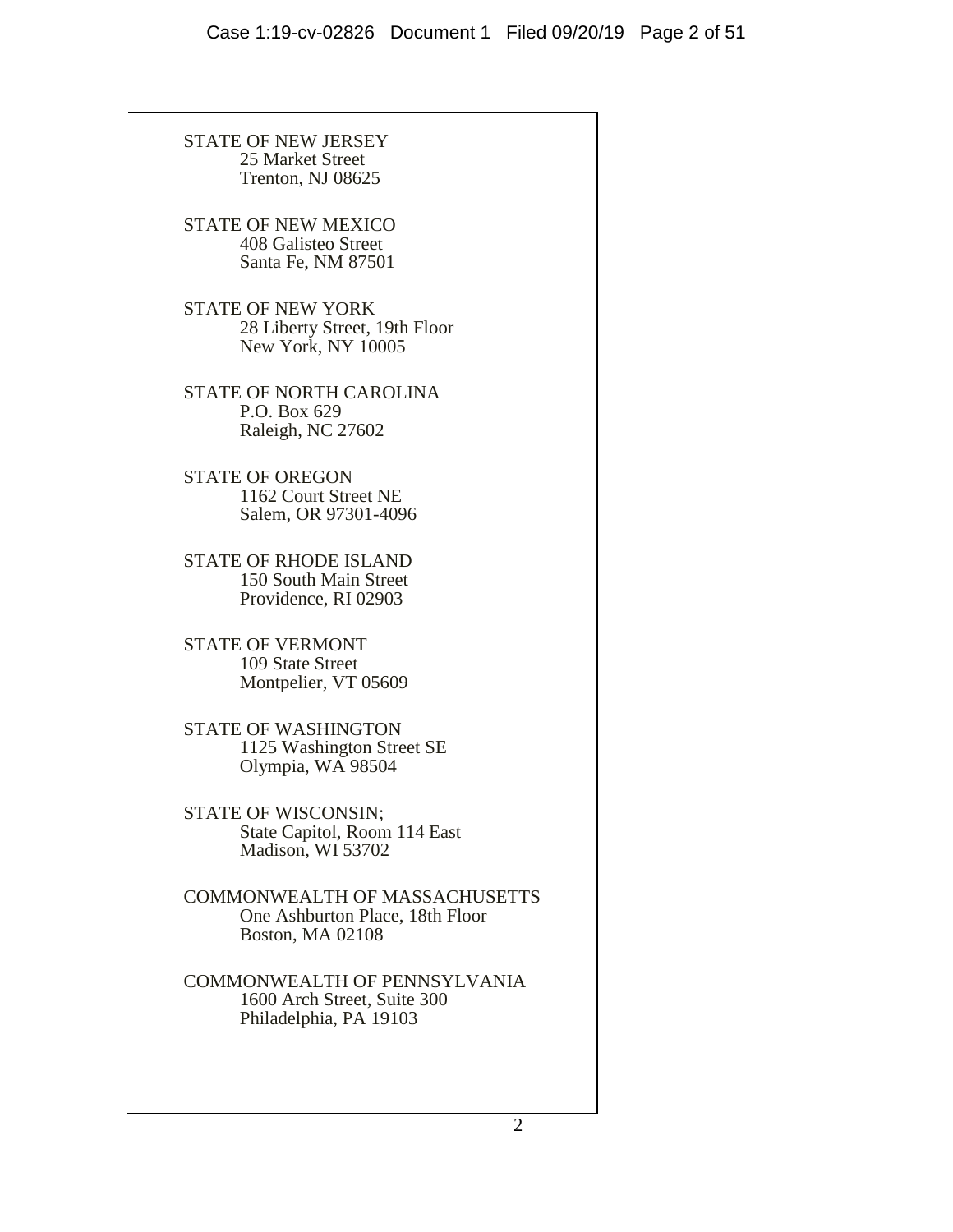COMMONWEALTH OF VIRGINIA 202 North 9th Street Richmond, VA 23219 PEOPLE OF THE STATE OF MICHIGAN 525 W. Ottawa St. Lansing, MI 48909 DISTRICT OF COLUMBIA 441 Fourth Street NW Suite 650 North Washington, D.C. 20001 CITY OF LOS ANGELES 200 N. Spring Street, 14th Floor Los Angeles, CA 90012 CITY OF NEW YORK, 100 Church Street New York, NY 10007 Plaintiffs, v. ELAINE L. CHAO, in her capacity as Secretary, United States Department of Transportation 1200 New Jersey Ave. SE Washington, DC 20590 JAMES C. OWENS, in his capacity as Acting Administrator, National Highway Traffic Safety Administration 1200 New Jersey Ave. SE Washington, DC 20590 UNITED STATES DEPARTMENT OF TRANSPORTATION 1200 New Jersey Ave. SE Washington, DC 20590 NATIONAL HIGHWAY TRAFFIC SAFETY ADMINISTRATION 1200 New Jersey Ave. SE Washington, DC 20590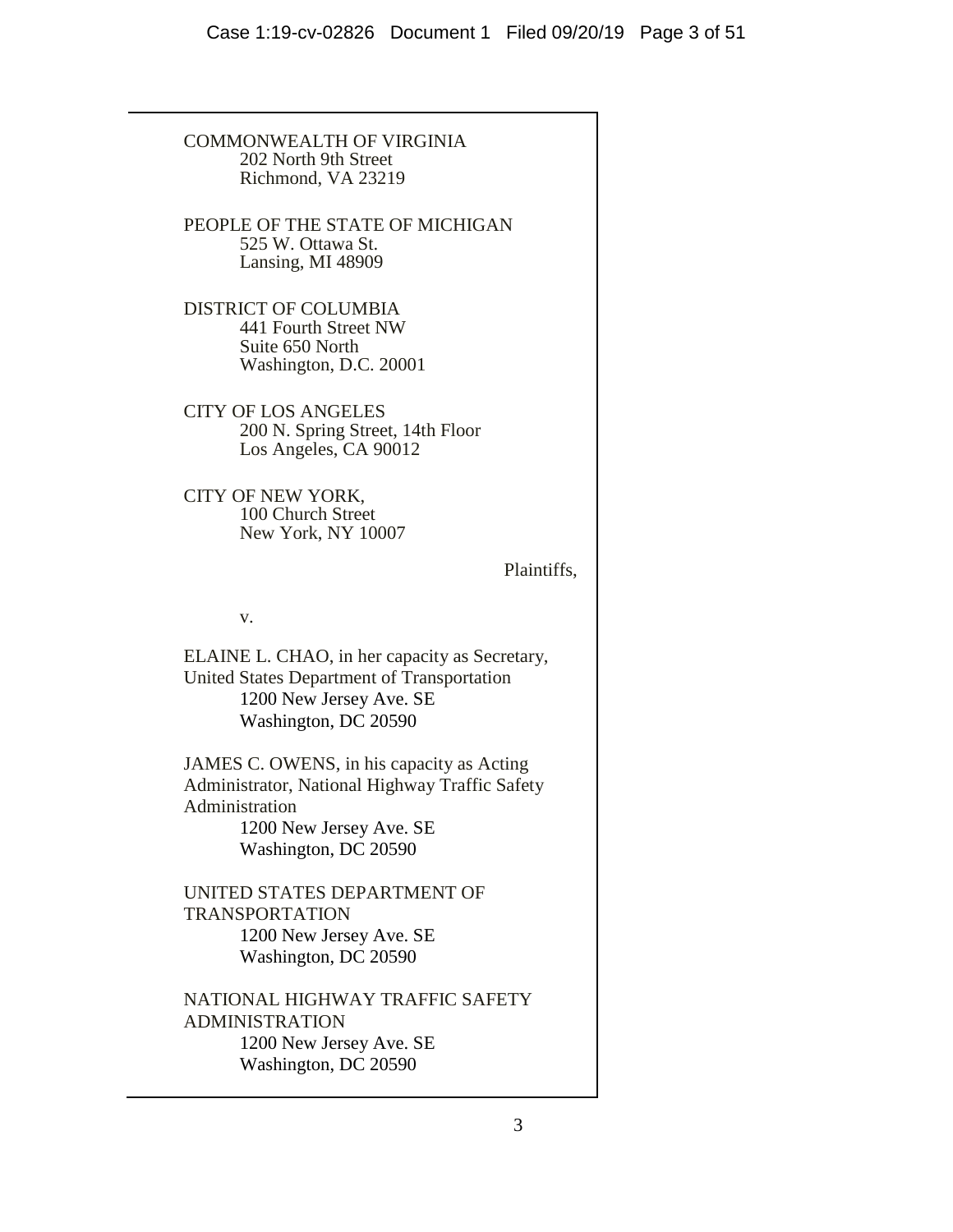UNITED STATES c/o United States Department of Justice 950 Pennsylvania Ave. NW Washington, DC 20530

Defendants.

Plaintiffs, the States of California, Colorado, Connecticut, Delaware, Hawaii, Illinois, Maine, Maryland, Minnesota, Nevada, New Jersey, New Mexico, New York, North Carolina, Oregon, Rhode Island, Vermont, Washington and Wisconsin; the Commonwealths of Massachusetts, Pennsylvania and Virginia; the People of the State of Michigan; the District of Columbia; and the Cities of Los Angeles and New York (collectively, "State Plaintiffs"), allege as follows:

#### **INTRODUCTION**

1. State Plaintiffs bring this action for declaratory and injunctive relief against final regulations of the National Highway Traffic Safety Administration ("NHTSA") to be codified at 49 C.F.R part 531 and 533 and appendices to those parts. *See* "The Safer Affordable Fuel-Efficient (SAFE) Vehicles Rule Part One: One National Program," RIN 2127-AM20 (Sept. 19, 2019). ("The Preemption Regulation"). The signed, pre-Federal-Register-publication version of the Preemption Regulation is attached as Exhibit A to this Complaint. State Plaintiffs respectfully request that the Preemption Regulation be declared unlawful and set aside because it exceeds NHTSA's authority, contravenes Congressional intent, and is arbitrary and capricious, and because NHTSA has failed to conduct the analysis required under the National Environmental Policy Act ("NEPA").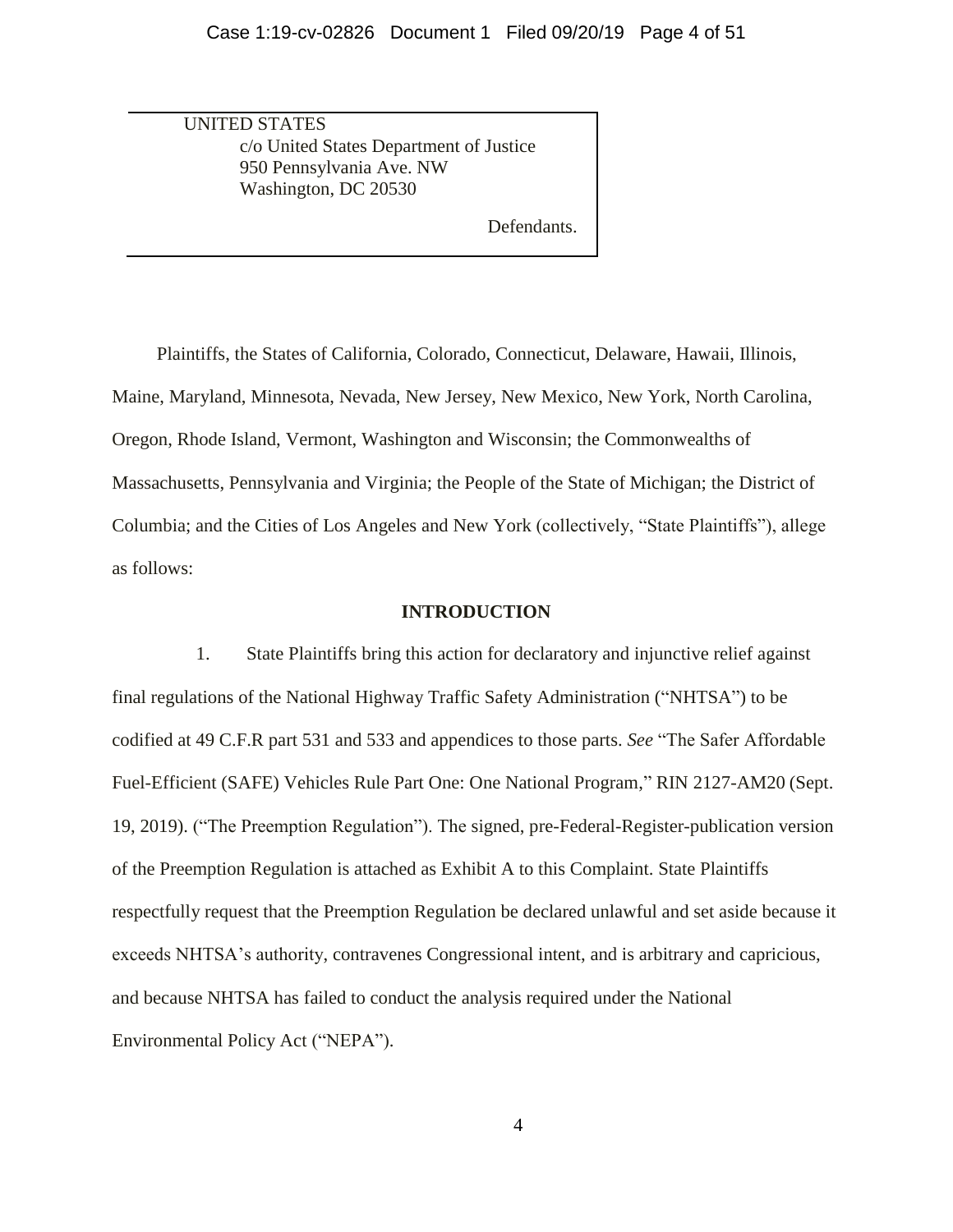### Case 1:19-cv-02826 Document 1 Filed 09/20/19 Page 5 of 51

2. The Preemption Regulation declares that the federal Energy Policy and Conservation Act of 1975, Pub. L. No. 94-163, 89 Stat. 871 ("EPCA"), preempts state laws that regulate greenhouse gas emissions from new passenger cars and light trucks. The Preemption Regulation targets by name the greenhouse gas emission and zero-emission vehicle standards promulgated by the State of California ("the California standards") and adopted by twelve other states.

3. California has had emissions standards for light-duty vehicles for 60 years. And the California standards at issue in this case are longstanding and fundamental parts of many State Plaintiffs' efforts to protect public health and welfare in their states, to meet state goals for the reduction of harmful air pollution including greenhouse gases, and to attain or maintain federal air quality standards. Indeed, the California standards are one of the most effective state policies to reduce greenhouse gases and other pollutant emissions from the transportation sector. The California standards are projected to result in more than 2 million additional zero-emission vehicles on the road by 2025 and, in the absence of the existing federal standards, to reduce greenhouse emissions by more than 66 million metric tons per year by 2030, greater than the amount emitted by all power plants in California.

4. The federal government has repeatedly approved several State Plaintiffs' use of the California standards as necessary for a wide variety of purposes. It has granted waivers of preemption under section 209(b) of the Clean Air Act for both the greenhouse gas (GHG) standards (which set limits for greenhouse gas emissions from new vehicles) and the zeroemission vehicle ("ZEV") standards (which require that a certain percentage of new vehicles be ZEVs). The federal government has also approved both the GHG standards and ZEV standards as necessary components of several State Plaintiffs' plans to attain National Ambient Air Quality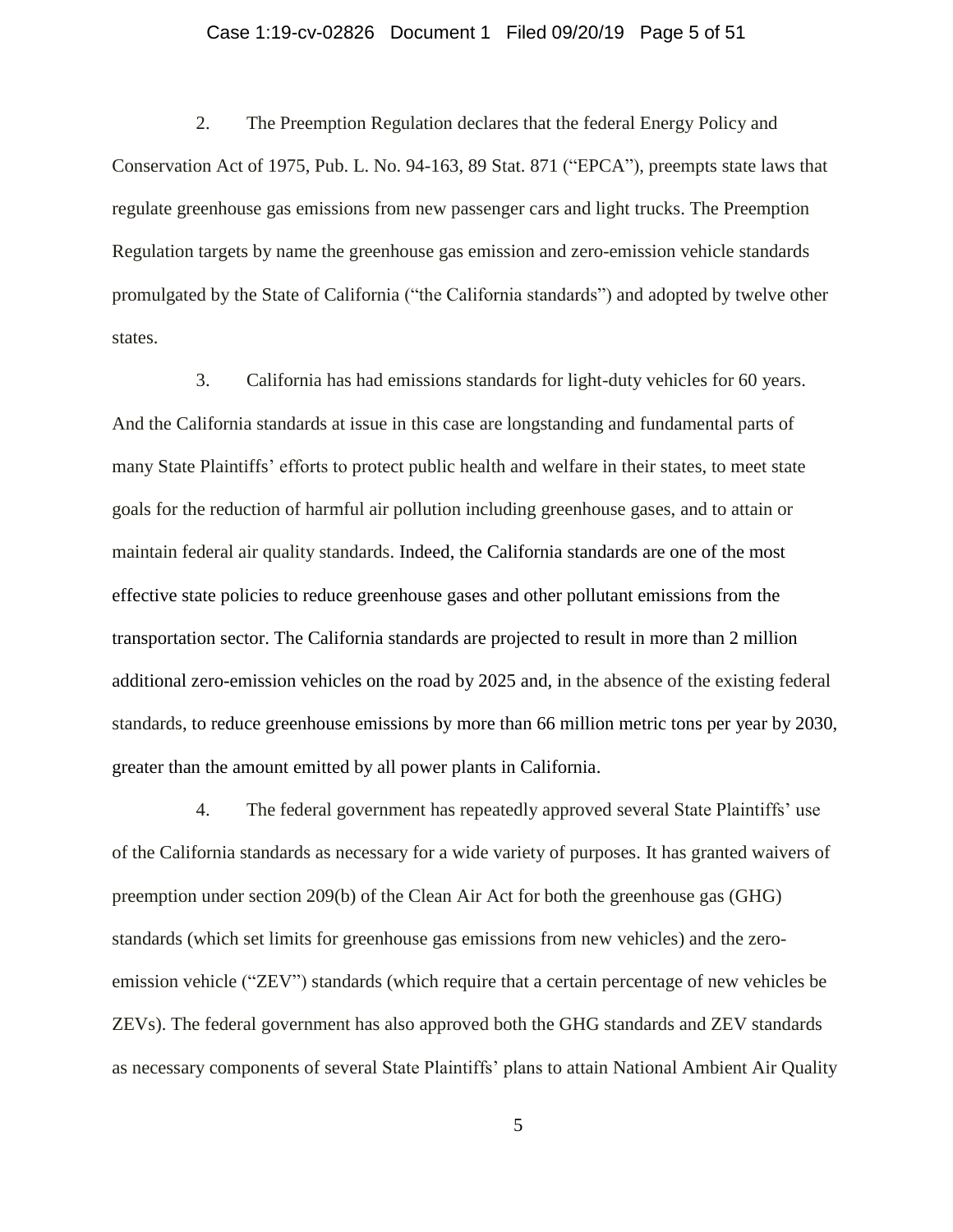### Case 1:19-cv-02826 Document 1 Filed 09/20/19 Page 6 of 51

Standards under the Clean Air Act. And it has approved state reliance on the ZEV standards in determining the pollution impacts of transportation planning decisions. Moreover, for the last decade, the federal government has harmonized its own greenhouse gas emissions standards and its fuel economy standards with the California standards.

5. California has been regulating vehicle emissions since 1959. Its authority to do so has been repeatedly recognized, reaffirmed, and even expanded by Congress. In a series of statutes and amendments adopted over five decades, including in EPCA itself and bills enacted both before and after its passage, Congress has preserved California's authority to adopt vehicle emissions standards and relied on those standards as a model for the federal government and for other states.

6. NHTSA's Preemption Regulation flies in the face of this history. It purports to declare that both California's GHG standards and its ZEV standards are expressly preempted because, in NHTSA's current view, they are "related to fuel economy standards" within the meaning of EPCA's preemption provision, 49 U.S.C. § 32919. The Preemption Regulation also purports to declare the California standards conflict-preempted under EPCA.

7. The United States Environmental Protection Agency (EPA) expressly relies on the Preemption Regulation in its separate action withdrawing a waiver of preemption for the California standards that EPA previously granted under Section 209(b) of the Clean Air Act. Before this action, neither EPA nor NHTSA had ever taken final action premised on the notion that EPCA preempts emissions standards for which California has a waiver of preemption under the Clean Air Act.

8. Nowhere does Congress, in EPCA or any other statute, authorize NHTSA to issue a regulation declaring that state laws are preempted by EPCA.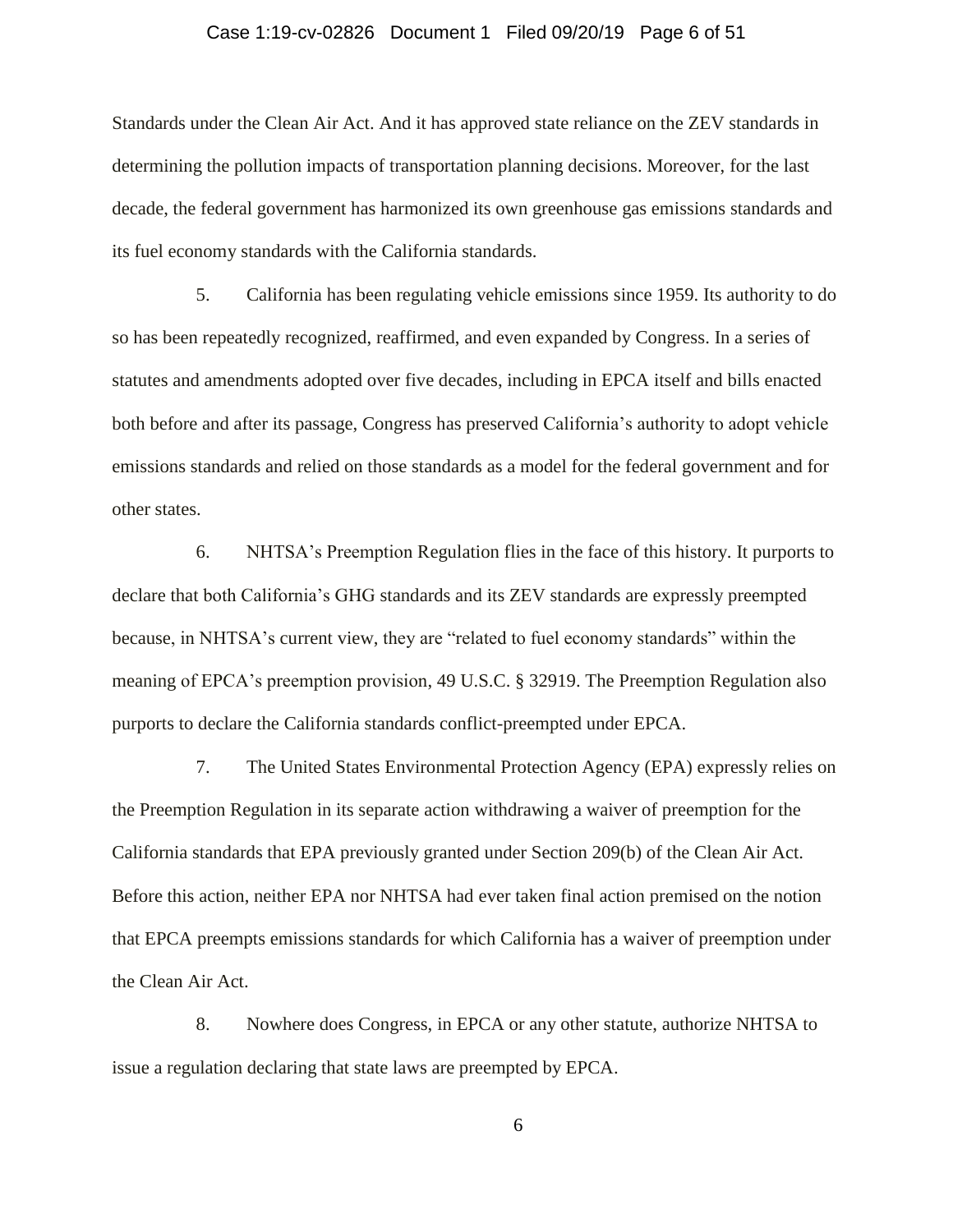### Case 1:19-cv-02826 Document 1 Filed 09/20/19 Page 7 of 51

9. The Preemption Regulation is not only in excess of NHTSA's jurisdiction, it is also wrong as a matter of law. NHTSA's position that the California standards—which regulate vehicle emissions, not fuel economy—are preempted by EPCA contravenes EPCA itself, the Clean Air Act, and various amendments to both statutes. It directly conflicts with the decisions of the two federal courts that considered this question and held that California's standards are not preempted by EPCA. It also contradicts the Supreme Court's decision in *Massachusetts v. EPA*, 549 U.S. 497 (2007), which rejected the federal government's argument that greenhouse gas emissions standards under the Clean Air Act interfered with NHTSA's ability to set fuel economy standards under EPCA.

10. Other flaws with the Preemption Regulation are evident on its face. The Preemption Regulation declares that California's GHG standards conflict with federal fuel economy standards—despite the fact that California's standards provide that manufacturers may (and many in fact do) comply by meeting federal GHG standards issued in conjunction with federal fuel economy standards.

11. The Preemption Regulation also declares that California's decades-old ZEV standards are both "related to fuel economy standards" and in conflict with them. Preemption Regulation, p. 50. But EPCA itself demonstrates the opposite. In EPCA, Congress has not authorized NHTSA to set fuel economy standards for vehicles, including ZEVs, that run exclusively on alternative fuels like electricity. And it has prohibited NHTSA from taking the availability of ZEVs into account when setting federal fuel economy standards, meaning that ZEVs do not affect fuel economy standards. 49 U.S.C. § 32902(h)(1).

12. In addition, NHTSA has failed to consider the damage the Preemption Regulation will inflict on the environment and public health and welfare, flouting the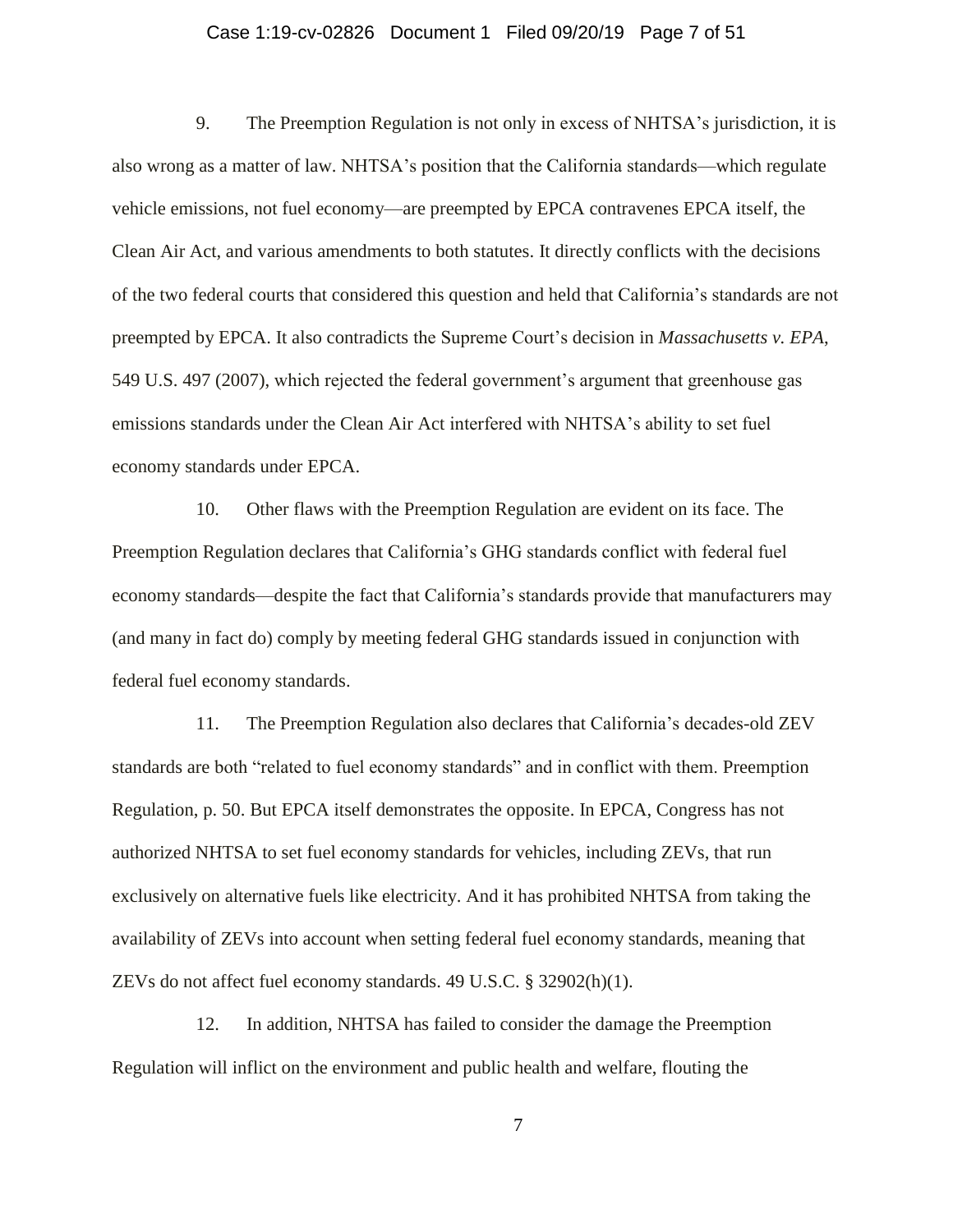### Case 1:19-cv-02826 Document 1 Filed 09/20/19 Page 8 of 51

requirements of NEPA, 42 U.S.C. §§ 4321-4347. Remarkably, NHTSA has conducted no analysis at all of the environmental impacts of a regulation that purports to preempt air pollution laws in effect in states that represent more than a third of the nation's automobile market.

13. For all of these and other reasons, State Plaintiffs respectfully request that this Court declare the Preemption Regulation unlawful, set it aside, and enjoin its implementation.

## **JURISDICTION AND VENUE**

14. Jurisdiction lies in this Court pursuant to 28 U.S.C. § 1331 (action arising under the laws of the United States). An actual controversy exists between the parties within the meaning of 28 U.S.C. § 2201(a), and this Court may grant declaratory relief, injunctive relief, and other relief pursuant to 28 U.S.C. §§ 2201-2202, 5 U.S.C. § 706, and the Court's inherent and equitable authority.

15. Venue is proper in this district under 28 U.S.C. §§ 1391(b)(2) & (e) because a substantial part of the events or omissions giving rise to the claim occurred in this district. Venue is also proper in that all Defendants, including the federal officials sued in their official capacities, reside in this district.

#### **PARTIES**

## **I. PLAINTIFFS**

16. The State of California is a sovereign state in the United States of America. The State of California brings this action by and through Governor Gavin Newsom, the California Air Resources Board, and Attorney General Xavier Becerra. The Governor is the chief executive of California. Cal. Const., art. V, § 1. The California Air Resources Board is the state agency with authority and responsibility for controlling emissions from motor vehicles. Cal. Health & Safety Code §§ 39500, 39600, 40000. The Attorney General is the chief law officer of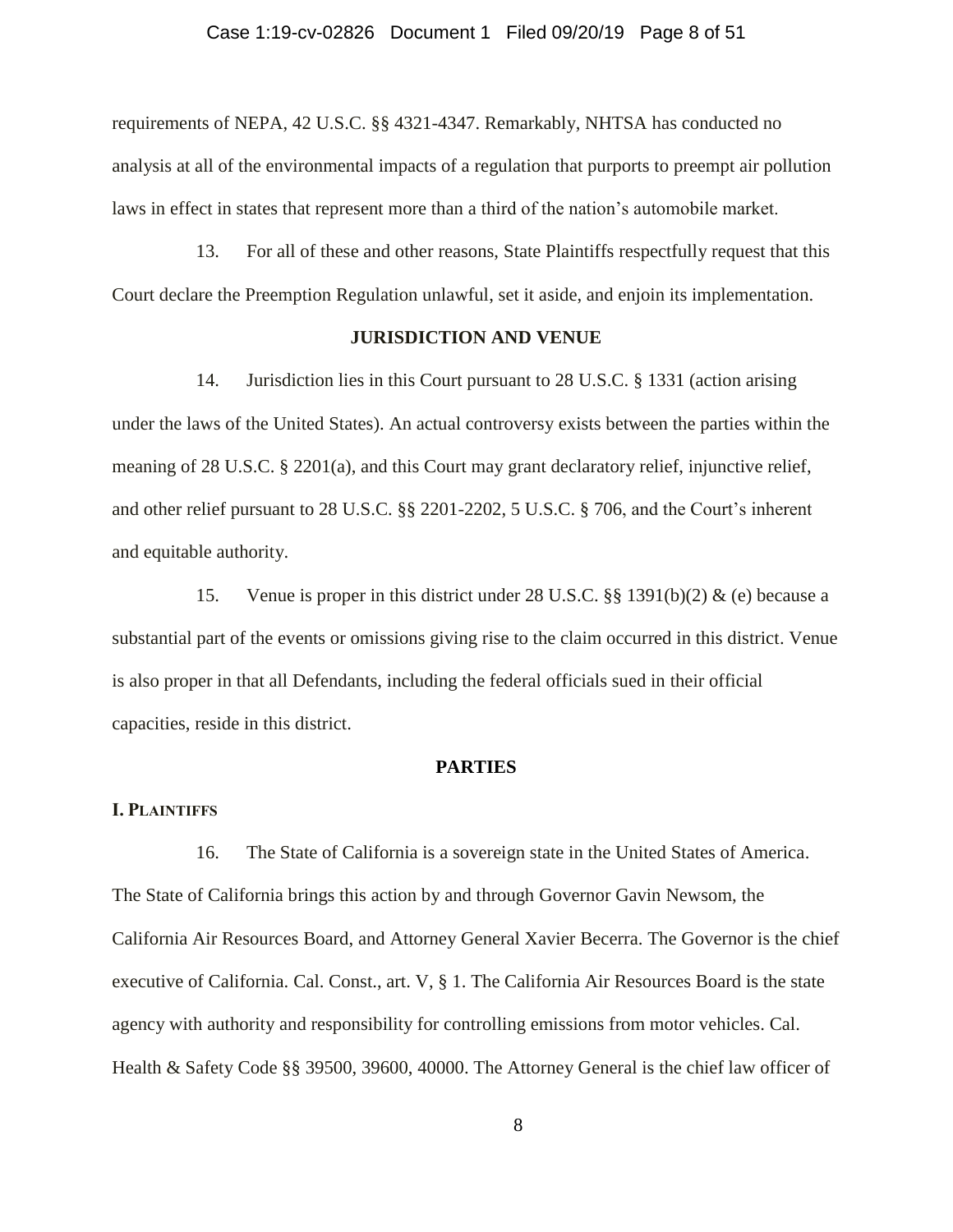### Case 1:19-cv-02826 Document 1 Filed 09/20/19 Page 9 of 51

California, Cal. Const., art. V, § 13, and is authorized to file civil suits directly involving the state's rights and interests or deemed necessary by the Attorney General to protect public rights and interests. Cal. Gov't Code § 12511; *Pierce v. Superior Ct.*, 1 Cal.2d 759, 761-62 (1934).

17. The State of Colorado brings this action by and through its Attorney General, Philip J. Weiser. The Attorney General has authority to represent the State, its departments, and its agencies, and "shall appear for the state and prosecute and defend all actions and proceedings, civil and criminal, in which the state is a party." Colo. Rev. Stat. § 24-31-101.

18. The State of Connecticut is a sovereign state of the United States of America. Connecticut brings this action by and through Katie S. Dykes, the Commissioner of Energy and Environmental Protection, and Attorney General William Tong. The Commissioner is charged with the implementation and enforcement of the statutes of the State respecting the environment, including Chapter 446c of the General Statutes, governing air pollution control, and § 14-164c of the General Statutes, governing motor vehicle emissions systems, and is generally empowered by virtue of § 22a-6(a)(3) of the General Statutes to institute legal proceedings necessary to enforce statutes, regulations, permits or orders administered, adopted, or issued by her. The Attorney General has general supervision over all civil legal matters in which the State is an interested party. *See* Conn. Gen. Stat. § 3-125. The Attorney General is authorized to appear in all civil matters for the State, its constitutional officers, members of the General Assembly, and the commissioners and heads of state agencies, departments, boards, committees, and institutions in which the State is a party or is interested, in any court or other tribunal.

19. The State of Delaware is a sovereign state of the United States of America. Delaware brings this action by and through Shawn M. Garvin, Secretary of the Department of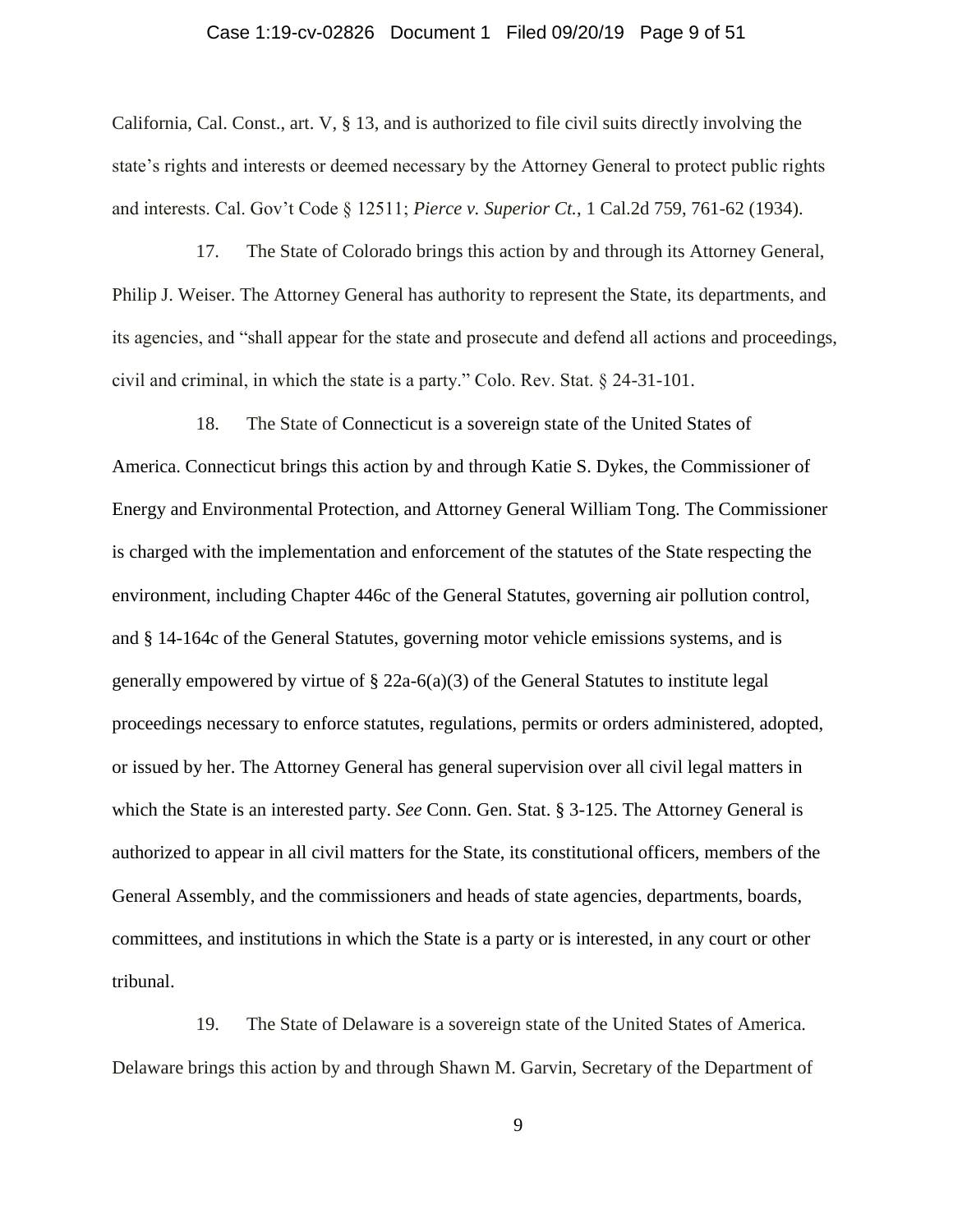### Case 1:19-cv-02826 Document 1 Filed 09/20/19 Page 10 of 51

Natural Resources and Environmental Control, and Attorney General Kathleen Jennings. The Secretary is charged with the implementation and enforcement of Delaware's statutes of the respecting the environment, including Chapter 60 of Title 7 of the Delaware Code. The Attorney General is empowered and charged with the duty to represent as counsel in all proceedings or actions which may be brought on behalf or against the State and all officers, agencies, departments, boards, commissions and instrumentalities of state government. *See* 29 Del C. § 2504.

20. The State of Hawaii brings this action by and through its Attorney General, Clare E. Connors. The Attorney General has authority to represent the State, its departments, and its agencies, and ". . . shall appear for the State personally or by deputy, in all the courts of record, in all cases criminal or civil in which the State may be a party, or be interested, and may in like manner appear in the district courts in such cases." Hawaii Revised Statues §28-1.

21. The State of Illinois brings this action by and through Attorney General Kwame Raoul. The Attorney General is the chief legal officer of the State of Illinois (Ill. Const., art V, § 15) and "has the prerogative of conducting legal affairs for the State." *Envt'l Prot. Agency v. Pollution Control Bd.*, 372 N.E.2d 50, 51 (Ill. Sup. Ct. 1977). He has common law authority to represent the People of the State of Illinois and "an obligation to represent the interests of the People so as to ensure a healthful environment for all the citizens of the State." *People v. NL Indus.*, 604 N.E.2d 349, 358 (Ill. Sup. Ct. 1992).

22. The State of Maine, represented by and through its Attorney General, is a sovereign state of the United States of America. The Attorney General of Maine is a constitutional officer with the authority to represent the State of Maine in all matters and serves as its chief legal officer with general charge, supervision, and direction of the State's legal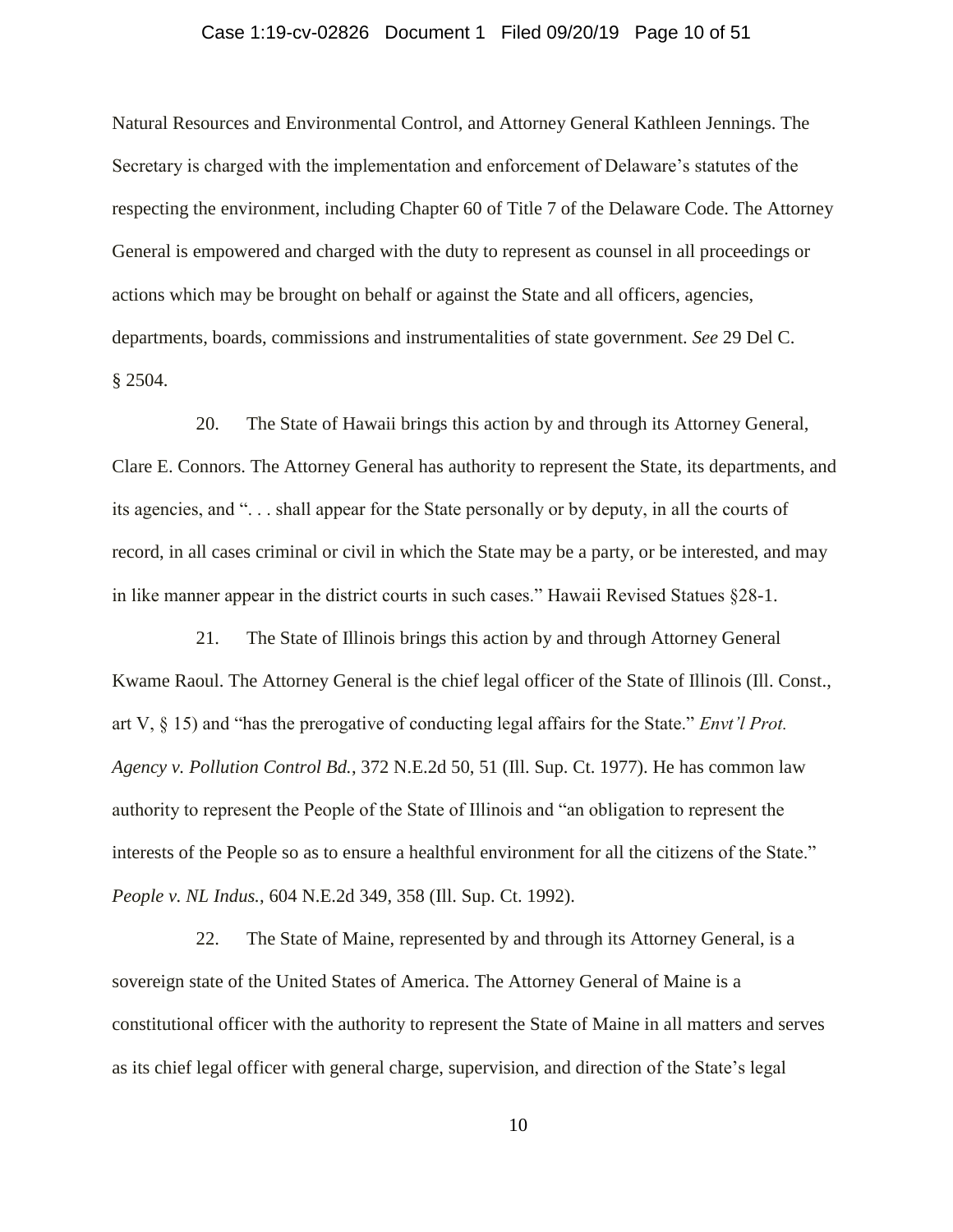#### Case 1:19-cv-02826 Document 1 Filed 09/20/19 Page 11 of 51

business. Me. Const. art. IX, Sec. 11; 5 M.R.S. §§ 191-205. The Attorney General's powers and duties include acting on behalf of the State and the people of Maine in the federal courts on matters of public interest. The Attorney General has the authority to file suit to challenge action by the federal government that threatens the public interest and welfare of Maine residents as a matter of constitutional, statutory, and common law authority.

23. The State of Maryland is a sovereign state in the United States of America. Attorney General Brian E. Frosh brings this action on behalf of the State of Maryland, including the Maryland Department of the Environment, to protect the public interest and welfare of the residents of the State with respect to protecting the natural resources and environment of the State. Md. Code Ann., State Gov't § 6-106.1(b). The Attorney General has general charge of the legal business of Maryland, Md. Code Ann., State Gov't § 6-106 (LexisNexis 2014), and is authorized to investigate, commence, and prosecute or defend any civil or criminal suit or action that is based on the federal government's action or inaction that threatens the public interest and welfare of the residents of the State with respect to protecting the natural resources and environment of the State, Md. Code Ann., State Gov't § 6-106.1(b) (LexisNexis Supp. 2018).

24. The State of Minnesota is a sovereign state in the United States of America. Attorney General Keith Ellison brings this action on behalf of Minnesota to protect the interests of Minnesota and its residents. The Attorney General's powers and duties include acting in federal court in matters of State concern. Minn. Stat. § 8.01. The Attorney General has the authority to file suit to challenge action by the federal government that threatens the public interest and welfare of Minnesota residents and to vindicate the State's sovereign and quasisovereign interests.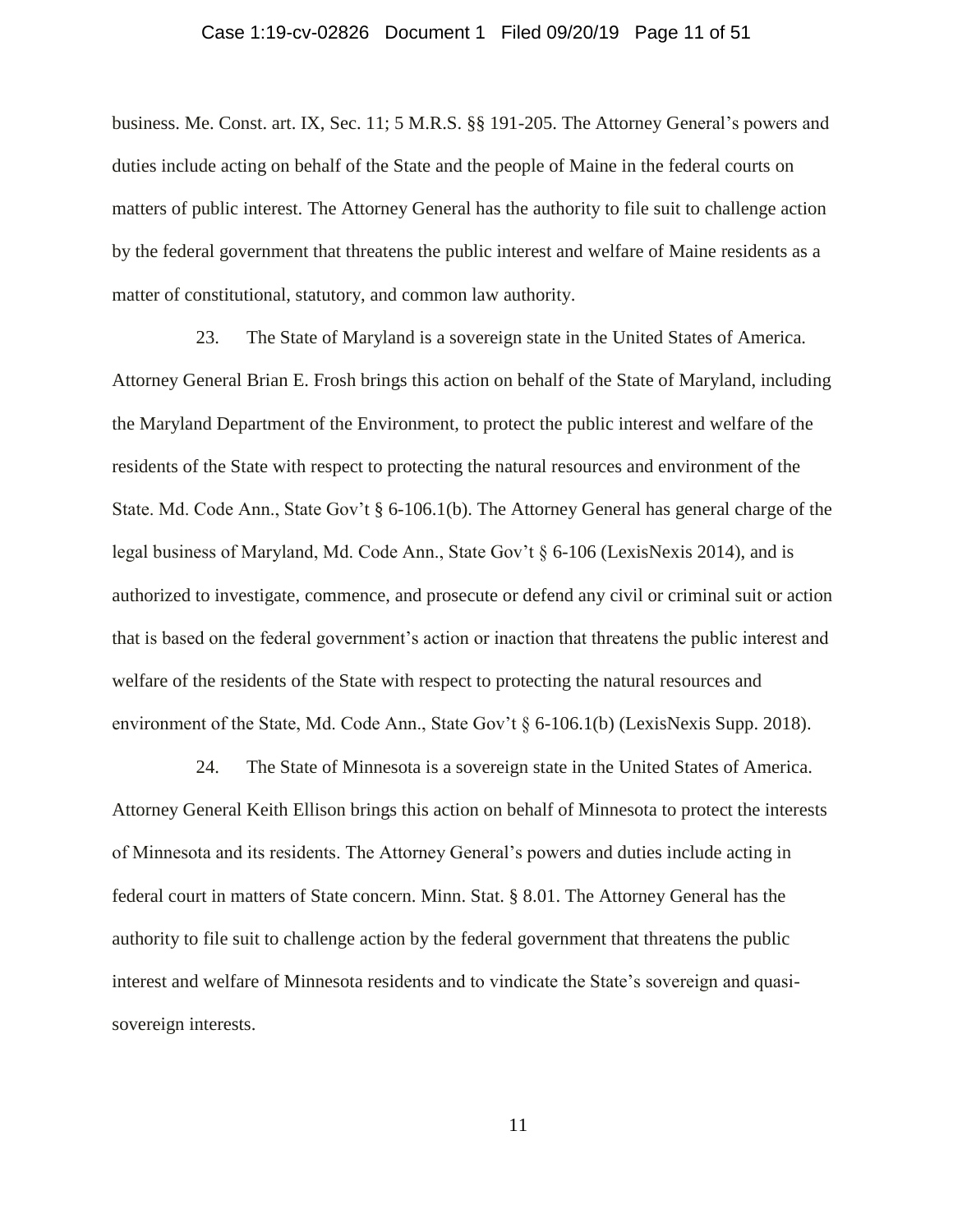### Case 1:19-cv-02826 Document 1 Filed 09/20/19 Page 12 of 51

25. The State of Nevada is a sovereign state in the United States of America. The State of Nevada brings this action through Attorney General Aaron D. Ford. The Attorney General's powers and duties include acting in federal court in matters of State concern. The Attorney General is authorized to commence legal action in federal court when it is necessary to protect and secure the interest of the State of Nevada. Nev. Rev. Stat. § 228.170(1).

26. The State of New Jersey is a sovereign state in the United States of America. New Jersey brings this action by and through Attorney General Gurbir S. Grewal as the State's chief law officer. The Attorney General is authorized to file civil suits to vindicate the State's rights and interests, and as he deems necessary to protect the public. N.J. Stat. Ann. § 52:17A-4; *Alexander v. New Jersey Power & Light Co.*, 21 N.J. 373, 380 (1956).

27. The State of New Mexico brings this action by and through New Mexico Attorney General Hector Balderas, the "attorney for the State of New Mexico," *State ex rel. Norvell v. Credit Bureau of Albuquerque, Inc.*, 1973-NMSC-087, ¶ 5, 85 N.M. 521. The Attorney General's office is recognized in Article V, Section 1 of the New Mexico Constitution and the New Mexico Legislature has authorized the Attorney General to prosecute and defend, in any court, civil actions in which the State is a party, when, in his judgment, the interest of the State requires such action. NMSA 1978, § 8-5-2; *State ex rel. Attorney Gen. v. Reese*, 1967- NMSC- 172, ¶ 14, 78 N.M. 241, 245, 430 P.2d 399.

28. The State of New York is a sovereign state in the United States of America. Attorney General Letitia James brings this action on behalf of New York and its agencies, including the Department of Environmental Conservation, to protect the interests of New York and its residents, including, but not limited to, protection of state property, protection of residents' health and well-being, and protection of natural resources held in trust by the State.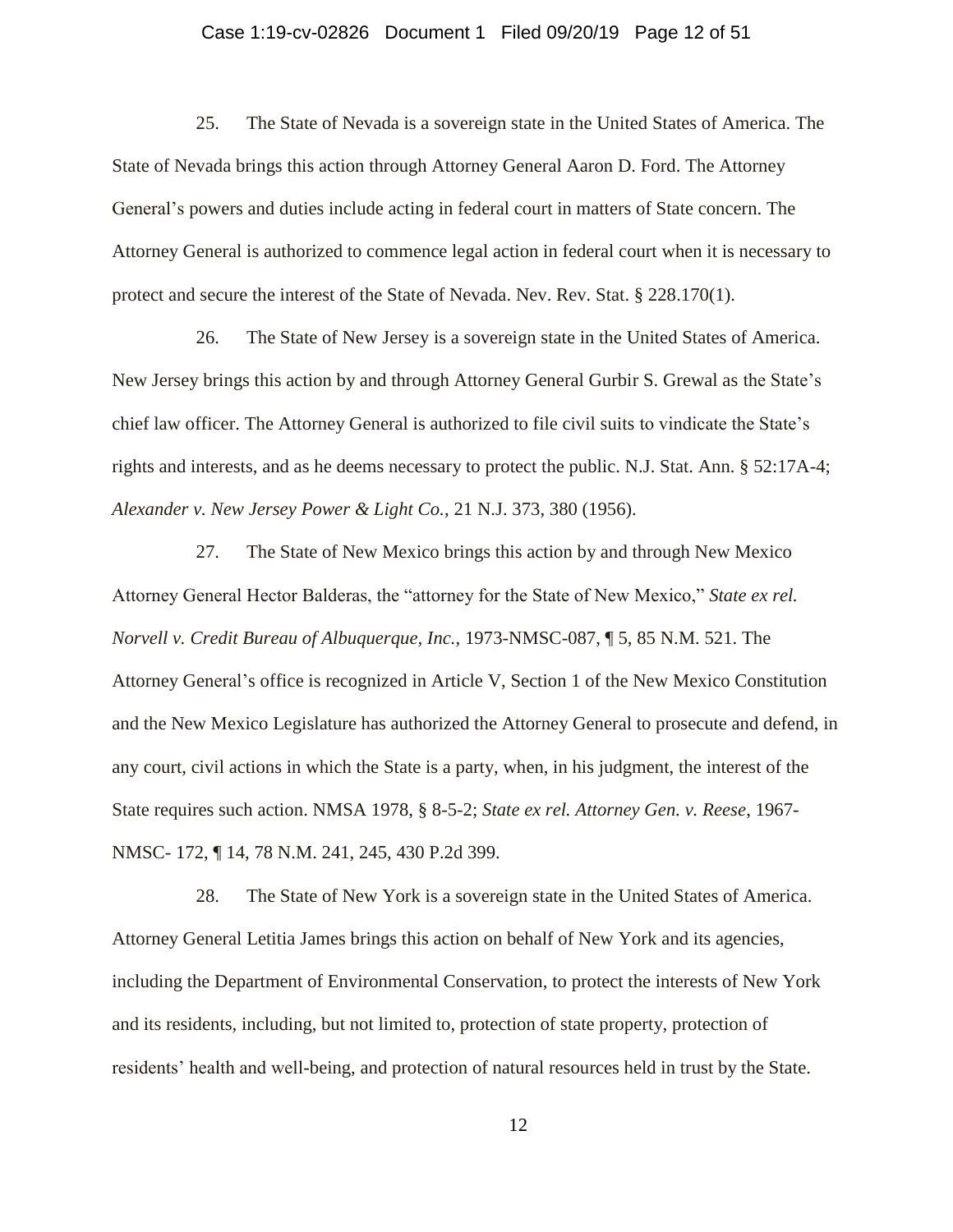### Case 1:19-cv-02826 Document 1 Filed 09/20/19 Page 13 of 51

The Attorney General is authorized to prosecute and defend all actions and proceedings in which the state is interested. New York Executive Law § 63. The Department is authorized to oversee all state programs designed to protect and enhance the environment. New York Environmental Conservation Law § 3-0301.

29. The State of North Carolina is a sovereign state in the United States of America. The State of North Carolina brings this by and through Attorney General Joshua H. Stein. Attorney General Stein is the chief legal officer of the State of North Carolina. The Attorney General is empowered to appear for the State of North Carolina "in any cause or matter . . . in which the State may be a party or interested." N.C. Gen. Stat.  $\S 114-2(1)$ . Moreover, the Attorney General is authorized to bring actions on behalf of the citizens of the State in "all matters affecting the public interest." N.C. Gen. Stat. § 114-2(8)(a).

30. The State of Oregon is a sovereign state in the United States of America. The State of Oregon brings this action by and through Governor Kate Brown, the Oregon Department of Environmental Quality, and Attorney General Ellen Rosenblum. The Oregon Attorney General is the chief legal officer of the State of Oregon. The Attorney General's duties include acting in federal court on matters of public concern and upon request by any state officer when, in the discretion of the Attorney General, the action may be necessary or advisable to protect the interests of the state. Ore. Rev. Stat. § 180.060(1).

31. The State of Rhode Island is a sovereign state in the United States of America. The State of Rhode Island brings this action by and through Attorney General Peter F. Neronha. The Attorney General is the chief law officer of Rhode Island and is authorized to file civil suits directly involving the state's rights and interests or deemed necessary by the Attorney General to protect public rights and interests.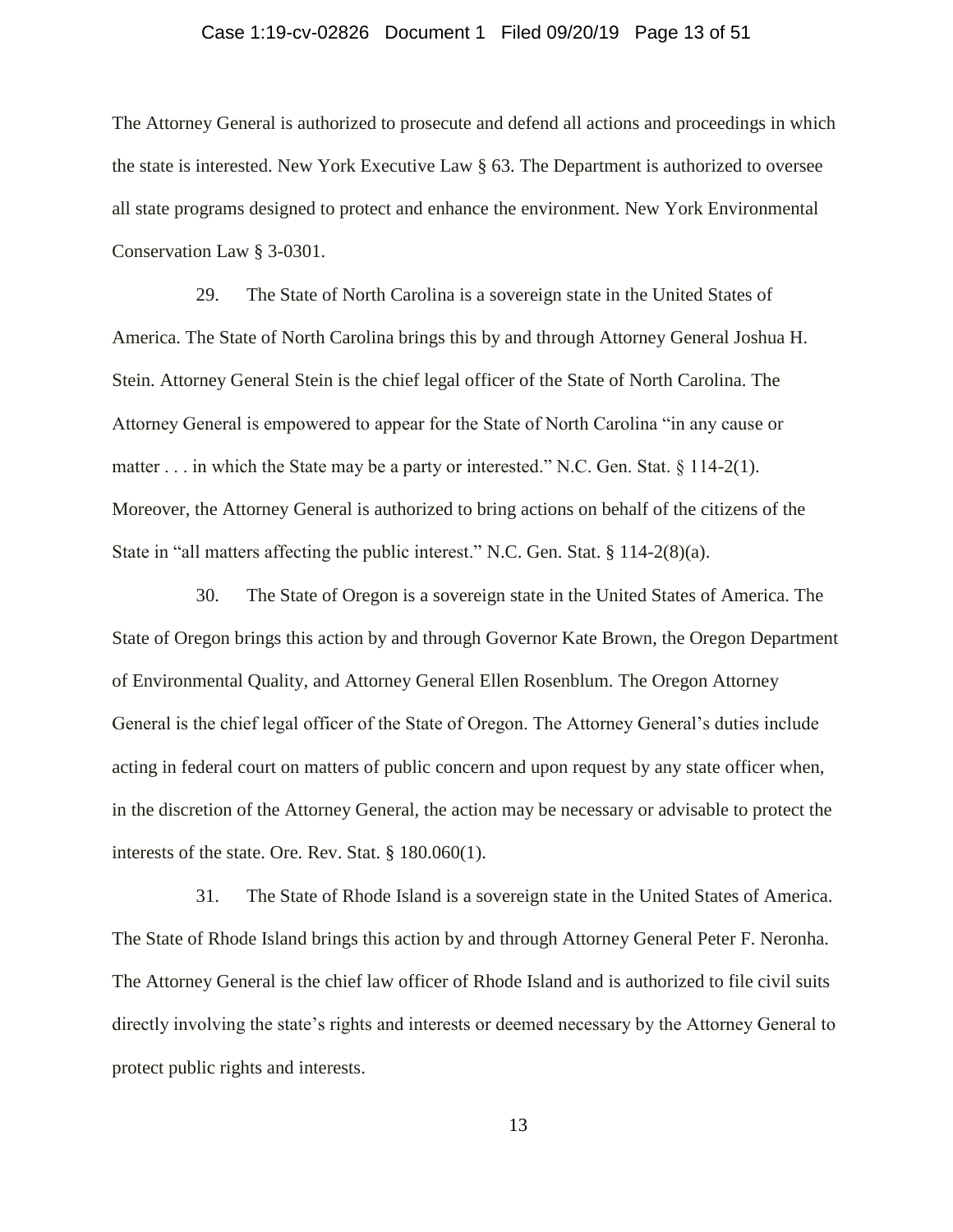#### Case 1:19-cv-02826 Document 1 Filed 09/20/19 Page 14 of 51

32. The State of Vermont is a sovereign state in the United States of America. The State of Vermont brings this action through Attorney General Thomas J. Donovan, Jr. The Attorney General is authorized to represent the State in civil suits involving the State's interests, when, in his judgment, the interests of the State so require. 3 V.S.A. Ch. 7.

33. The State of Washington is a sovereign entity that brings this action on its own behalf to protect state property and on behalf of its citizens and residents to protect their health and well-being and to protect natural resources held in trust by the State. The Attorney General is the chief legal advisor to the State of Washington. The Attorney General's powers and duties include acting in federal court on behalf of state agencies and on matters of public concern. This challenge is brought pursuant to the Attorney General's independent constitutional, statutory, and common law authority to bring suit and obtain relief on behalf of the State of Washington.

34. The State of Wisconsin is a sovereign state of the United States of America. Attorney General Joshua L. Kaul is the chief legal officer of the State of Wisconsin and has the authority to file civil actions to protect Wisconsin's rights and interests. *See* Wis. Stat. § 165.25(1m). The Attorney General's powers and duties include appearing for and representing the State, on the governor's request, "in any court or before any officer, any cause or matter, civil or criminal, in which the state or the people of this state may be interested." Wis. Stat. § 165.25(1m). The State of Wisconsin brings this action by and through its Attorney General, Joshua L. Kaul.

35. The Commonwealth of Massachusetts is a body politic and a sovereign state of the United States of America. The Commonwealth brings this action by and through its chief legal officer Attorney General Maura Healey on behalf of the Commonwealth and as trustee, guardian, and representative of all residents and citizens of Massachusetts to protect the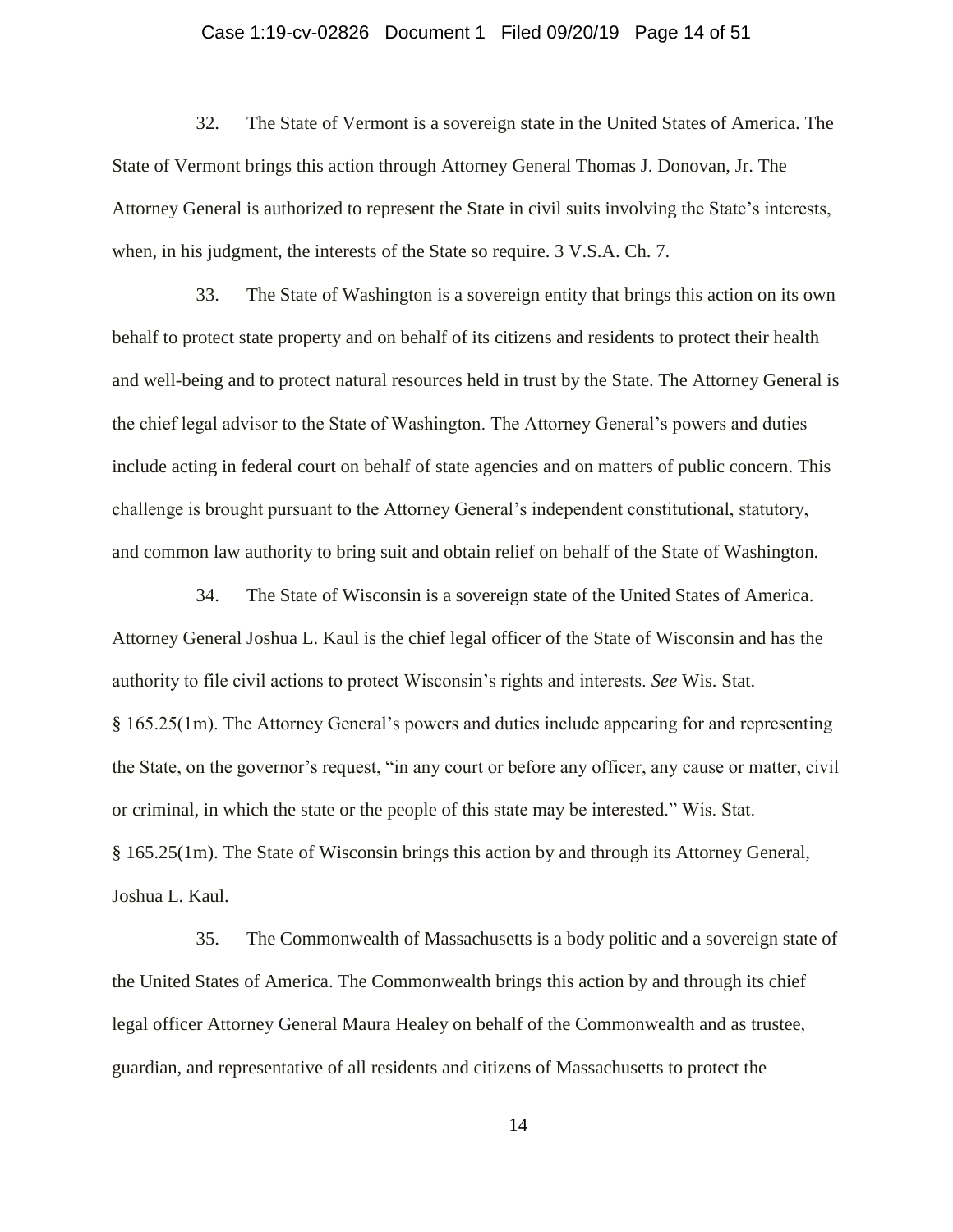### Case 1:19-cv-02826 Document 1 Filed 09/20/19 Page 15 of 51

Commonwealth's sovereign and proprietary interests, including in the protection of its environment and natural resources. *See* Massachusetts Const. Am. Art. 97; Mass. Gen. Laws c. 12, §§ 3 and 11D.

36. The Commonwealth of Pennsylvania is a sovereign state in the United States of America. The Commonwealth of Pennsylvania brings this action by and through Attorney General Joshua Shapiro. The Attorney General is the chief law officer of Pennsylvania, Pa. Const. art. IV, § 4, and is authorized to file civil suits on behalf of the Commonwealth. 71 P.S. § 732-204.

37. The Commonwealth of Virginia brings this action by and through Attorney General Mark Herring. The Attorney General is the chief legal officer of the Commonwealth of Virginia. The Attorney General "shall represent the interests of the Commonwealth … in matters before or controversies with the officers and several departments of the government of the United States," Va. Code § 2.2-513, and "all legal service in civil matters for the Commonwealth … including the conduct of all civil litigation in which any of them are interested, shall be rendered and performed by the Attorney General." Va. Code § 2.2-507.

38. The People of the State of Michigan are the people who live and work in the State of Michigan. The Attorney General of Michigan is the constitutionally established officer who serves as the chief law enforcement officer for the State of Michigan. As Attorney General for the State of Michigan, Dana Nessel is authorized to appear on behalf of the people of Michigan in any matter in which the people may have an interest. Mich. Comp. Laws § 14.28; *see also Assoc. Builders & Contractors v. Perry*, 115 F.3d 386, 390-92 (6th Cir. 1997).

39. The District of Columbia is a municipal corporation empowered to sue and be sued and is the local government for the territory constituting the permanent seat of the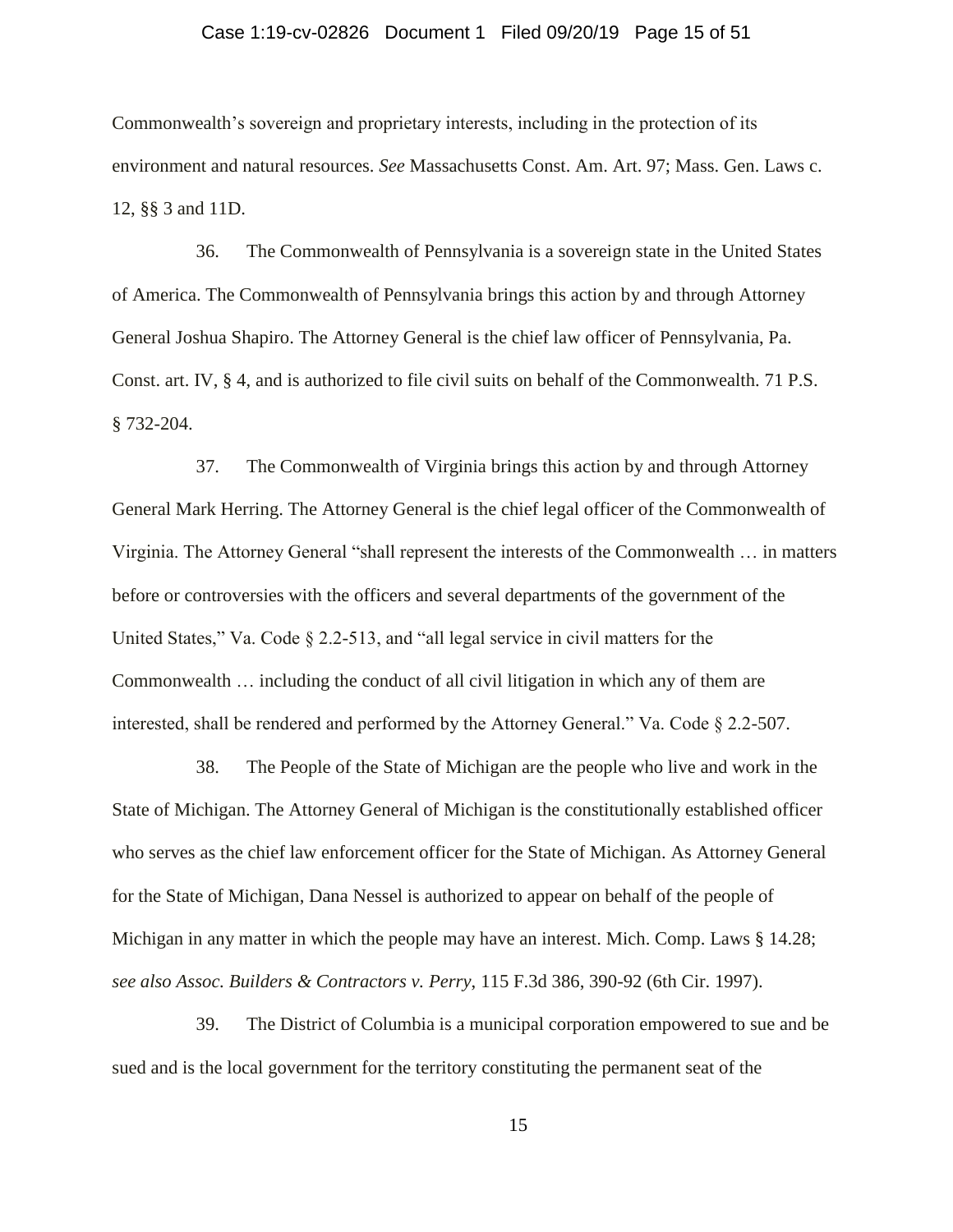### Case 1:19-cv-02826 Document 1 Filed 09/20/19 Page 16 of 51

government of the United States. The District is represented by and through its chief legal officer the Attorney General for the District of Columbia. The Attorney General has general charge and conduct of all legal business of the District and all suits initiated by and against the District and is responsible for upholding the public interest. D.C. Code  $\S$  1-301.81(a)(1).

40. The City of Los Angeles is a municipal corporation within the State of California. The City of Los Angeles brings this suit by and through Michael N. Feuer, the Los Angeles City Attorney, the chief legal officer of the City of Los Angeles. The City Attorney's duties include initiating appropriate legal actions on behalf of the City of Los Angeles, including those to protect the City's interest in environmental and other matters. *See* Los Angeles City Charter Section 271(a).

41. The City of New York brings this action by and through the Acting Corporation Counsel Georgia Pestana. The Corporation Counsel is the chief legal officer of the City of New York and brings this action on behalf of itself and its residents to protect the New York City's sovereign and proprietary interest in the conservation and protection of its natural resources and the environment. *See* New York City Charter Chap. 17, § 394.

#### **II. DEFENDANTS**

42. Defendant Elaine L. Chao is the Secretary of Transportation and the highestranking official of the United States Department of Transportation. Secretary Chao is sued in her official capacity.

43. Defendant James C. Owens is the Acting Administrator and highest-ranking official of NHTSA. Acting Administrator Owens is sued in his official capacity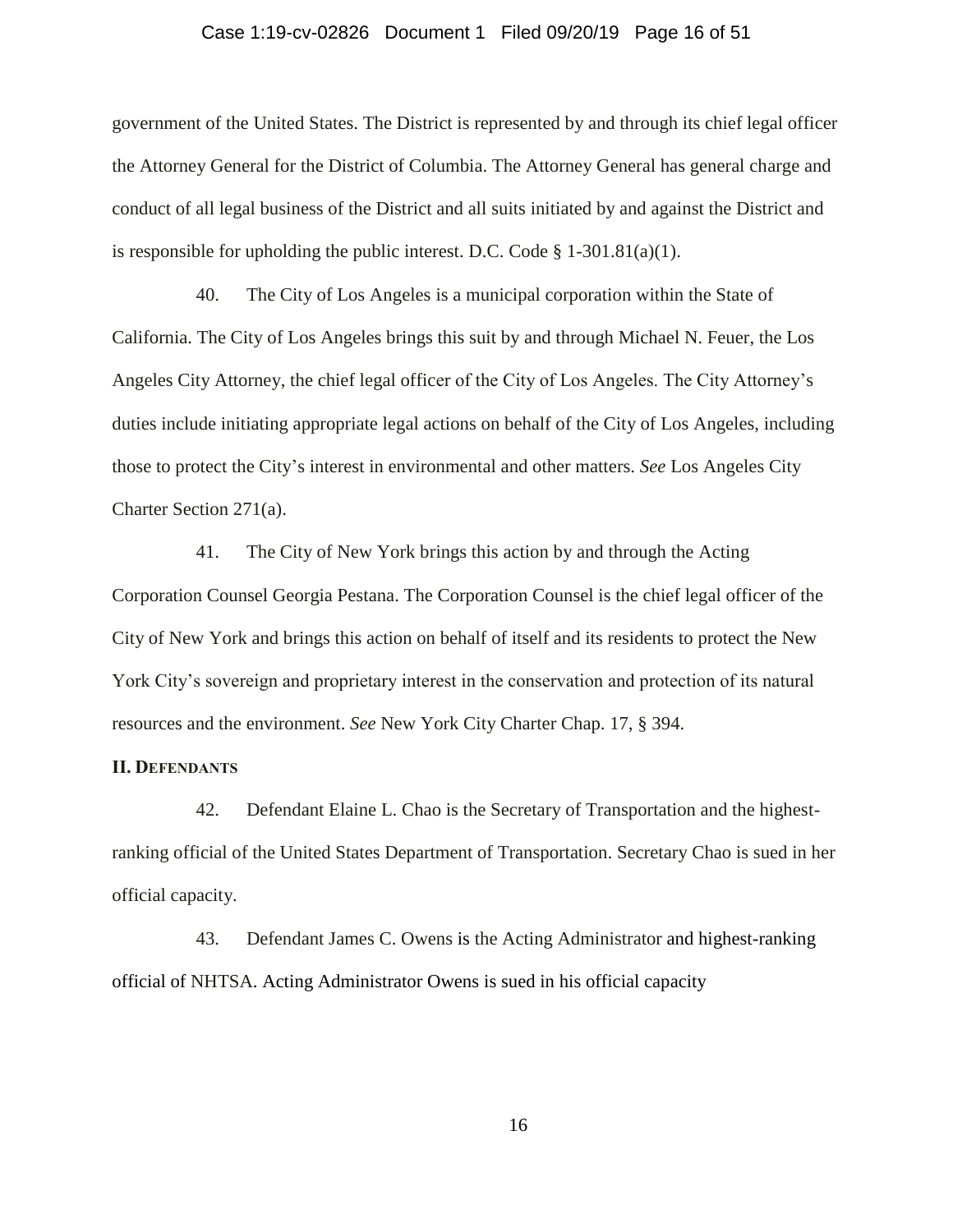### Case 1:19-cv-02826 Document 1 Filed 09/20/19 Page 17 of 51

44. Defendant Department of Transportation is a department of the Government of the United States. It is an agency within the meaning of the APA, 5 U.S.C. § 551(1), with headquarters in Washington, D.C.

45. Defendant NHTSA is a component agency within the United States Department of Transportation. 49 U.S.C. § 105(a). It is an agency within the meaning of the APA, 5 U.S.C. § 551(1), with headquarters in Washington, D.C. In this complaint, "NHTSA" is used to refer to both NHTSA and the U.S. Department of Transportation.

46. The United States is named as a defendant pursuant to 5 U.S.C. § 702.

#### **STATUTORY AND REGULATORY BACKGROUND**

# **I. FEDERAL AND STATE REGULATION OF VEHICLE EMISSIONS UNDER THE CLEAN AIR ACT PRIOR TO EPCA.**

47. The State of California has regulated the emissions of air pollutants from motor vehicles for sixty years. *See* 1959 Cal. Stats. ch. 200, § 1. In 1959, the state legislature assigned to the Department of Public Health the task of establishing "the maximum allowable standards of emissions." *Id.* The Department of Public Health adopted tailpipe emissions standards that, beginning in 1966, required new motor vehicles to reduce hydrocarbon emissions by 80 percent and carbon monoxide emissions by 60 percent as compared to uncontrolled vehicles. The next year, the legislature created the California Air Resources Board ("CARB") and gave it the authority to set motor vehicle emissions standards. In the subsequent decades, CARB would adopt emissions standards for a variety of pollutants from motor vehicles.

48. In 1963, Congress enacted the Clean Air Act, Pub. L. No. 88–206, 77 Stat. 392 (1963), recognizing that "air pollution brought about by … motor vehicles[ ] has resulted in mounting dangers to the public health and welfare," *id.*, 77 Stat. at 392-393 (recodified at 42)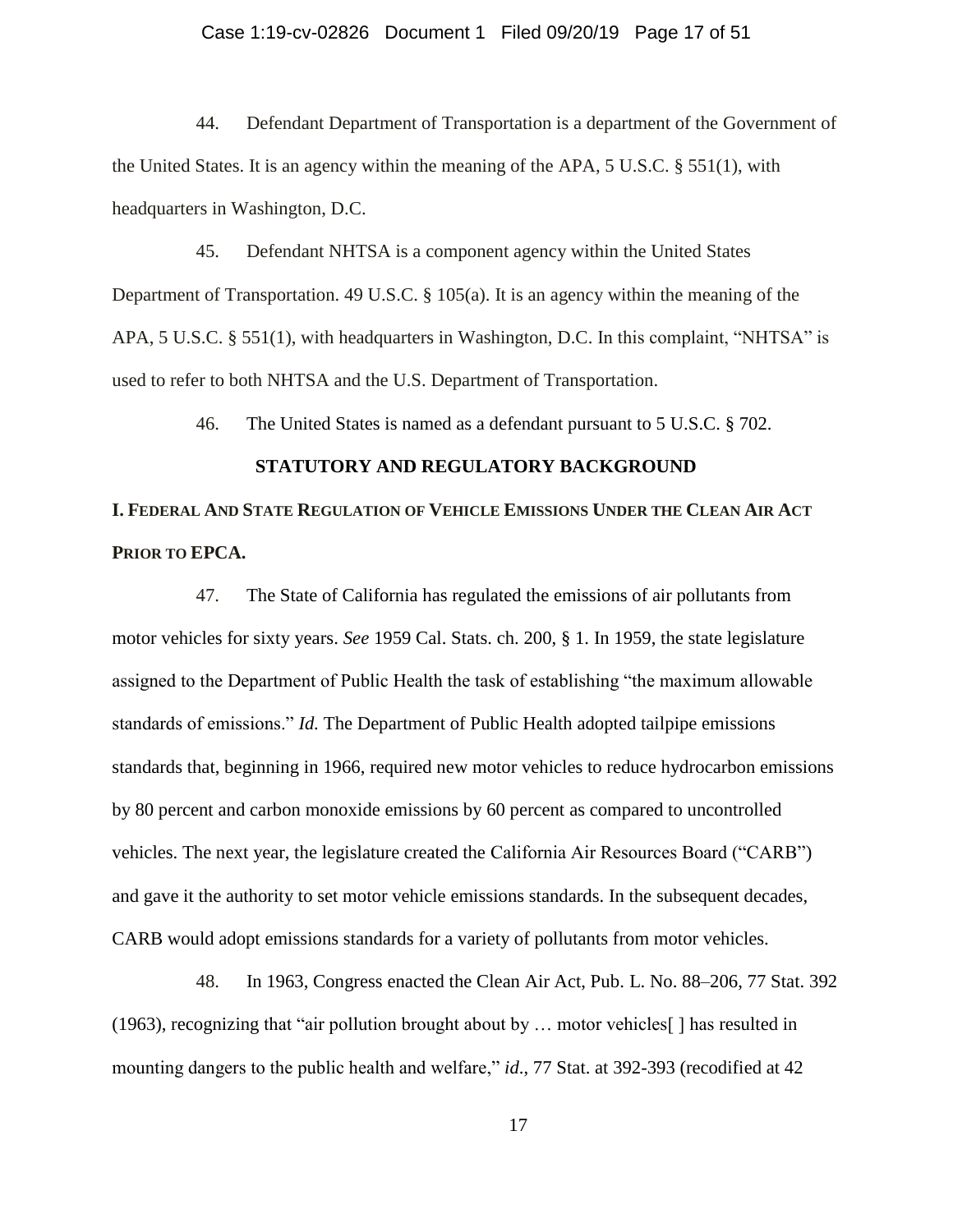U.S.C. § 7401(a)(2)). At the time, Congress did not require new federal emissions standards because "the prevention and control of air pollution at its source is the primary responsibility of States and local governments," *id*., 77 Stat. at 393 (recodified as amended at 42 U.S.C. §  $7401(a)(3)$ ).

49. Congress amended the Clean Air Act in 1965 to authorize federal standards for vehicle emissions that "cause or contribute to, or are likely to cause or contribute to, air pollution which endangers the health or welfare of any persons." Motor Vehicle Air Pollution Control Act, Pub. L. No. 89-272, § 101, 79 Stat. 992, 992-993 (1965) (recodified as amended at 42 U.S.C.  $§ 7521(a)(1)).$ 

50. In 1967, Congress enacted the Air Quality Act of 1967, Pub. L. No. 90-148, 81 Stat. 485 (1967), which, in pertinent part, expressly preempted nearly all of the states from adopting separate new vehicle emissions standards. The automotive industry maintained that it should only be subject to a single, nationwide standard, and that it would be unduly disruptive to subject manufacturers to a patchwork of federal and multiple state standards. *Motor and Equipment Mfrs. Ass'n, Inc. v. EPA*, 627 F.2d 1095, 1109 (D.C. Cir. 1979). But Congress explicitly allowed California to continue adopting and enforcing its own vehicle emissions standards through a waiver of preemption that the Secretary of Health, Education, and Welfare was required to issue unless the state could not meet certain conditions. Pub. L. No. 90-148, § 2, 81 Stat. at 501.

51. In 1968, California obtained its first waiver of federal preemption under this provision for standards limiting exhaust emissions of hydrocarbons and carbon monoxide from 1969 model year vehicles. 33 Fed. Reg. 10,160 (July 16, 1968). California received another waiver the next year for additional emissions standards for oxides of nitrogen (NOx) and other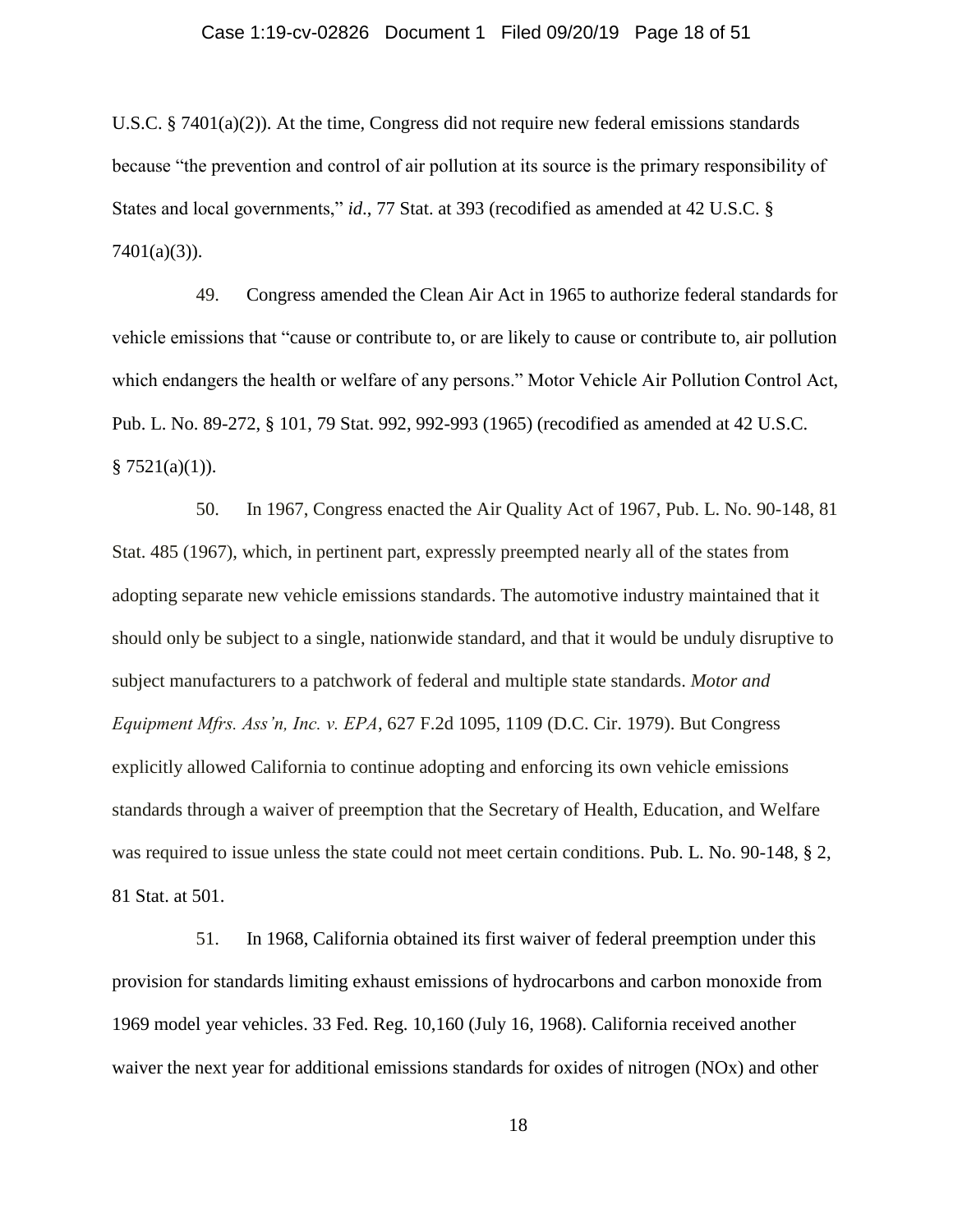### Case 1:19-cv-02826 Document 1 Filed 09/20/19 Page 19 of 51

pollutants. 34 Fed. Reg. 7348 (May 6, 1969). The federal government adopted similar standards for hydrocarbons, carbon monoxide and NOx two years later, using California's standards as a model. *See* 36 Fed. Reg. 3825 (Feb. 27, 1971).

52. Congress amended the Clean Air Act again in 1970, assigning to the newly established EPA the responsibility to set federal standards for vehicle emissions of any air pollutants that EPA determined were likely to endanger public health or welfare. Pub. L. No. 91- 604, §§ 6(a), 15(c)(2), 84 Stat. 1676, 1690, 1713. Interpreting this provision, the Supreme Court had "little trouble concluding" that EPA's authority and duty to set standards extended to emissions of greenhouse gases. *Massachusetts v. EPA*, 549 U.S. 497, 528 (2007). Congress also preserved the Air Quality Act's preemption regime, redesignating it as Section 209 of the Clean Air Act, where it remains today. Pub. L. No. 91-604 § 8(a), 84 Stat. at 1694 (recodified as amended at 42 U.S.C. § 7543).

# **II. FEDERAL FUEL ECONOMY REGULATION UNDER EPCA AND EPCA'S TREATMENT OF CALIFORNIA'S VEHICLE EMISSIONS STANDARDS**

53. Congress enacted EPCA in 1975 as a means to reduce petroleum consumption, in response to the oil embargo of 1973 and the instability it created for Americans in the pricing and supply of oil. One of the ways Congress aimed to reduce petroleum consumption under EPCA is through a federal fuel economy program "to provide for improved energy efficiency of motor vehicles." Pub. L. No. 94-163, 89 Stat. 871, 874 (1975).

54. The statute established numerical average fuel economy standards that automakers' fleets must meet for model years 1978-1980 and directed NHTSA to set numerical average fuel economy standards at the "maximum feasible" level thereafter. *Id.*, § 301, 89 Stat. at 903. The statute also set a minimum fuel economy standard for model year 1985 and thereafter.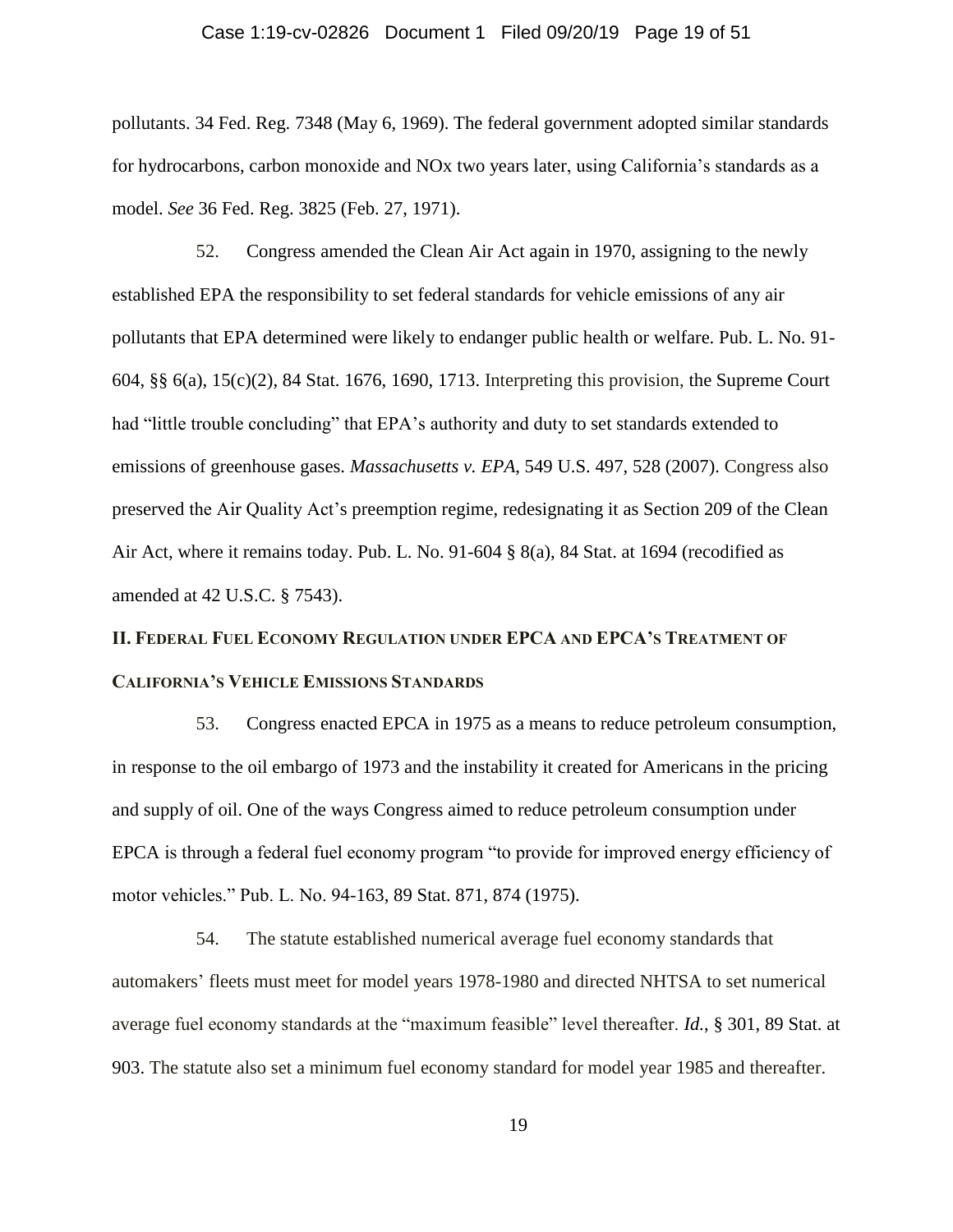### Case 1:19-cv-02826 Document 1 Filed 09/20/19 Page 20 of 51

55. Fuel economy standards under EPCA represent the number of miles that the average car in a manufacturer's fleet could travel on a given amount of fuel. EPCA defined fuel, for these purposes, as excluding electricity, limiting it to "gasoline," "diesel oil," or, in certain circumstances, other "liquid" or "gaseous" fuel. *Id.*, § 301, 89 Stat. at 901 (recodified as amended at 49 U.S.C. § 32901(a)(10)).

56. In addition to setting federal fuel economy standards, Congress also preempted state laws "relating to fuel economy standards or average fuel economy standards applicable to automobiles covered by" an average fuel economy standard prescribed under EPCA. *Id*., § 301, 89 Stat. at 914. (After a recodification in 1994, "relating to" was replaced by "related to" and "applicable to" was replaced by "for.") Thus, for a state law to be preempted by this provision, there must be a federal fuel economy standard prescribed under EPCA in effect, and that standard has to cover the vehicles to which the state law applies.

57. By the time Congress enacted this provision in 1975, EPA had issued California a waiver to regulate emissions of carbon monoxide, hydrocarbons, and NOx from light-duty vehicles for model years 1977 and beyond. California State Motor Vehicle Pollution Control Standards; Waiver of Federal Preemption, 40 Fed. Reg. 23,102 (May 28, 1975). Automakers warned that compliance with these standards and future California standards could complicate their ability to comply with fuel economy standards. But rather than preempt California's standards in EPCA, Congress directed NHTSA to take them into account when setting fuel economy standards. Congress did this in two ways.

58. First, for model years 1978-1980, Congress authorized NHTSA to give individual automakers limited relief from the fuel economy standards Congress set if the manufacturers could show that other "Federal standards" for those model years would make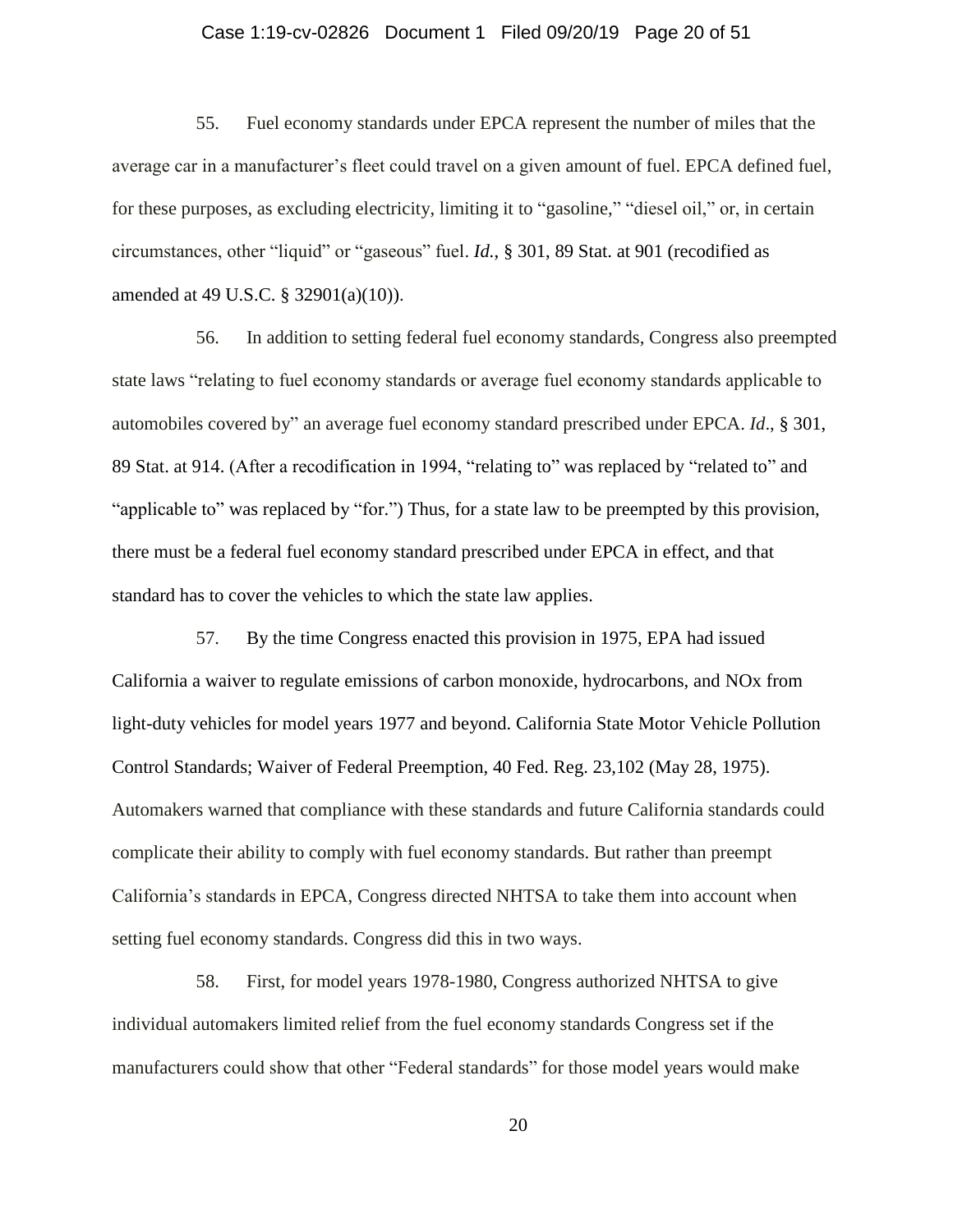### Case 1:19-cv-02826 Document 1 Filed 09/20/19 Page 21 of 51

compliance with fuel economy standards impossible. Pub. L. No. 94-163, § 301, 89 Stat. 871, 904 (adding 15 U.S.C. § 502(d)). Those other "Federal standards" expressly included "emissions standards applicable by reason of Section 209(b) of [the Clean Air] Act," i.e., standards for which California had obtained a waiver. *Id*., § 301, 89 Stat. at 905 (adding 15 U.S.C. § 502  $(d)(3)(D)(i)).$ 

59. Second, for later model years, Congress directed NHTSA to account for four statutory factors when setting standards. One of those four factors was "the effect of other Federal motor vehicle standards on fuel economy." Pub. L. No. 94-163, § 301, 89 Stat. at 905. Congress directed NHTSA to take this factor into account in determining the "maximum feasible" level of fuel economy standards for model years 1981-84, in deciding whether to deviate from the statutory default level for model years 1985 and beyond, and in considering whether to relax standards for certain small automakers. *Id.* § 301, 89 Stat. at 903-04. In all three contexts, NHTSA has historically interpreted "other Federal motor vehicle standards" to have the same meaning as "Federal standards." In other words, the "other Federal motor vehicle standards" NHTSA was required to take into account included California emissions standards for which EPA had granted a waiver.

60. Consistent with NHTSA's interpretation, when Congress recodified EPCA in 1994 "without substantive change," it directed NHTSA, in setting federal standards for maximum feasible fuel economy, to consider "other motor vehicle standards of the Government" rather than "other Federal motor vehicle standards." Pub. L. No. 103-272, §§ 1(e), 6(a), 108 Stat. 745, 1060, 1378 (1994).

61. The consideration EPCA requires NHTSA to give California's standards figured prominently in two district court decisions rejecting the argument that EPCA preempts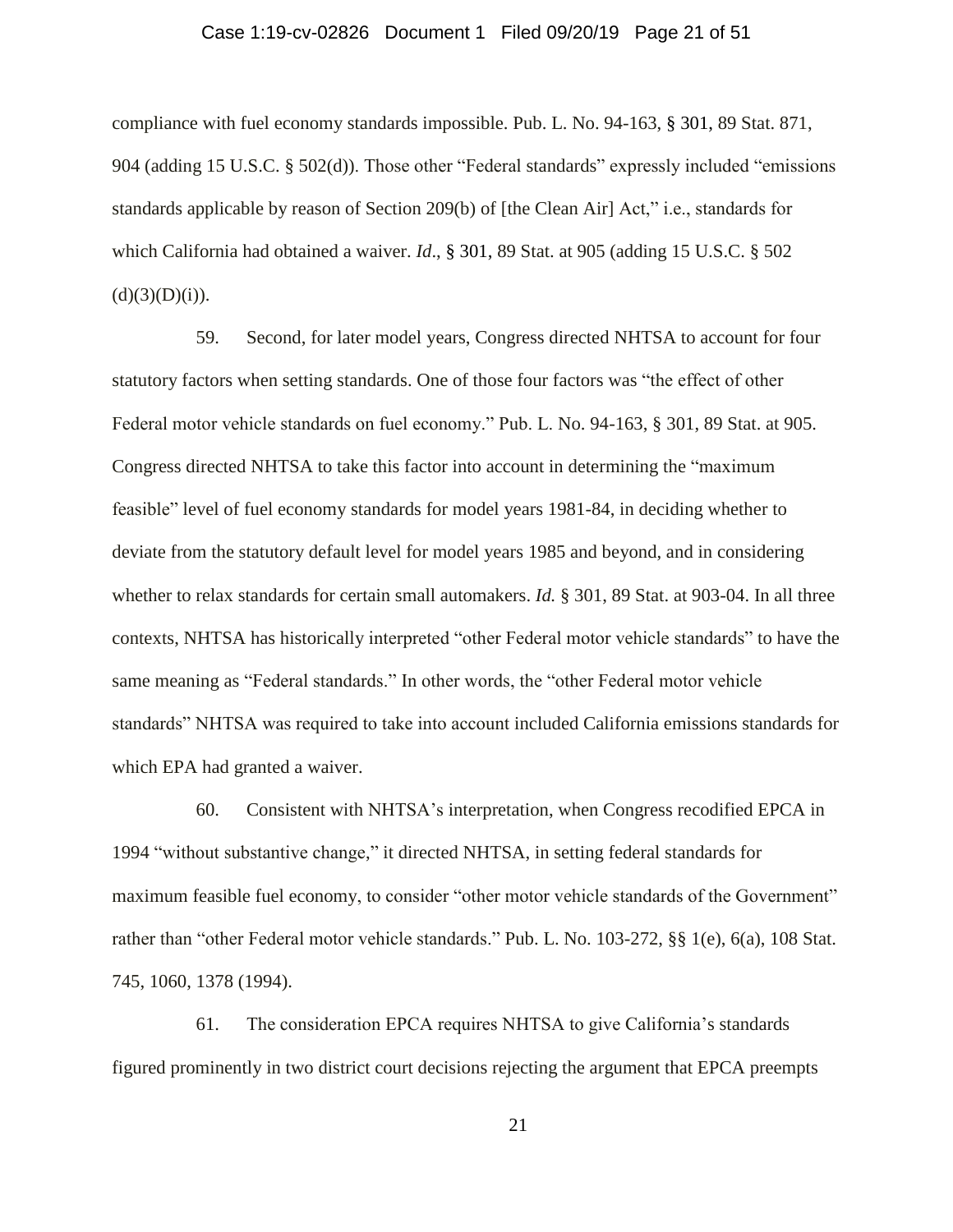### Case 1:19-cv-02826 Document 1 Filed 09/20/19 Page 22 of 51

California's GHG standards. *Green Mountain Chrysler Plymouth Dodge Jeep v. Crombie*, 508 F. Supp. 2d 295 (D. Vt. 2007); *Cent. Valley Chrysler-Jeep Inc. v. Goldstene*, 529 F. Supp. 2d 1151 (E.D. Cal. 2007). As those courts held, had Congress intended EPCA's preemption provision to apply to emissions standards for which California has obtained a waiver under section 209(b) of the Clean Air Act, Congress would not have directed NHTSA to consider such emissions standards. *Green Mountain*, 508 F. Supp. 2d at 354; *Cent. Valley,* 529 F. Supp. 2d at 1175; *see also Lincoln-Dodge, Inc. v. Sullivan*, 588 F. Supp. 2d 224 (D.R.I. 2008).

62. Even though NHTSA in general considers the effect of California's emissions standards when determining the "maximum feasible" level of fuel economy standards, NHTSA is expressly barred by statute from considering the availability of zero-emission vehicles when setting standards—regardless of whether California's standards (or other federal or state policies) promote those vehicles. 42 U.S.C. § 32902(h)(1).

#### **III. CONGRESS'S CONTINUED EMBRACE OF THE CALIFORNIA STANDARDS AFTER EPCA**

#### **A. California's waiver authority and the Clean Air Act Amendments of 1977**

63. Two years after enacting EPCA, Congress amended the Clean Air Act in 1977, making changes to Section 209(b) "to ratify and strengthen the California waiver provision and to affirm the underlying intent of that provision, i.e., to afford California the broadest possible discretion in selecting the best means to protect the health of its citizens and the public welfare." *Motor and Equipment Mfrs. Assn v. EPA*, 627 F.2d 1095, 1110 (D.C. Cir. 1979) (quotation omitted).

64. In addition, Congress added Section 177 to the Clean Air Act, allowing other states to adopt California's standards under specified conditions. Pub. L. No. 95-95, § 129(b), 91 Stat. 685, 750 (1977). Under Section 177, a state is eligible to adopt California's standards if the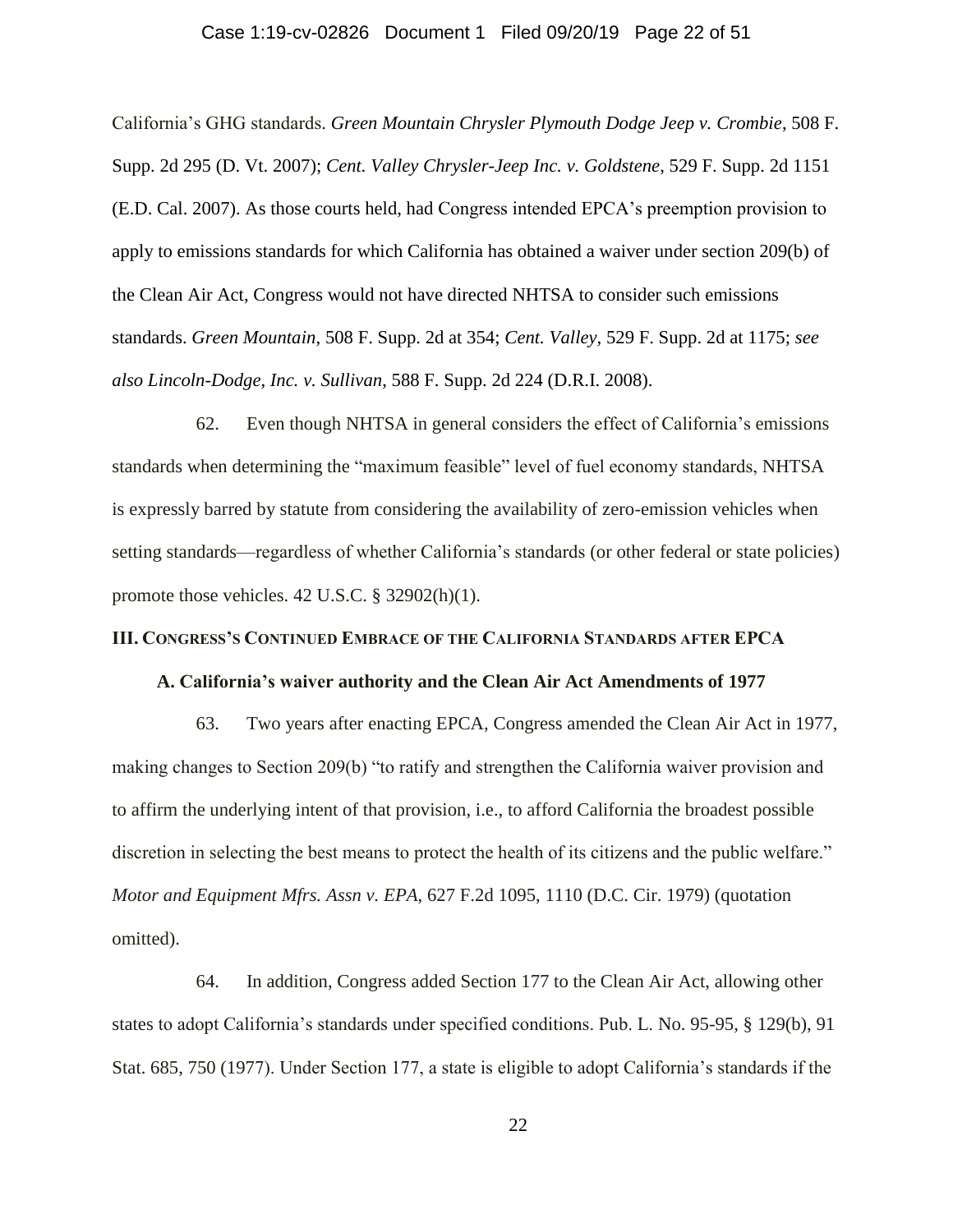### Case 1:19-cv-02826 Document 1 Filed 09/20/19 Page 23 of 51

state has obtained approval from EPA for State Implementation Plan provisions under Part D of Subchapter I of the Clean Air Act. 42 U.S.C. § 7507. States that have adopted California's standards are often called "Section 177 states."

#### **B. California's ZEV Standards and the Clean Air Act Amendments of 1990**

65. California first adopted its zero-emission vehicle standards in 1990. The ZEV standards mandate that a certain percentage of the fleets automakers manufacture for sale in California be ZEVs. The 1990 ZEV standards were part of a set of regulations implementing a state law requiring vehicle standards that would "achieve the maximum degree of emission reduction possible." Cal. Health & Safety Code  $\S$  43018(a). CARB designed these standards, including the ZEV standards, to target carbon monoxide, oxides of nitrogen, non-methane organic gas, particulate matter, and formaldehyde. *See* 13 Cal. Code Regs. § 1960.1.

66. CARB obtained a Clean Air Act section 209(b) waiver from EPA for these standards, including the ZEV standards, in 1993. 58 Fed. Reg. 4166 (Jan. 13, 1993). And it has received additional waivers for subsequent amendments to, and extensions of, the ZEV standards. *See* 71 Fed. Reg. 78,190, 78,190-91 (Dec. 28, 2006), 76 Fed. Reg. 61,095, 61,095-96 (Oct. 3, 2011), and 78 Fed. Reg. 2112, 2114-15 (Jan. 9, 2013).

67. A few months after CARB adopted the initial ZEV standards, in 1990, Congress amended the Clean Air Act to instruct EPA to issue regulations defining a ZEV in a manner "conform[ing] as closely as possible to standards which are established by the State of California for ... ZEV vehicles." 42 U.S.C. § 7586(f)(4). EPA thereafter issued regulations adopting CARB's definition of ZEV wholesale. Emission Standards for Clean-Fuel Vehicles and Engines, Requirements for Clean-Fuel Vehicle Conversions, and California Pilot Test Program, 59 Fed. Reg. 50,042, 50,050 (Sept. 30, 1994); *see also* 40 C.F.R. § 88.104**–**94(g).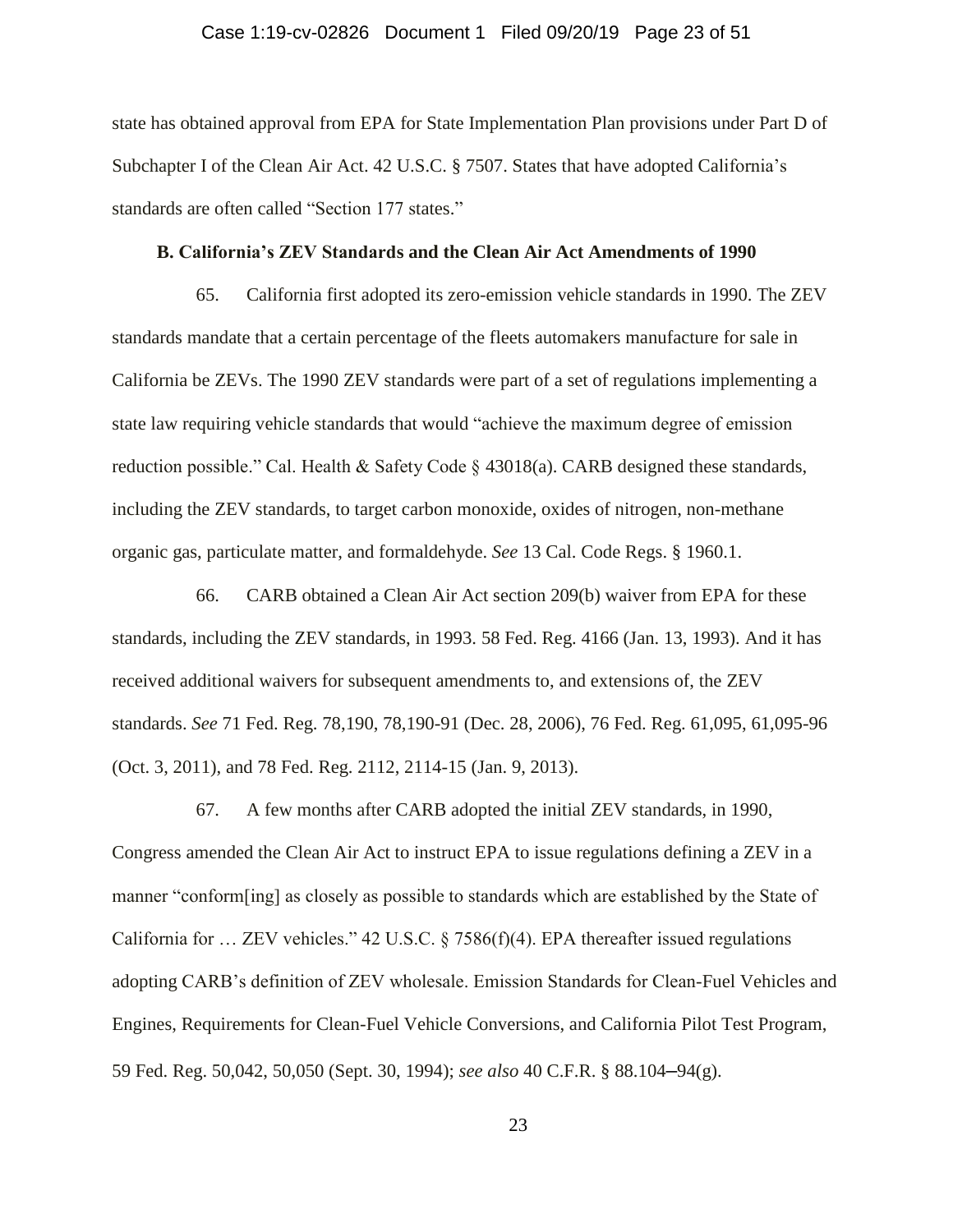# **C. California's Initial Greenhouse Gas Standards and the Energy Independence and Security Act of 2007**

68. In 2002, the California Legislature required CARB to set standards for vehicle GHG emissions for model years 2009 through 2016. 2002 Cal. Stats. ch. 200 (amending Cal. Health & Safety Code § 42823 and adding § 43018.5). Pursuant to that authority, in 2005, CARB promulgated such standards applicable to model years 2009 and later. *See* 13 Cal. Code Regs. § 1961.1. As CARB described in its initial statement of reasons for adopting these standards, they were aimed at limiting climate-changing emissions from four primary sources, not just fuel use: (1) carbon dioxide, methane, and nitrous oxide emissions from vehicle operation; (2) carbon dioxide emissions from operating the air conditioning system; (3) refrigerant emissions from the air conditioning system due to leakage, recharging, or scrappage; and (4) upstream emissions from production of the fuel used by the vehicle. Similarly unlike NHTSA's fuel economy standards, but like CARB's other emissions standards, they applied to all future model years and not a limited number. Penalties for violating California's GHG standards are assessed separately from and independent of any penalties that might also be assessed for violating federal fuel economy standards.

69. CARB subsequently submitted a request to EPA for a waiver under Section 209 of the Clean Air Act. Many Section 177 states took action to adopt California's GHG vehicle emissions standards.

70. The adoption of these standards was challenged by auto dealers and manufacturers and litigated in two federal district courts. In 2007, both courts reached the same conclusions: EPCA does not preempt emissions standards for which California has a waiver, and California's GHG standards are neither "related to fuel economy standards" nor in conflict with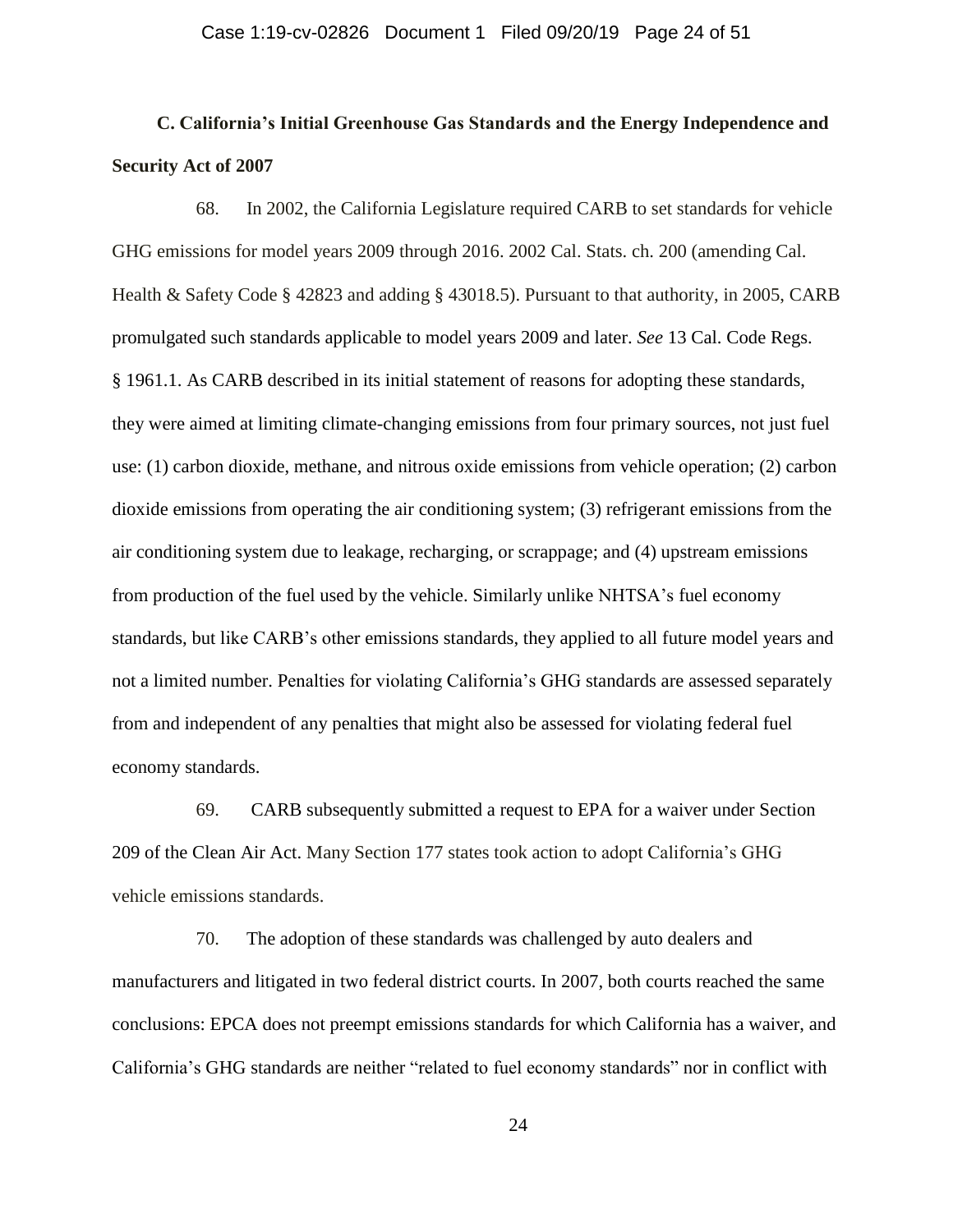### Case 1:19-cv-02826 Document 1 Filed 09/20/19 Page 25 of 51

them. *Green Mountain*, 508 F. Supp. 2d at 350 (rejecting challenge to Vermont's adoption of California's GHG standards); *Cent. Valley*, 529 F. Supp. 2d at 1176 (rejecting challenge to California's adoption of GHG standards). The same year, the U.S. Supreme Court held, in *Massachusetts v. EPA*, 549 U.S. 497 (2007), that the Clean Air Act authorized GHG standards for new motor vehicles and that NHTSA's mandate to promote fuel efficiency by setting fuel economy standards in no way curtailed EPA's Clean Air Act authority and responsibility with respect to air pollution.

71. Subsequent to these decisions, Congress enacted the Energy Independence and Security Act of 2007 ("EISA"). Pub. L. No. 110-140, 121 Stat. 1517 (2007). Among other things, that law amended federal agency vehicle acquisition rules to require that federal agencies acquire only "low greenhouse gas emitting vehicles." 42 U.S.C. § 13212(f)(2)(A). Congress simultaneously required EPA to determine which vehicles qualify as "low greenhouse gas emitting vehicles" by taking into account "the most stringent standards for vehicle greenhouse gas emissions applicable to and enforceable against motor vehicle manufacturers for vehicles sold anywhere in the United States." *Id.* § 13212(f)(3)(B). At the time of EISA's passage, the only such GHG standards that existed were California's. H.R. Rep. 110-297, pt. 1, at 17 (2007).

72. In deliberations over EISA, Congress rejected multiple attempts to amend the bill to revoke or interfere with California's authority to set its own GHG standards. Instead, it enacted a savings clause that expressly preserved existing state authority to regulate GHG emissions. 42 U.S.C. § 7545(o)(12).

## **IV. THE NATIONAL PROGRAM**

73. During 2008 and into 2009, there were multiple parallel developments involving the regulation of GHG emissions from new light-duty vehicles. The auto dealer and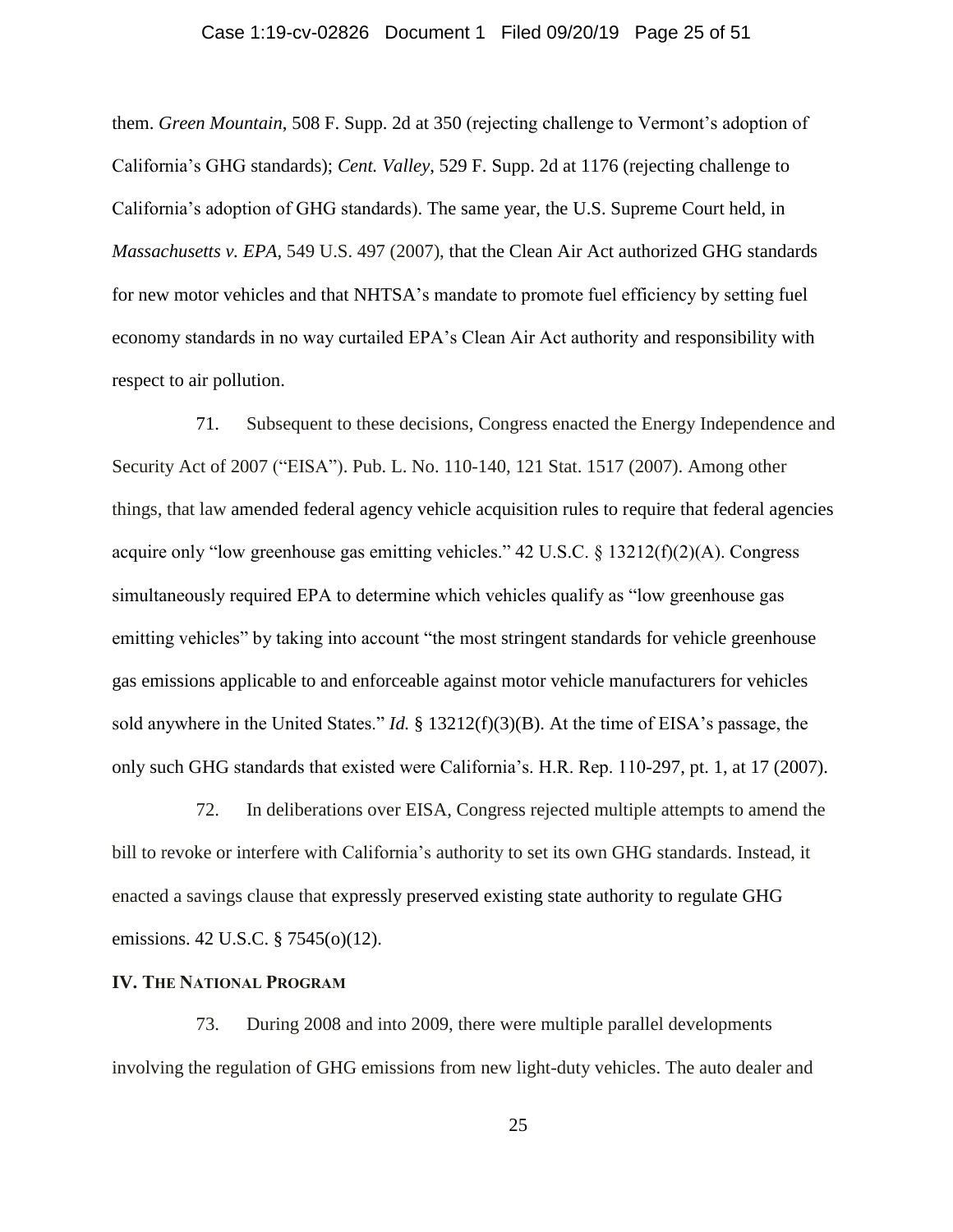### Case 1:19-cv-02826 Document 1 Filed 09/20/19 Page 26 of 51

vehicle manufacturer plaintiffs were appealing the district court decisions that had held that EPCA did not preempt California's GHG standards. In July 2009, after reconsidering an initial denial, EPA granted California's waiver for its GHG standards beginning with model year 2009. 74 Fed. Reg. 32,744 (July 8, 2009). That decision was then challenged by an association of auto dealers and the U.S. Chamber of Commerce. Meanwhile, following the remand from the Supreme Court in *Massachusetts v. EPA*, EPA was determining whether greenhouse gas emissions from motor vehicles endanger public health and welfare, in which case EPA would be required to regulate those emissions. In late 2009, EPA took the first of these steps, issuing a finding that emissions of greenhouse gases from new motor vehicles endanger public health and welfare. 74 Fed. Reg. 66,496 (Dec. 15, 2009). That decision was also unsuccessfully challenged in court. *Coal. for Responsible Regulation, Inc. v. EPA*, 684 F.3d 102 (D.C. Cir. 2012) *affirmed in part and reversed in part Util. Air Regulatory Grp. v. EPA,* 573 U.S. 302 (2014).

74. In response to these and other circumstances, EPA, NHTSA, and CARB—with automaker support—developed a single, coordinated "National Program" of vehicle emission and fuel economy standards for model years 2012-2016. The National Program was "[t]he product of an agreement between the federal government, California, and the major automobile manufacturers" that "make[s] it possible for automobile manufacturers to sell a 'single light-duty national fleet' that satisfies the standards of the EPA, NHTSA, California, and the Section 177 states." *Chamber of Commerce of U.S. v. EPA*, 642 F.3d 192, 198 (D.C. Cir. 2011). "Pursuant to that agreement, California amended its regulations to deem compliance with the national [emissions] standards [adopted in 2010 as] compliance with its own," *id*., and EPA and NHTSA harmonized their emission and fuel economy standards, 75 Fed. Reg. 25,324 (May 7, 2010). The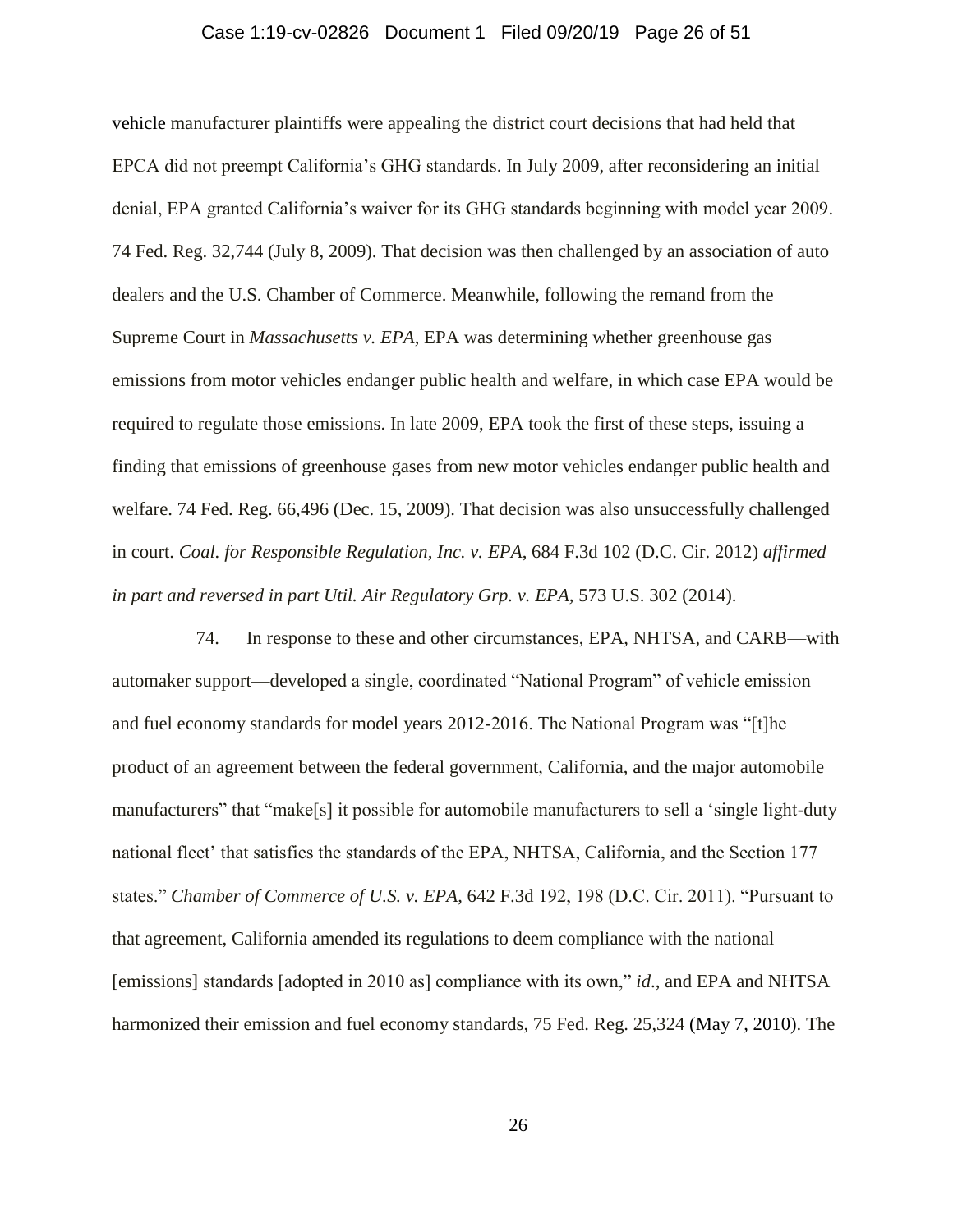#### Case 1:19-cv-02826 Document 1 Filed 09/20/19 Page 27 of 51

Section 177 states took steps as necessary to incorporate California's "deemed-to-comply" modification into their regulatory programs.

75. EPA promulgated the first federal GHG emissions standards, for model years 2012-2016. 75 Fed. Reg. 25,324 (May 7, 2010). EPA's standards were based largely on California's GHG standards. EPA's GHG standards were also promulgated as part of a joint rulemaking package with NHTSA, which was required by EPCA (as amended by EISA) to set increasingly stringent fuel economy standards for those same model years.

76. Meanwhile, President Barack Obama directed EPA and NHTSA to work with California to develop GHG and fuel-economy standards for light-duty vehicles for model years 2017-2025. 76 Fed. Reg. 48,758 (Aug. 9, 2011). And, in July 2011, automakers, California, and the federal government committed to a series of actions that would allow for the development of national greenhouse gas standards (and complementary fuel economy standards) for model years 2017 through 2025.

77. Accordingly, EPA and NHTSA promulgated greenhouse gas emissions standards and fuel economy standards, respectively, for model year 2017-2025 vehicles. 77 Fed. Reg. 62,624 (Oct. 15, 2012). Unlike EPA's greenhouse gas standards, the fuel economy standards NHTSA finalized in that action were legally binding only for model years 2017-2021, because EPCA prohibits NHTSA from setting standards for more than five model years at a time. *Id*. Although NHTSA "presented" standards for the four model years 2022 through 2025, it labeled the standards for those years as "augural," in that they augured future standards but did not set them. *See id*. at 62,6329-30 n. 8. NHTSA has not prescribed any fuel economy standards under EPCA that will be in effect beyond model year 2021. *Id*. at 62964.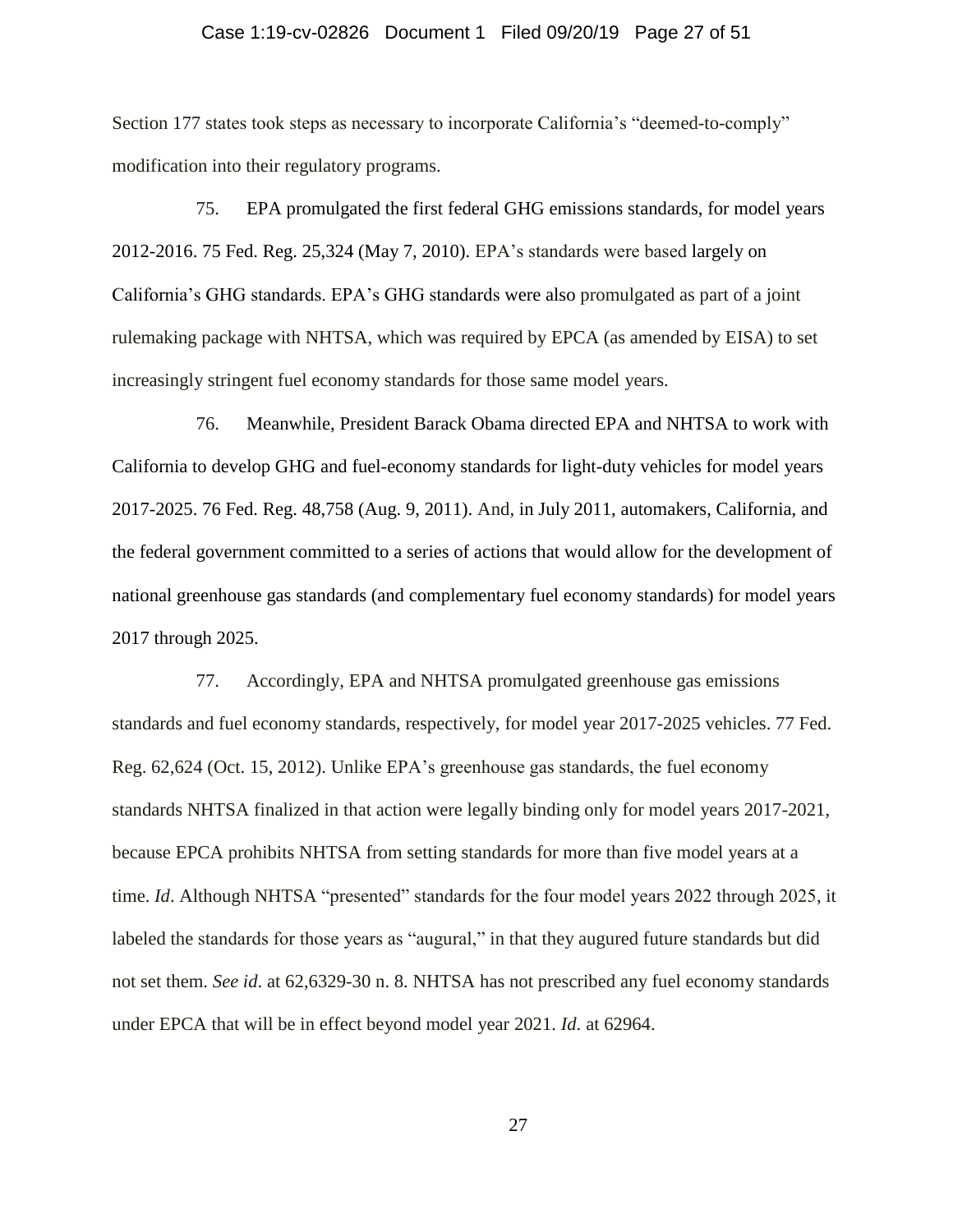#### Case 1:19-cv-02826 Document 1 Filed 09/20/19 Page 28 of 51

78. The federal government and California also extended the National Program agreement to apply to standards for model year 2017-2025 vehicles. *Id*. at 62,638. Among other commitments, California again agreed to deem compliance with EPA's emissions standards as compliance with California's, provided that the reductions EPA projected for those model years "are maintained." *Id*. And Section 177 states again took steps, as necessary, to incorporate the deemed-to-comply provision.

79. Consistent with its commitments under the National Program, California adopted new GHG standards and amended its ZEV standards in 2012. California's regulatory changes applied beginning with model year 2017, increasing in stringency through 2025, and continuing thereafter. California obtained a waiver for its GHG and ZEV standards in 2013. 78 Fed. Reg. 2112 (Jan. 9, 2013).

80. In addition to California, twelve states have adopted California's GHG standards, including Colorado, Connecticut, Delaware, Maine, Maryland, Massachusetts, New Jersey, New York, Oregon, Rhode Island, Vermont and Washington. Most of these states have also adopted California's ZEV standards.

81. Collectively, the states that have adopted California's GHG standards comprise more than one-third of the nation's auto market.

#### **V. The Ongoing Importance of the California Standards**

82. California's GHG standards and ZEV standards, in purpose and effect, both reduce emissions of various pollutants and encourage the development and deployment of emissions-reducing technologies. Neither conflict with Congress's objectives in EPCA.

83. On their own (i.e. in the absence of the existing federal standards, which cover only some model years and which EPA has proposed to weaken), the California standards would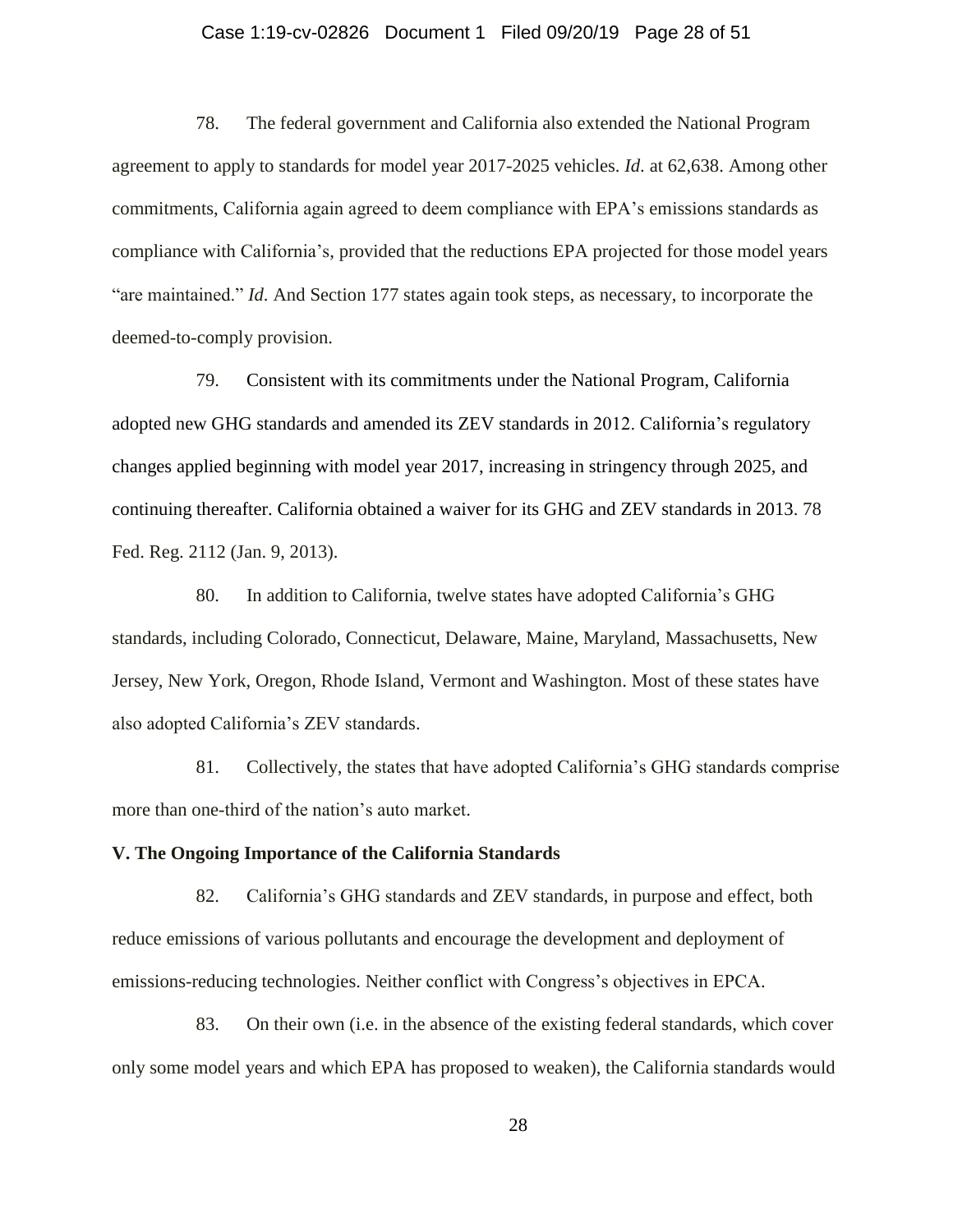### Case 1:19-cv-02826 Document 1 Filed 09/20/19 Page 29 of 51

reduce GHG emissions in California alone by approximately 14.4 million metric tons of carbon dioxide a year by 2025 and 25.2 million metric tons a year by 2030. Those numbers more than double when the benefits of implementation in the Section 177 states are included.

84. Between California and Section 177 states, the ZEV standards are projected to result in the sale of approximately 2.4 million additional zero-emission vehicles by 2025, half in California and half in Section 177 states.

85. The GHG and ZEV standards are fundamental to State Plaintiffs' efforts to protect public health and welfare. For example, in California, passenger vehicles and other mobile sources (comprising on- and off-road vehicles and equipment) are the largest sources of both smog-forming oxides of nitrogen (NOx) and greenhouse gases, which exacerbate air pollution as they warm the climate. Because of these emissions, millions of Californians including more than 12 million in the South Coast air basin alone—still breathe unhealthy air and suffer, as a result, increased rates of respiratory and cardiovascular health impacts and premature death. Vehicle emissions, in particular, must be significantly reduced to achieve the ozone National Ambient Air Quality standards by the deadlines under the Clean Air Act, including in heavily impacted extreme nonattainment areas of the South Coast and San Joaquin Valley, and to reduce California's greenhouse gas emissions by over 40 percent below 1990 levels by 2030, as required under state law. The GHG and ZEV standards are also crucial to implementing California state law requiring the reduction of emissions near concentrated populations, especially those already over-burdened by pollution. *See* California Assembly Bill 617, 2017 Cal. Stats. ch. 136.

86. The ZEV standards are a necessary part of California's efforts to meet National Ambient Air Quality Standards, especially in the extreme ozone nonattainment areas in the South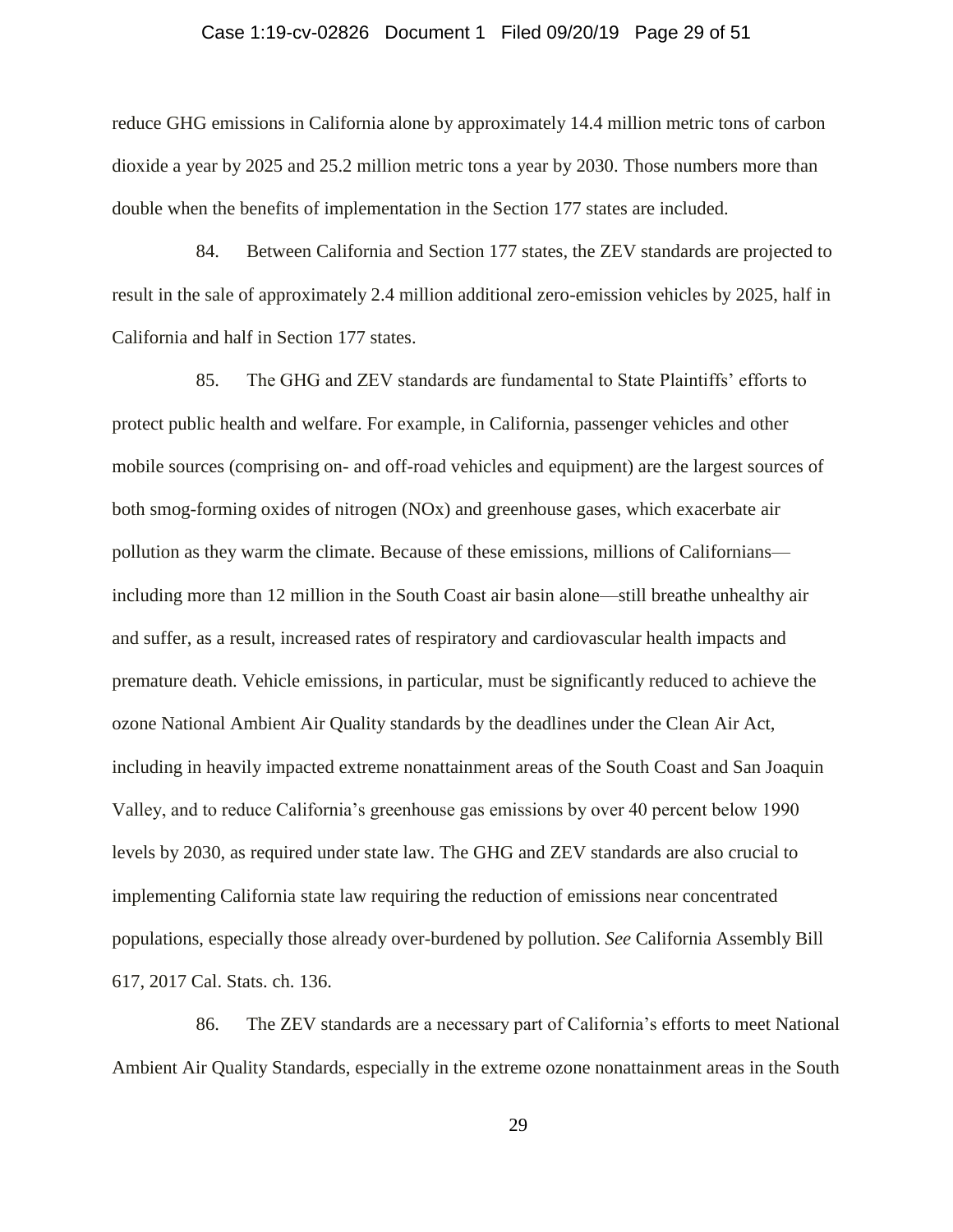### Case 1:19-cv-02826 Document 1 Filed 09/20/19 Page 30 of 51

Coast and San Joaquin Valley, where mobile source emissions have been the largest contributors to toxic air pollution and to the formation of urban smog. EPA has thus approved California's ZEV standards for model years 2018 and later into California's State Implementation Plan for attainment of National Ambient Air Quality Standards. 81 Fed. Reg. 39,424, 39,425 (June 16, 2016). For similar reasons, other Section 177 states have the GHG standards, the ZEV standards, or both approved into their State Implementation Plans.

87. California, with EPA approval, relies on the ZEV standards to demonstrate conformity with the Clean Air Act for purposes of transportation funding. Under the Clean Air Act's transportation conformity requirements, states cannot obtain federal transportation funding for projects unless they can demonstrate that those projects are consistent with the relevant State Implementation Plans. California makes this demonstration based, in part, on emission modeling that presumes the ZEV regulations are in effect, using California's EMissions FACtor ("EMFAC") model. EPA has approved the 2017 version of EMFAC for these purposes, 84 Fed. Reg. 41,717 (Aug. 15, 2019), and previously approved the prior 2014 version, 80 Fed. Reg. 77,337 (Dec. 14, 2015). Both of these versions include the ZEV standards.

## **V. THE PREEMPTION REGULATION**

88. NHTSA proposed the Preemption Regulation as part of a joint EPA-NHTSA rulemaking package published in the Federal Register on August 24, 2018. 83 Fed. Reg. 42,986 ("The Proposed Regulation"). As part of that same package, NHTSA proposed to weaken the existing fuel economy standard for model year 2021 so that it would be no more stringent than the model year 2020 level. NHTSA also proposed to set new fuel economy standards at that same level for model years 2022-2026. EPA proposed to weaken existing federal GHG standards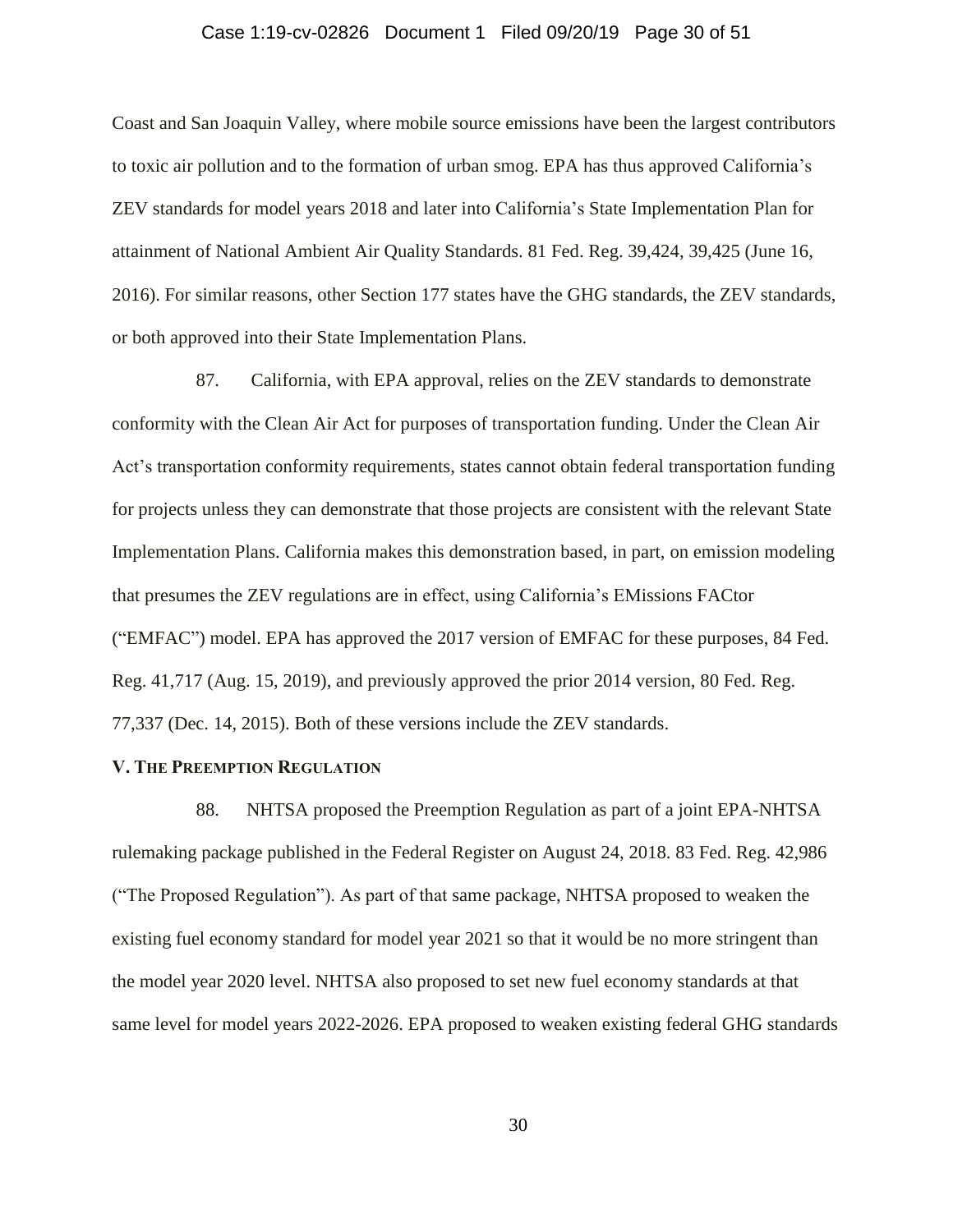### Case 1:19-cv-02826 Document 1 Filed 09/20/19 Page 31 of 51

for model years 2021-2026 so that they would likewise be frozen at model year 2020 levels and to revoke California's waiver for California's GHG and ZEV standards.

89. NHTSA's final Preemption Regulation was signed by Defendant Owens on September 19, 2019. The final Preemption Regulation was not accompanied by any action changing or setting NHTSA fuel economy standards or EPA's GHG standards, although these actions were proposed together as discussed above. However, the Preemption Regulation does appear in the same pre-publication Federal Register notice as EPA's final decision to revoke the waiver for the California standards. EPA's decision expressly relies on the Preemption Regulation as a basis for revocation of the waiver.

90. Contrary to the court rulings in *Green Mountain* and *Central Valley*, the Preemption Regulation asserts that all state laws regulating or prohibiting tailpipe GHG emissions are both expressly and implicitly preempted by EPCA. The Preemption Regulation further says that all state laws with the "direct or substantial effect of" regulating or prohibiting tailpipe GHG emissions are likewise expressly and implicitly preempted by EPCA. Preemption Regulation, p. 81. The Preemption Regulation says these state laws are void *ab initio* and that whether or not they have a waiver of preemption from EPA is irrelevant to the question of whether or not they are preempted by EPCA. *Id.*, p. 181.

91. Likewise, although NHTSA has long interpreted EPCA as requiring consideration of the effect California's waiver standards have on fuel economy, NHTSA does not acknowledge, let alone address, that position in the Preemption Regulation.

92. The Preemption Regulation also declares that California's GHG standards conflict with NHTSA's fuel economy standards, even though automakers have been able to meet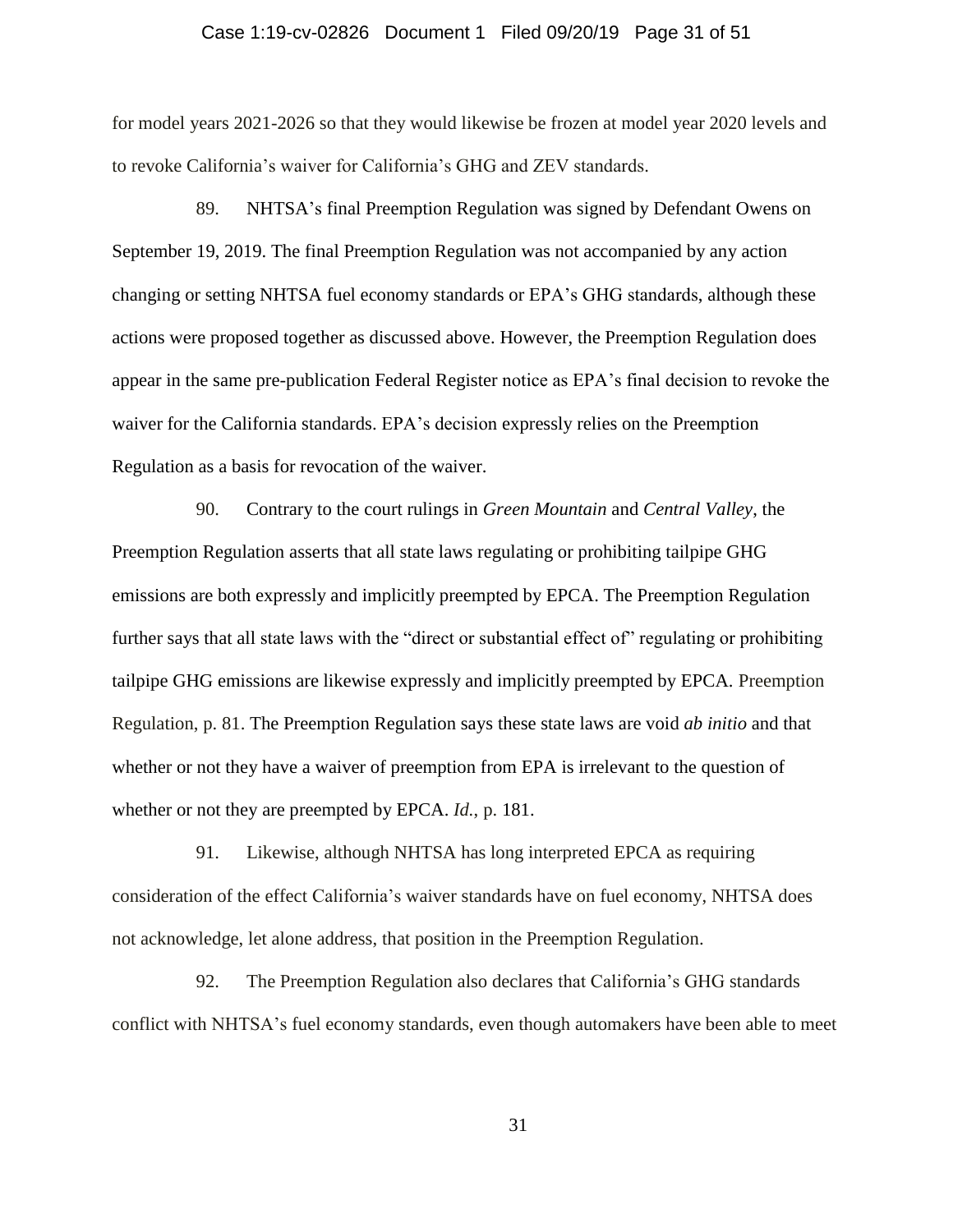### Case 1:19-cv-02826 Document 1 Filed 09/20/19 Page 32 of 51

California's GHG standards by complying with the federal greenhouse gas standards that were issued in a joint rulemaking with NHTSA's fuel economy standards.

93. In the preamble to the Proposed Regulation, NHTSA claimed to have complied with the requirements of Executive Order 13132, which imposes requirements on agencies that promulgate regulations with federalism implications. The order has particular requirements for preemption regulations. Among other things, it requires that agencies must consult with states early in the process of developing the proposed regulation. In the preamble to the Proposed Regulation, NHTSA said "[t]he agencies complied with Order's requirements." NHTSA did not articulate a basis for this statement.

94. NHTSA did not consult with State Plaintiffs regarding the Preemption Regulation, let alone do so early in the process of developing the proposal. For instance, NHTSA did not meet with California or the California Air Resources Board regarding the Preemption Regulation. Nor did NHTSA meet with any Section 177 states regarding the Preemption Regulation.

95. The State of New York filed a supplemental comment and requested, pursuant to the Information Quality Act, that NHTSA correct its statement in the Proposed Regulation that it consulted with states about the federalism impacts of its proposed rule. *See* Supplemental Comment submitted by Letitia James, New York Attorney General, et al., July 23, 2019, Docket Nos. EPA-HQ-OAR-2018-0283, NHTSA-2018-0067,

[https://www.regulations.gov/document?D=EPA-HQ-OAR-2018-0283-7589.](https://www.regulations.gov/document?D=EPA-HQ-OAR-2018-0283-7589)

96. In the final rule, NHTSA claimed falsely that it complied with Executive Order 13132, pointing to its use of notice-and-comment procedures as evidence of its asserted compliance. NHTSA failed to explain how notice and comment after release of a proposed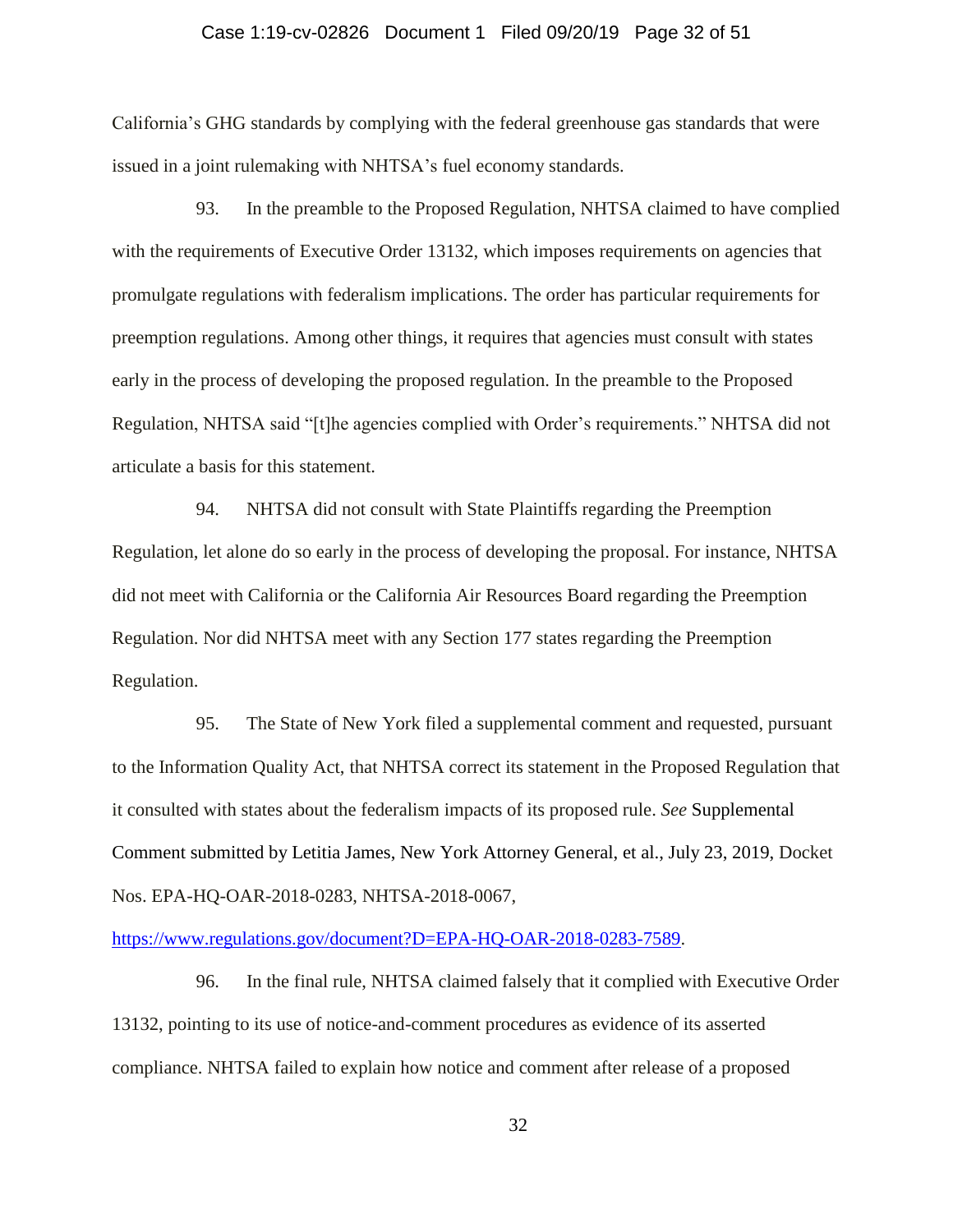### Case 1:19-cv-02826 Document 1 Filed 09/20/19 Page 33 of 51

regulation satisfies the detailed early consultation requirements specified in Section  $6(b)(2)(A)$  of Executive Order 13132, which calls for consultation "early in the process of developing the proposed regulation." NHTSA nowhere disputes the fact that it failed to directly consult with officials in California and the Section 177 states to determine, *inter alia*, whether NHTSA's objectives can be attained by other means and whether alternatives exist that would preserve state prerogatives and authority.

97. NHTSA also stated in the preamble to the Preemption Regulation that, despite purporting to preempt state laws previously determined to be necessary to meet National Ambient Air Quality standards, NHTSA had not taken any action that would frustrate states' ability to attain the standards.

98. In the preamble to the Preemption Regulation, NHTSA asserts that its action is not subject to the Clean Air Act's transportation conformity requirements. NHTSA did not use or address California's EMFAC models, approved by EPA for California's transportation conformity demonstration, in supporting that statement.

99. NHTSA also failed to comply with NEPA when it issued the Preemption Regulation. NHTSA contends that it "is not obligated to analyze or consider … environmental impacts" of the Preemption Regulation, p. 190, because "NEPA does not apply to this action," p. 187. Elsewhere, NHTSA asserts that, in any event, the Preemption Regulation—despite purporting to preempt emissions standards in thirteen states—"does not result in significant environmental impacts to the quality of the human environment." Preemption Regulation, p. 188.

## **VI. THE ADMINISTRATIVE PROCEDURE ACT**

100. The Administrative Procedure Act, 5 U.S.C. § 551 *et seq*., establishes procedural requirements for federal agency decision making, including agency rulemakings.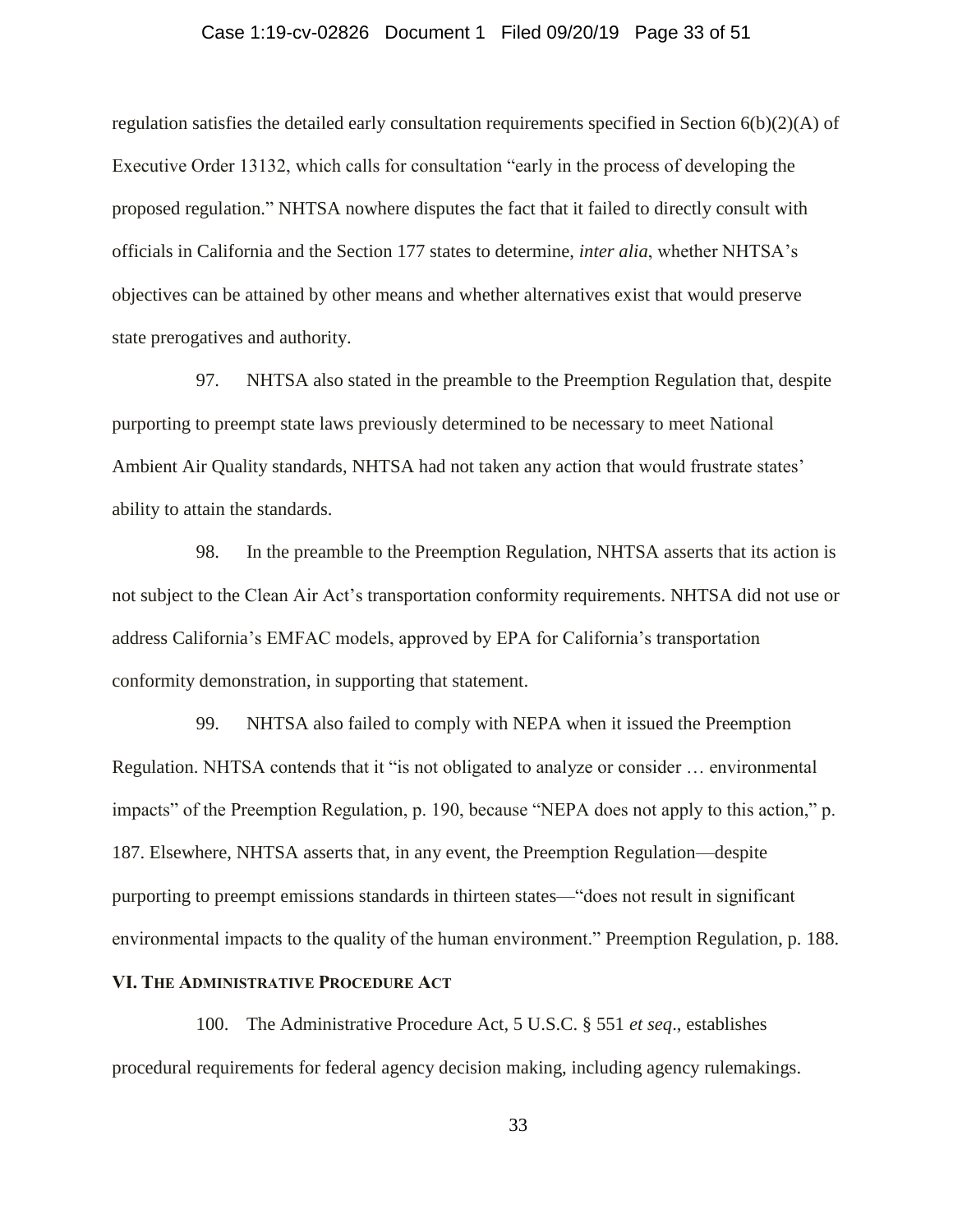#### Case 1:19-cv-02826 Document 1 Filed 09/20/19 Page 34 of 51

Under the APA, a "reviewing court shall … hold unlawful and set aside" agency action that exceeds the agency's statutory jurisdiction or that is arbitrary, capricious, or contrary to law. 5 U.S.C. § 706.

101. To satisfy the requirement for decision making that is not arbitrary or capricious, the "agency must examine the relevant data and articulate a satisfactory explanation for its action including a rational connection between the facts found and the choice made." *Motor Vehicle Mfrs. Ass'n v. State Farm Mut. Auto. Ins. Co.*, 463 U.S. 29, 43 (1983) (quotation marks omitted).

102. By contrast, agency action is arbitrary and capricious:

if the agency has relied on factors which Congress has not intended it to consider, entirely failed to consider an important aspect of the problem, offered an explanation for its decision that runs counter to the evidence before the agency, or is so implausible that it could not be ascribed to a difference in view or the product of agency expertise.

*Id.*

103. When agency action represents a change from the agency's previous position, the agency must "display awareness that it *is* changing position," show that "there are good reasons" for the reversal, and demonstrate that its new policy is permissible under the statute. *FCC v. Fox Television Stations, Inc.*, 556 U.S. 502, 515 (2009).

104. If the agency's new position "rests upon factual findings that contradict those which underlay its prior policy," the agency must "provide a more detailed justification than what would suffice for a new policy created on a blank slate." *Id*. An agency must likewise provide "good reasons" for departing from prior policies and precedents that have "engendered serious reliance interests that must be taken into account." *Encino Motorcars, LLC v. Navarro*, 136 S.Ct. 2117, 2126 (2016).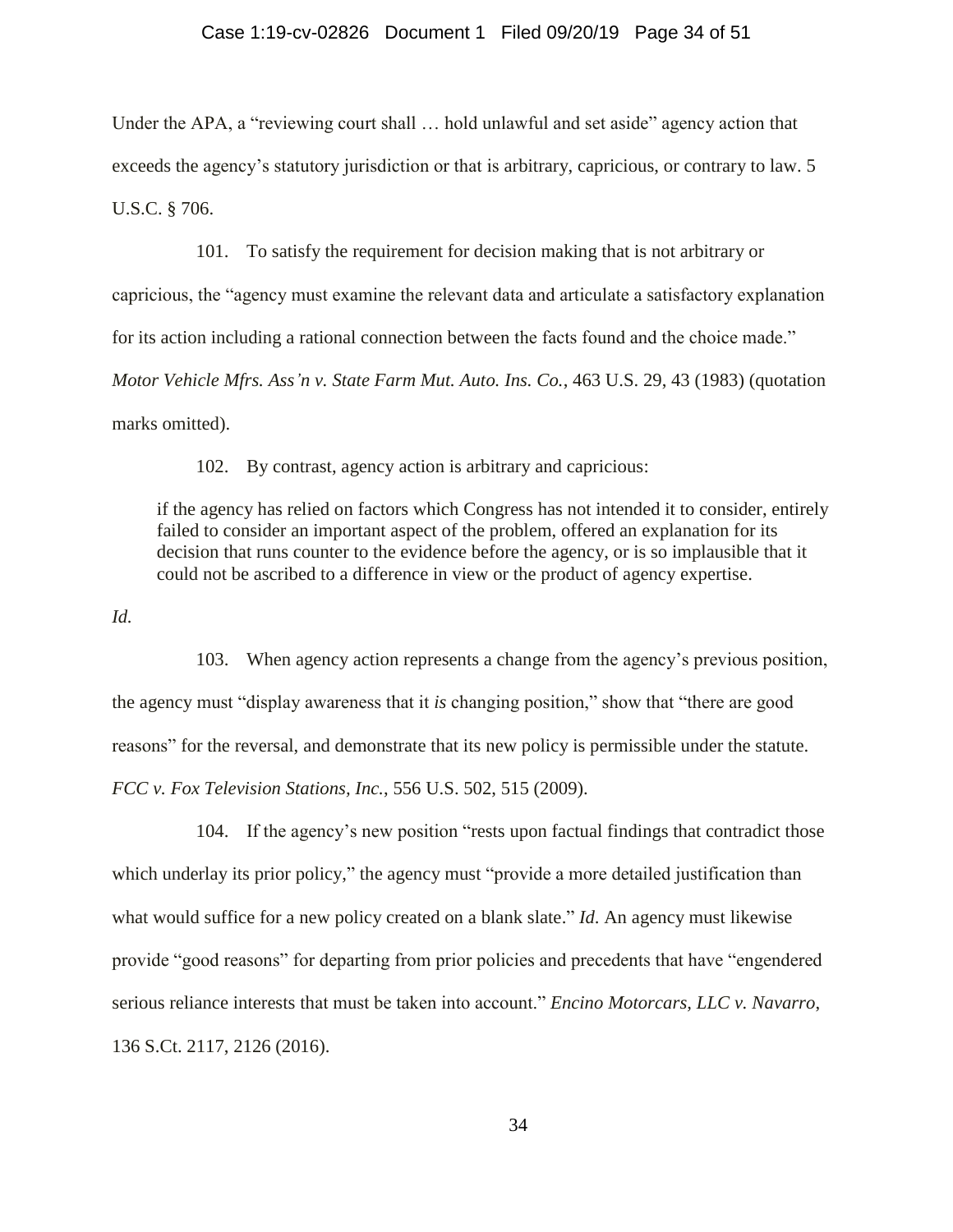### Case 1:19-cv-02826 Document 1 Filed 09/20/19 Page 35 of 51

105. Prior to promulgating a rule, agencies must engage in a notice-and-comment process, and consider comments submitted by the public. 5 U.S.C. §§ 551(5), 553. The agency "need not respond to every comment, but it must respond in a reasoned manner to the comments received, to explain how the agency resolved any significant problems raised by the comments, and to show how that resolution led the agency to the ultimate rule." *Action on Smoking & Health v. C.A.B.*, 699 F.2d 1209, 1216 (D.C. Cir. 1983), *opinion supplemented by*, 713 F.2d 795 (D.C. Cir. 1983) (quotation omitted).

### **VII. THE NATIONAL ENVIRONMENTAL POLICY ACT**

106. NEPA is the "basic national charter for the protection of the environment." 40 C.F.R. § 1500.1. The fundamental purposes of the statute are to ensure that "environmental information is available to public officials and citizens before decisions are made and before actions are taken," and that "public officials make decisions that are based on understanding of environmental consequences, and take actions that protect, restore, and enhance the environment." *Id*. § 1500.1(b)-(c).

107. To achieve these purposes, NEPA requires the preparation of a detailed environmental impact statement for any "major Federal actions significantly affecting the quality of the human environment." 42 U.S.C. § 4332(C). "Major Federal action" includes "[a]doption of official policy, such as rules, regulations, and interpretations." 40 C.F.R. § 1508.18(b)(1).

108. The preparation of an environmental impact statement not only forces the federal agency to consider these impacts on the environment but it also guarantees that the relevant information will be made public so that interested parties may play a role in both the decision making process and the implementation of that decision. *Robertson v. Methow Valley Citizen Council*, 490 U.S. 332, 348 (1989).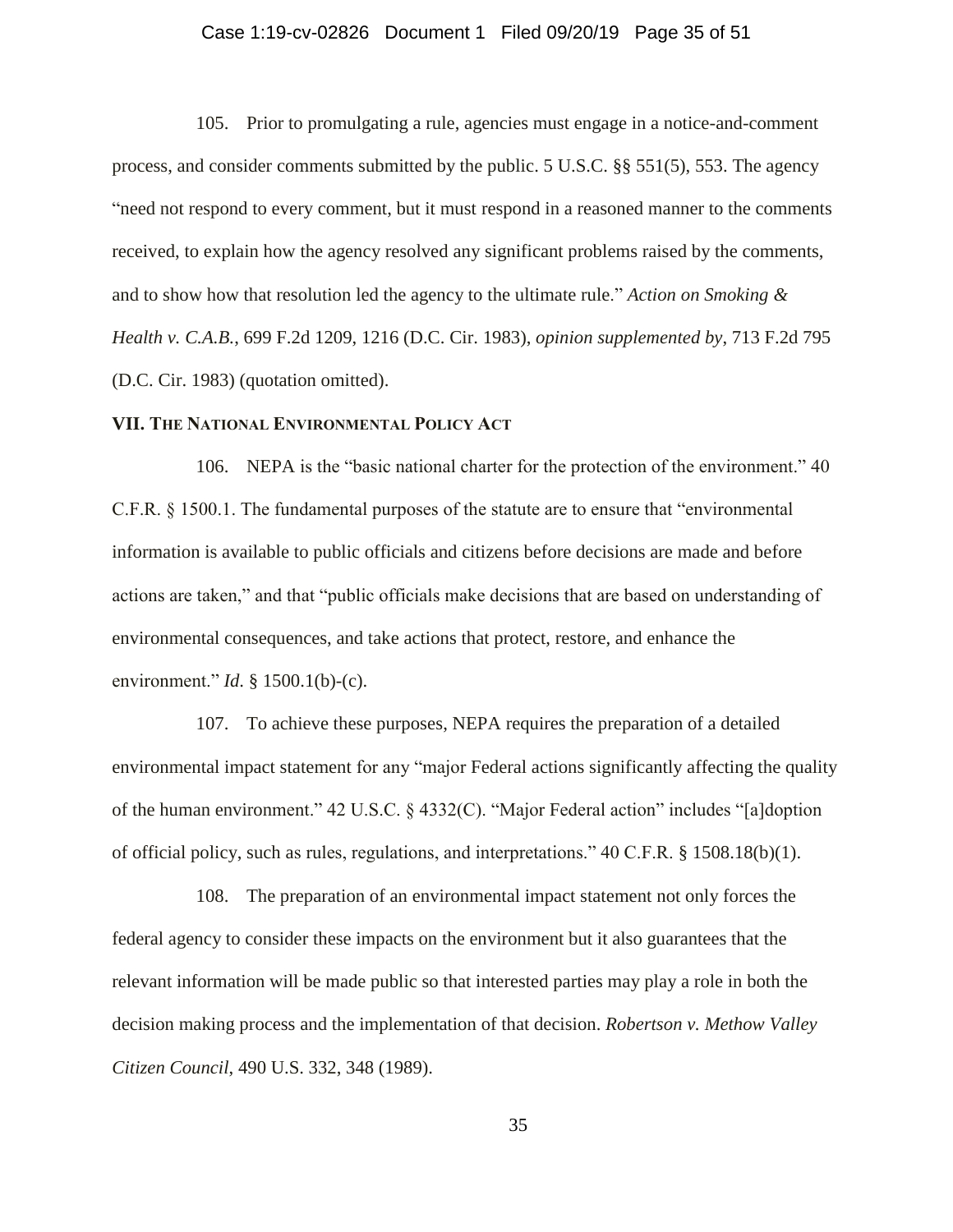#### Case 1:19-cv-02826 Document 1 Filed 09/20/19 Page 36 of 51

109. Before preparing an environmental impact statement, an agency may first prepare an environmental assessment to determine whether the effects of an action may be significant. 40 C.F.R. § 1508.9. If an agency decides to not prepare an environmental impact statement, its environmental assessment

must 1) accurately identif[y] the relevant environmental concern, 2) take a hard look at the problem in preparing its EA, 3) make a convincing case for its finding of no significant impact, and 4) show that even if a significant impact will occur, changes or safeguards in the project sufficiently reduce the impact to a minimum.

*New York v. Nuclear Regulatory Comm'n*, 681 F.3d 471, 477 (D.C. Cir. 2012) (quotation marks omitted).

110. NHTSA's own regulations identify various types of actions that should "ordinarily be considered" to be major actions significantly affecting the environment, and therefore requiring an environmental impact statement. These include actions that "involve[] inconsistency with any Federal, State, or local law or administrative determination relating to the environment," 49 C.F.R.  $\S$  520.5(b)(6)(i), that "may directly or indirectly result in a significant increase in the energy or fuel necessary to operate a motor vehicle," *id*., § 520.5(b)(8); or that "may directly or indirectly result in a significant increase in the amount of harmful emissions resulting from the operation of a motor vehicle," id.,  $\S$  520.5(b)(9).

111. NHTSA's regulations also require preparation of an environmental impact statement for "any proposed action which is likely to be controversial on environmental grounds," *id.*, § 520.5(a)(2), and for "any proposed action which has unclear but potentially significant environmental consequences," *id.*, § 520.5(a)(3). All of these standards apply to "[r]ulemaking and regulatory actions." *Id.* § 520.4(b)(3).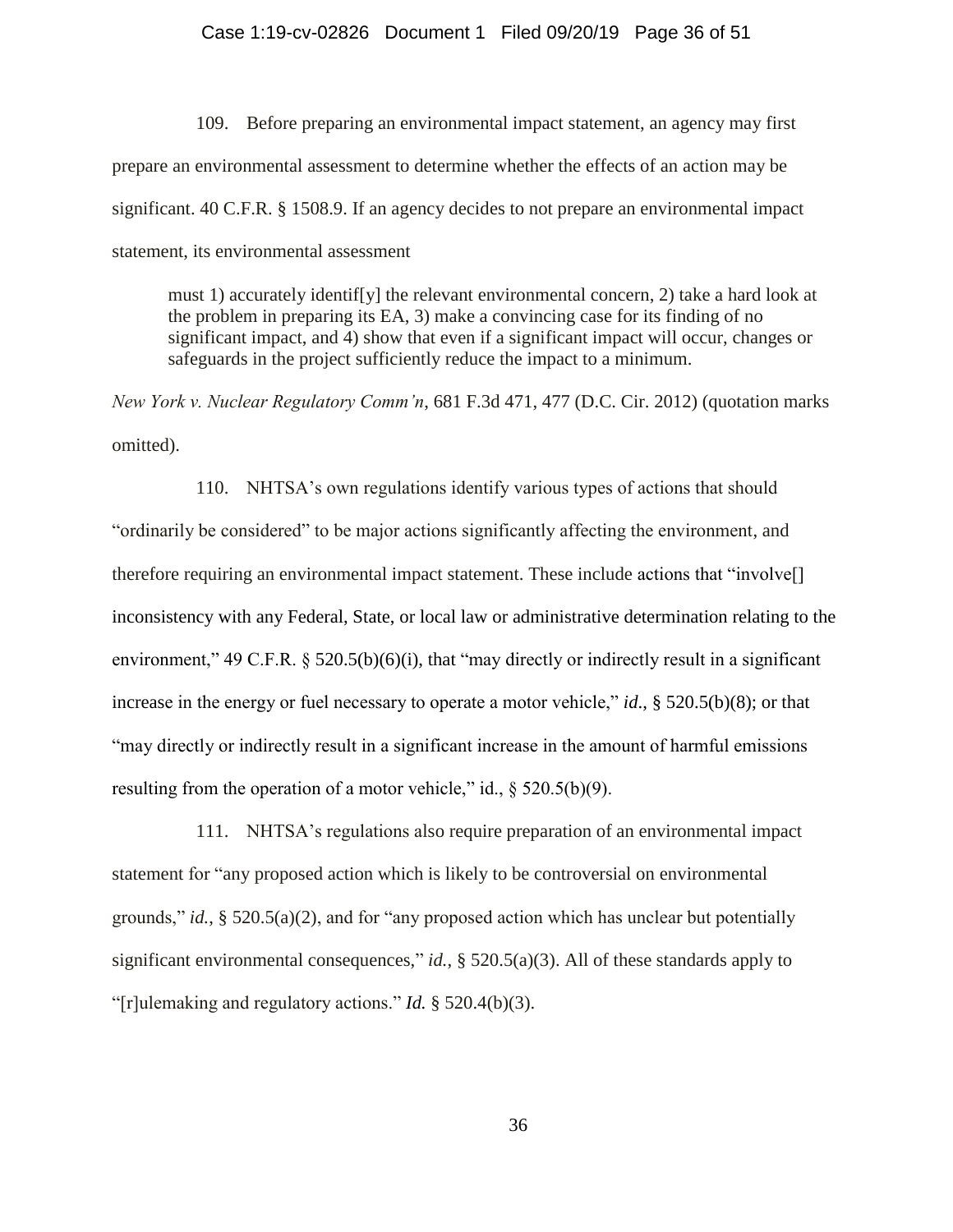### Case 1:19-cv-02826 Document 1 Filed 09/20/19 Page 37 of 51

112. Because NEPA does not provide a private right of action, claims that agencies have violated NEPA must be brought pursuant to the Administrative Procedure Act. *See Karst Envtl. Educ. & Prot., Inc. v. EPA*, 475 F.3d 1291, 1295 (D.C. Cir. 2007).

#### **STANDING**

113. The Preemption Regulation purports to preempt existing laws of several State Plaintiffs and to prevent all State Plaintiffs from adopting others. It also provides a basis—albeit an improper one—for EPA's revocation of California's Clean Air Act waiver for those laws, and potentially influences other proceedings involving those laws. The Preemption Regulation thus injures State Plaintiffs' sovereign interests by infringing on State Plaintiffs' authority and interfering with State Plaintiffs' ability to address greenhouse gas emissions and other air pollution.

114. The Preemption Regulation will injure State Plaintiffs' sovereign, quasisovereign, and proprietary interests by causing increases in greenhouse gas emissions. Those increased emissions will interfere with several State Plaintiffs' ability to meet their greenhouse gas reduction targets or mandates. The increased emissions will also contribute to and exacerbate the ongoing and future impacts of climate change in Plaintiff states. These impacts include, among others,

- loss of sovereign territory, including state-owned land, in coastal states due to sea-level rise;
- damage to state-owned parks and infrastructure;
- lost tax revenue resulting from harm to agriculture, fishing, forestry, outdoor recreation, tourism, and other industries;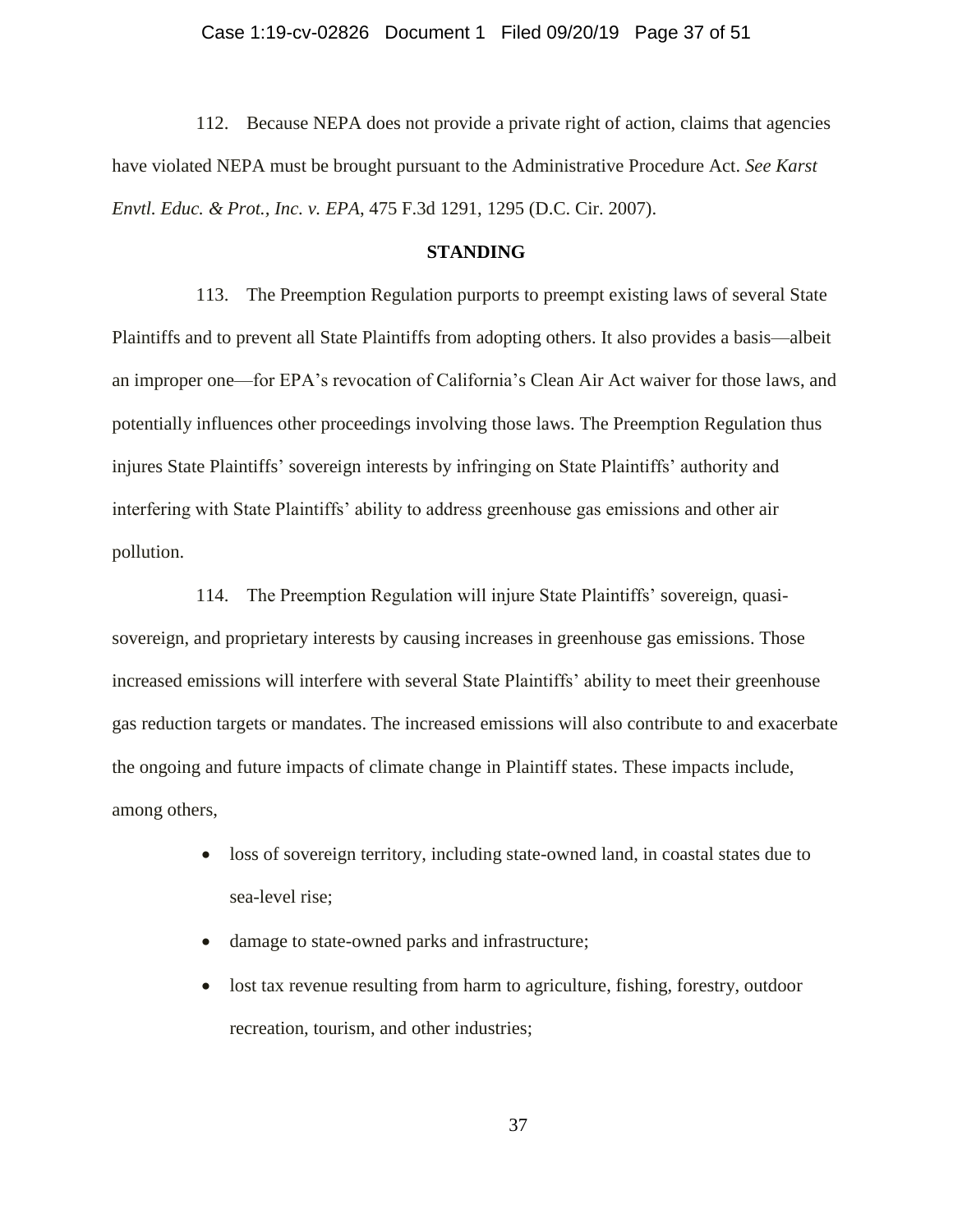• increased costs to public health and safety programs, including state-run hospitals, public water systems, and fire suppression efforts.

115. The Preemption Regulation will injure State Plaintiffs' sovereign, quasisovereign, and proprietary interests by causing increases in emissions of so-called criteria pollutants and their precursors, including carbon monoxide, oxides of nitrogen, particulate matter, sulfur dioxide and volatile organic compounds. These increases will interfere with several State Plaintiffs' ability to attain or maintain National Ambient Air Quality Standards and the similar state laws and mandates, imposing increased regulatory burdens on State Plaintiffs. These emissions increases will also result in damage to the health of their citizens that will, in turn, increase health care costs for State Plaintiffs; in lost days of work and school; and in damage to vegetation that will, in turn, harm state-owned parks and the agriculture, outdoor recreation, and tourism industries.

116. The Preemption Regulation injures State Plaintiffs' informational and procedural interests by depriving them of NEPA-required analysis of the impact of preempting state air pollution laws and the ability to comment on such analysis.

117. State Plaintiffs have suffered and will suffer legal wrongs and concrete injuries as a result of NHTSA's Preemption Regulation. Declaring the Preemption Regulation unlawful and setting it aside will redress these harms suffered by State Plaintiffs.

### **FIRST CLAIM FOR RELIEF**

#### **(Violation of Administrative Procedure Act—Exceedance of statutory jurisdiction)**

118. The foregoing allegations are re-alleged herein by reference.

119. The Preemption Regulation is a "final agency action" within the meaning of the APA, 5 U.S.C. § 704.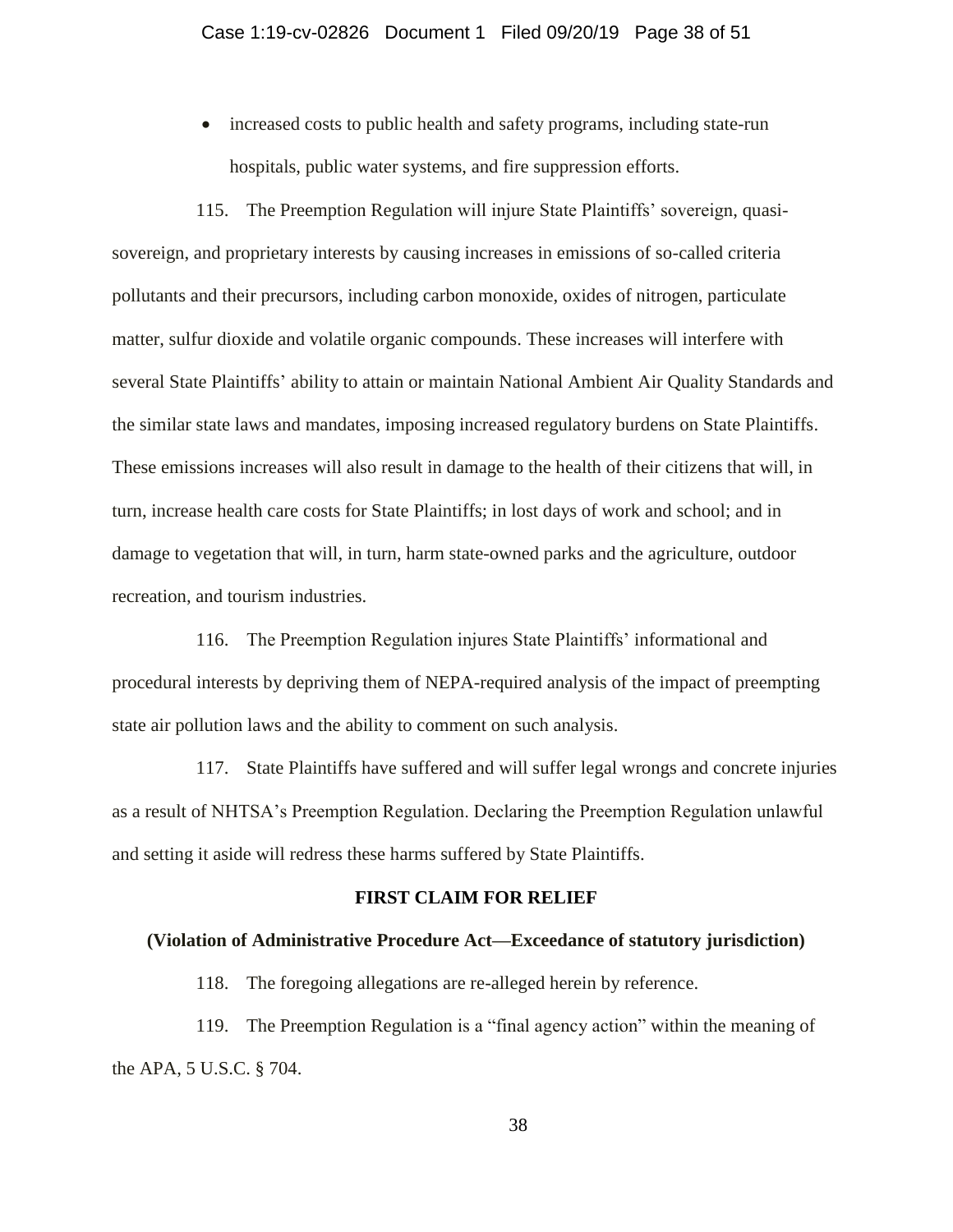### Case 1:19-cv-02826 Document 1 Filed 09/20/19 Page 39 of 51

120. Under the APA, this Court shall "hold unlawful and set aside agency action" that is "in excess of statutory jurisdiction [or] authority."  $5 \text{ U.S.C.}$   $\S$   $706(2)(\text{C})$ .

121. Congress has not delegated to NHTSA any authority to issue a regulation or other legally effective determination under EPCA regarding express or implied preemption under EPCA, nor to adopt regulations declaring particular state laws, or categories of state laws, preempted by EPCA.

122. Congress authorized NHTSA to issue regulations under EPCA only to carry out NHTSA's "duties and powers." 49 U.S.C. § 322; *see also* 49 U.S.C. § 32910(d) ("The Administrator may prescribe regulations to carry out duties of the Administrator under this Chapter."). The Preemption Regulation does not carry out any of NHTSA's duties or powers under EPCA.

123. The Preemption Regulation was adopted in excess of NHTSA's authority, and must be declared unlawful and set aside.

#### **SECOND CLAIM FOR RELIEF**

#### **(***Ultra vires* **action)**

124. The foregoing allegations are re-alleged herein by reference.

125. Neither executive agencies nor executive officers can take action unless authority has been delegated to them, whether by Congress, the Constitution, or some other source. When an executive officer takes *ultra vires* action outside of that authority, courts may intervene to declare and reestablish limits of executive branch authority, and protect the rights of injured parties through the courts' equitable jurisdiction.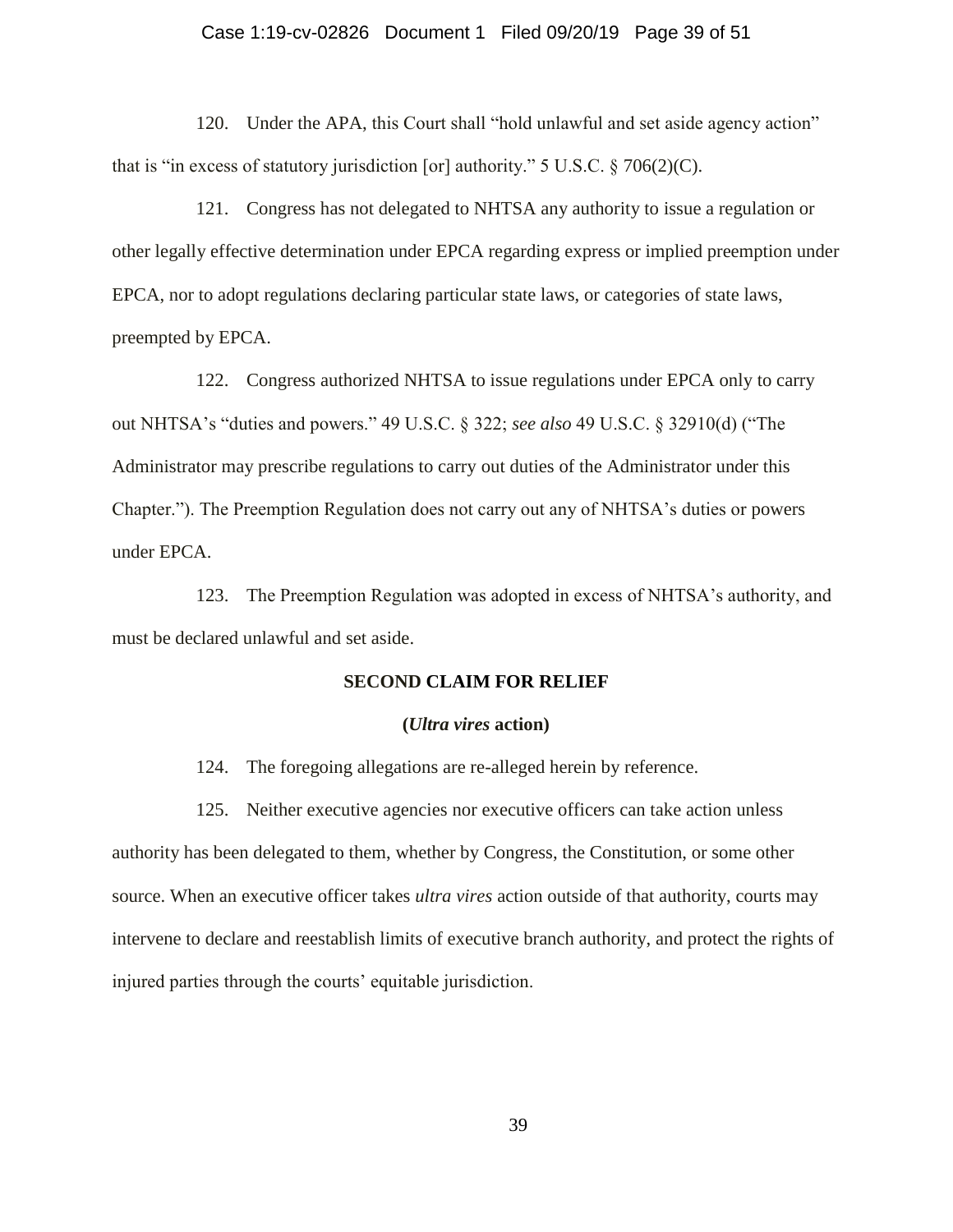### Case 1:19-cv-02826 Document 1 Filed 09/20/19 Page 40 of 51

126. The Preemption Regulation is completely outside of and beyond any authority delegated to Defendants. The Preemption Regulation does not identify any statute or other authority that authorizes the regulation.

127. Through the Preemption Regulation, Defendants have taken *ultra vires* action contrary to the separation of powers and infringing upon historic state police powers.

128. Accordingly, the Preemption Regulation must be declared unlawful and set aside.

#### **THIRD CLAIM FOR RELIEF**

# **(Violation of the Administrative Procedure Act—arbitrary, capricious, contrary to law, and unwarranted by the facts)**

129. The foregoing allegations are re-alleged herein by reference.

130. Under the Administrative Procedure Act, this Court shall "hold unlawful and set aside agency action" that is "arbitrary, capricious, an abuse of discretion, or otherwise not in accordance with law," 5 U.S.C. § 706(2)(A), "contrary to constitutional right," *id.* § 706(2)(B), or "unwarranted by the facts," *id*. § 706(2)(F).

131. The Preemption Regulation is contrary to law because it interprets EPCA as expressly and implicitly preempting state laws regulating or prohibiting—or "having the direct or substantial effect of regulating or prohibiting," p. 224—tailpipe greenhouse gas emissions, regardless of whether EPA has waived Clean Air Act preemption of those laws under Section 209(b) of the Clean Air Act. The Preemption Regulation is contrary to law because it conflicts with Congressional intent, as recognized by the Supreme Court, to establish two distinct statutory schemes for the separate regulation of vehicle emissions and fuel economy. The Preemption Regulation wrongly interprets Congress's adoption of EPCA as implicitly revoking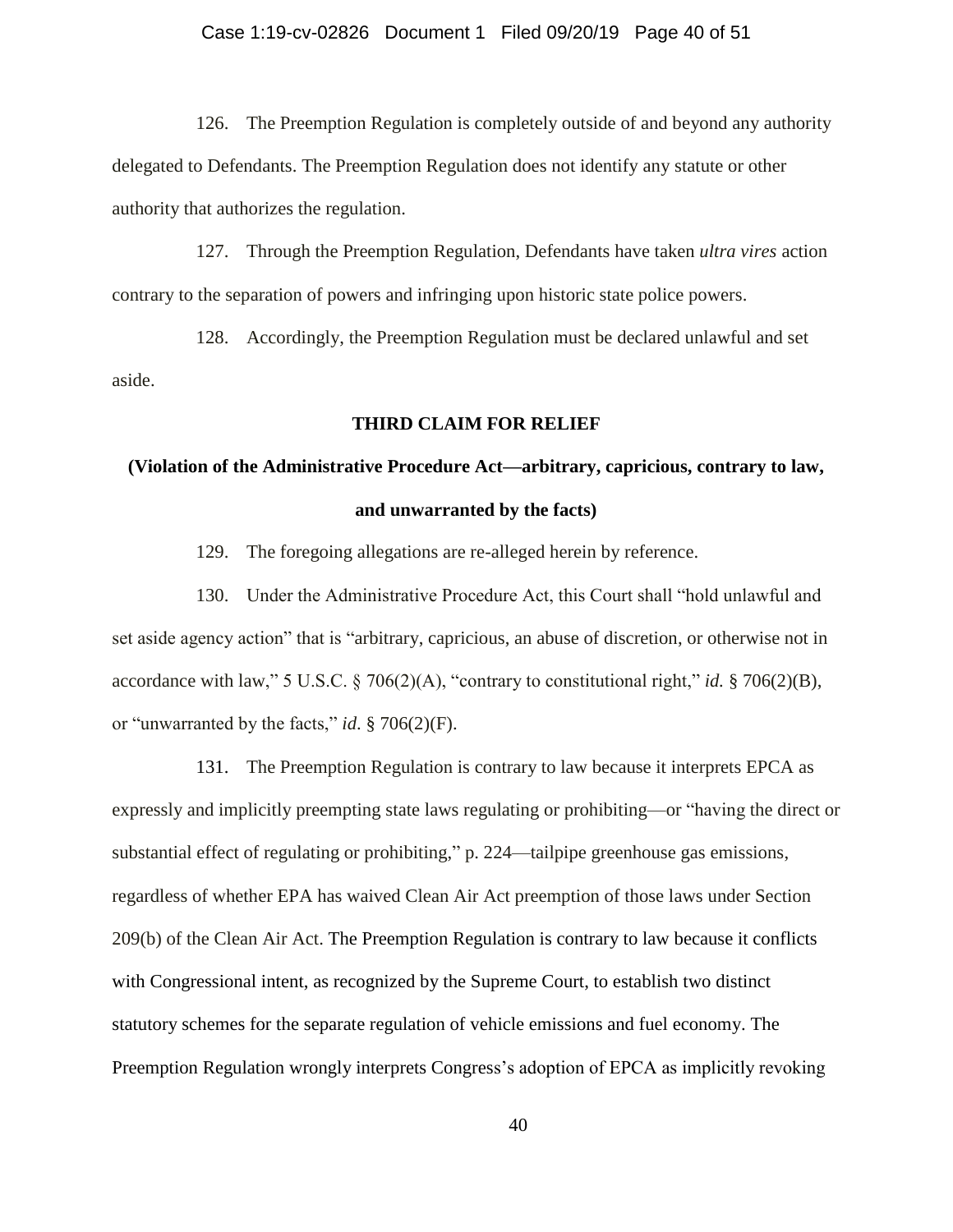### Case 1:19-cv-02826 Document 1 Filed 09/20/19 Page 41 of 51

California's authority to set vehicle emissions standards, at least with respect to GHGs. That interpretation is contrary to Congress's direction in EPCA that NHTSA consider and give effect to California's emissions standards. It is also contrary to further Congressional action reaffirming and expanding California's authority to set vehicle emissions standards that Congress recognized could affect fuel economy, including the 1977 amendments to the Clean Air Act and the 1994 recodification of EPCA.

132. The Preemption Regulation also is contrary to law because it disregards Congress's express recognition of California's GHG standards in EISA and Congress's express recognition of California's ZEV standards in the 1990 amendments to the Clean Air Act.

133. The Preemption Regulation violates NHTSA's general conformity obligations under Section 176 of the Clean Air Act to refrain from taking actions that frustrate states' ability to attain or maintain National Ambient Air Quality Standards. 42 U.S.C. § 7506; *see also* 40 C.F.R. Part 93, subpart B. By purporting to declare preempted the California standards that have previously been recognized as necessary for several State Plaintiffs' to attain or maintain those National Ambient Air Quality Standards, NHTSA's action will cause increased criteria pollutant levels in the ambient air and interfere with State Plaintiffs' efforts to attain or maintain those standards. In conjunction with other reasonably foreseeable actions, the Preemption Regulation will contribute to new violations of NAAQS in nonattainment or maintenance areas in a manner that will increase the frequency or severity of the new violations.

134. The Preemption Regulation is arbitrary and capricious because it does not "articulate a satisfactory explanation for its action including a rational connection between the facts found and the choice made." *Motor Vehicle Mfrs. Ass'n v. State Farm Mut. Auto. Ins. Co.,* 463 U.S. 29, 43 (1983) (quotation marks omitted).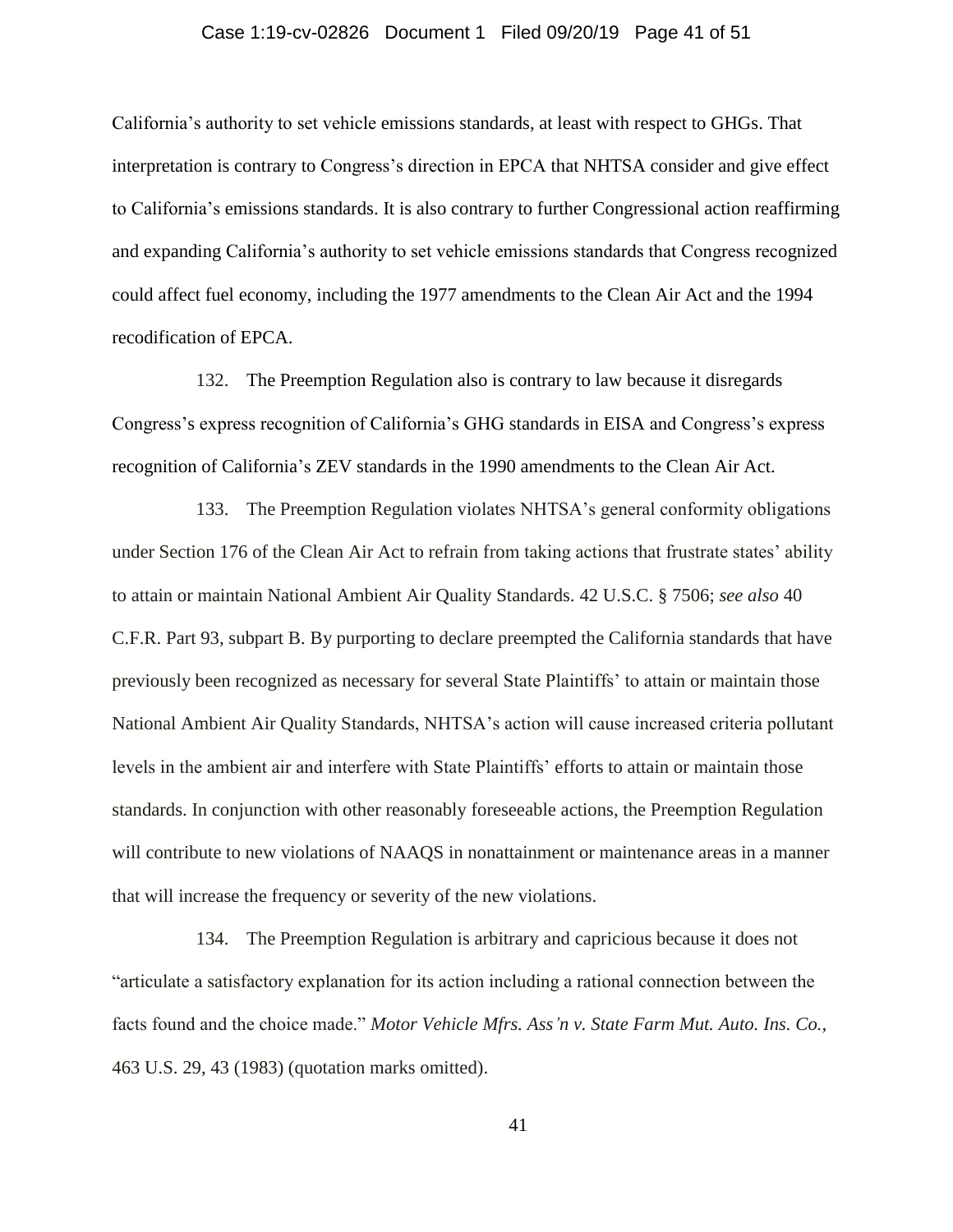### Case 1:19-cv-02826 Document 1 Filed 09/20/19 Page 42 of 51

135. The Preemption Regulation fails to adequately explain NHTSA's departure from its long-held position that EPCA requires the consideration of emissions standards for which California has a waiver.

136. The Preemption Regulation is unlawful and arbitrary and capricious because it violates and fails to consider EPCA's objectives of conserving energy and promoting the development of vehicles powered by less conventional energy sources such as electricity.

137. The Preemption Regulation is arbitrary and capricious because NHTSA fails to adequately explain how preemption of laws necessary to meet federal air quality standards does not interfere with states' ability to meet those standards.

138. The Preemption Regulation is arbitrary and capricious because it fails to address or consider state reliance, approved by EPA, on the ZEV standards for purposes of transportation conformity demonstrations under Section 176 of the Clean Air Act. 42 U.S.C. § 7506.

139. The Preemption Regulation is unwarranted by the facts because it purports to declare that California's standards conflict with the congressional objectives for EPCA. But NHTSA has not identified, and cannot identify, any actual evidence of such conflict, despite the fact that California has had enforceable ZEV standards for more than 20 years and GHG standards for 9 years.

140. Accordingly, the Preemption Regulation must be declared unlawful and set aside.

#### **FOURTH CLAIM FOR RELIEF**

#### **(Violation of Administrative Procedure Act—Failure to comply with NEPA)**

141. The foregoing allegations are re-alleged herein by reference.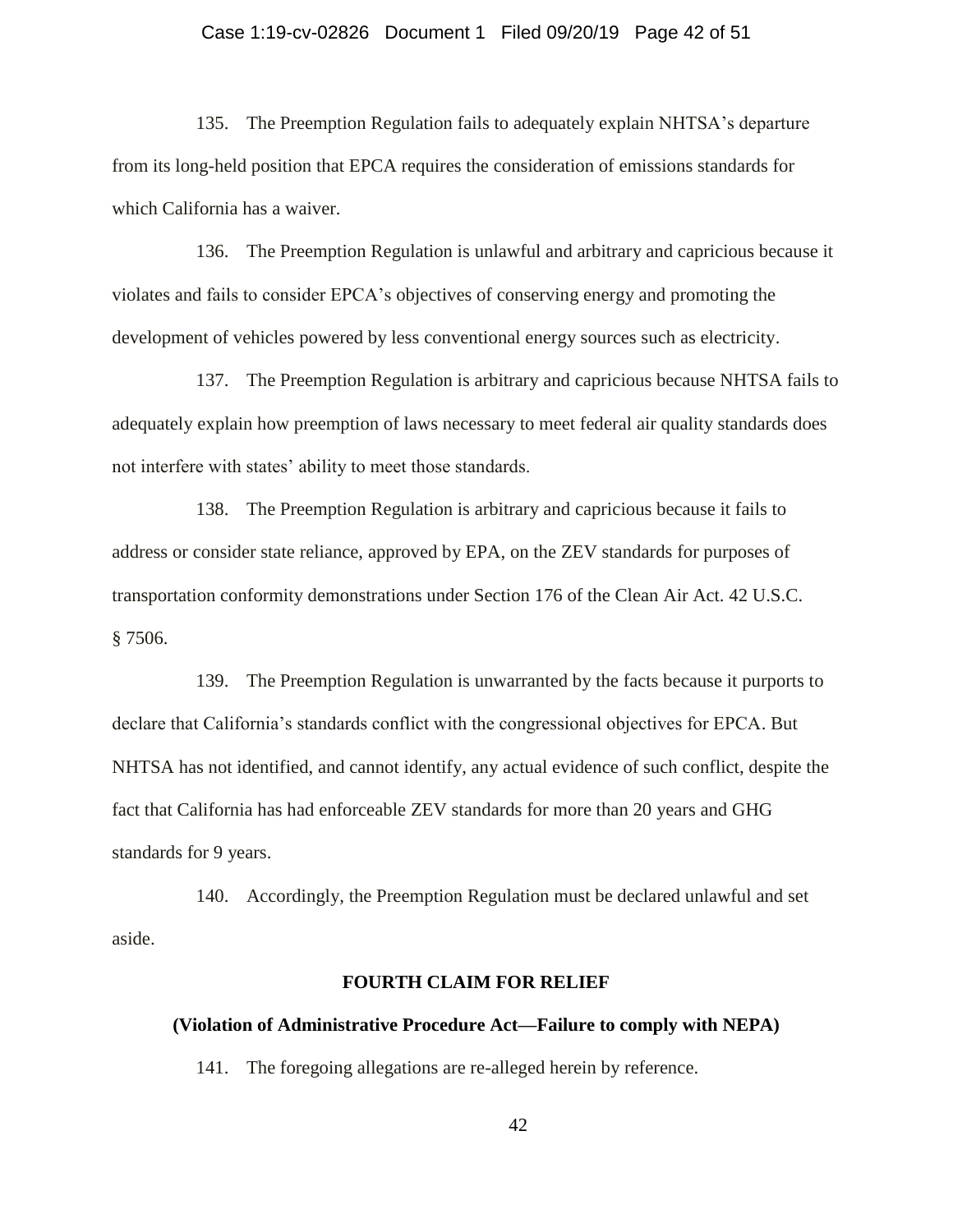### Case 1:19-cv-02826 Document 1 Filed 09/20/19 Page 43 of 51

142. NHTSA has committed to "carry out the full intent and purpose of [NEPA] and related orders and statutes, and take positive steps to avoid any action which could adversely affect the quality of the human environment." 49 C.F.R. § 520.2. Under NHTSA's regulations, NEPA applies to "rulemaking and regulatory actions," *id*. § 520.4(b)(3), including the Preemption Regulation.

143. NHTSA asserts that NEPA does not apply to the Preemption Regulation. Relying on that assertion, NHTSA entirely failed to comply with NEPA, its implementing regulations, and NHTSA's own regulations by not preparing any "environmental document" in connection with the Preemption Regulation. 40 C.F.R. § 1508.10.

144. NHTSA asserts that the Preemption Regulation "does not result in significant environmental impacts to the quality of the human environment." Preemption Regulation, p. 191. That assertion is arbitrary, capricious, and an abuse of discretion. For example, NHTSA failed to adequately consider the environmental effects of eliminating ZEV standards in California and other Section 177 States. These effects are a reasonably foreseeable result of the Preemption Regulation, given that EPA relied on the Preemption Regulation as a basis to revoke California's waiver of preemption for those standards. NHTSA likewise failed to adequately consider the reasonably foreseeable effects of state GHG standards being eliminated in the Preemption Regulation and the proposal to weaken the federal standards being finalized in a rule EPA and NHTSA "anticipate issuing … in the near future." *Id.*, p. 2.

145. NHTSA's assertion that the Preemption Regulation does not significantly affect the quality of the human environment is not a valid Finding of No Significant Impact because the agency did not prepare the prerequisite Environmental Assessment. See 40 C.F.R. § 1508.13. Under NEPA and implementing regulations of the Council on Environmental Quality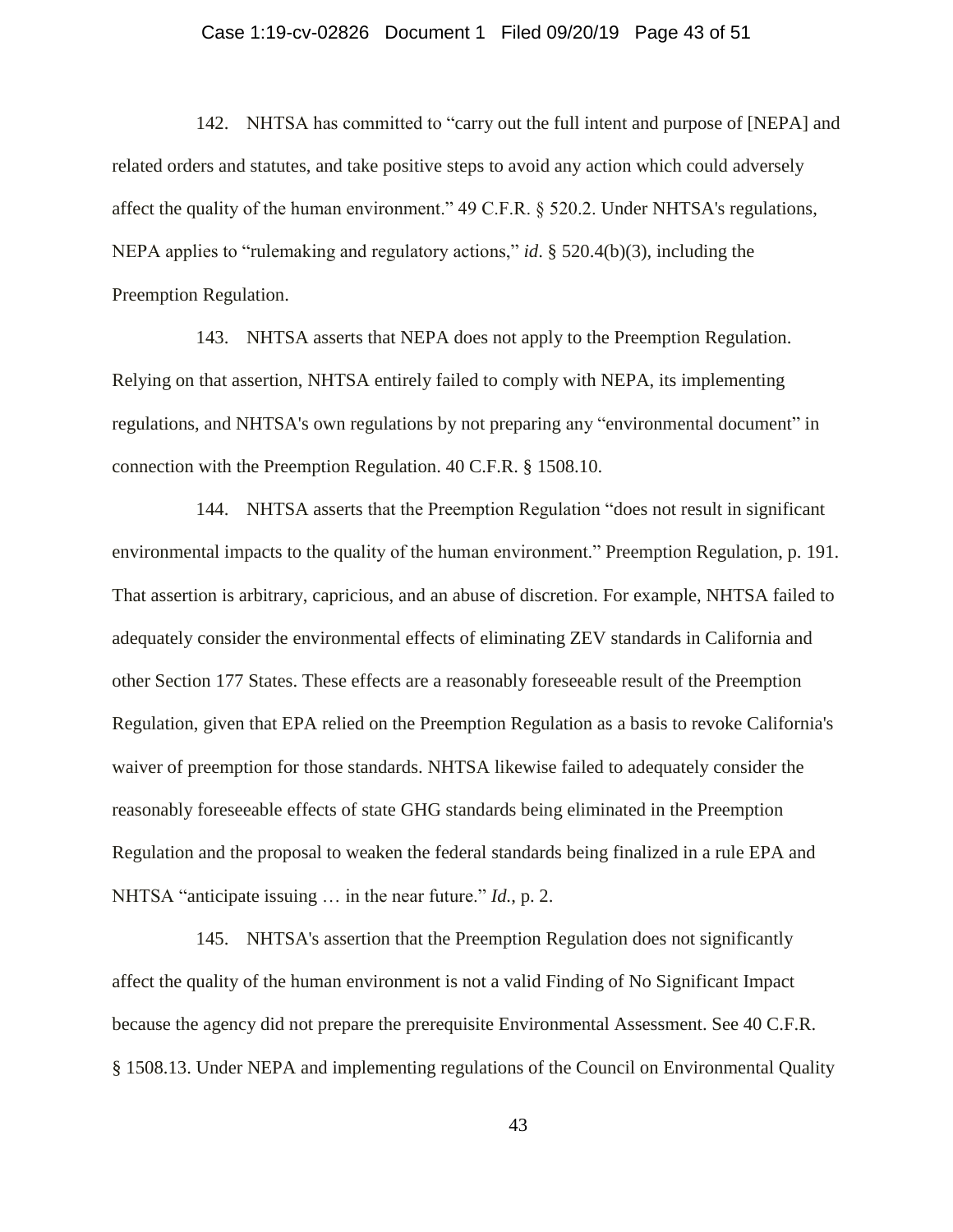### Case 1:19-cv-02826 Document 1 Filed 09/20/19 Page 44 of 51

and NHTSA, the Preemption Regulation is a "major Federal action" that significantly affects the quality of the human environment and requires preparation of an environmental impact statement. 42 U.S.C. § 4332(C); 40 C.F.R. §§ 1508.18(b)(1); 49 C.F.R. §§ 520.4, 520.5. NHTSA violated NEPA by failing to prepare an environmental impact statement.

146. Defendants promulgated the Preemption Regulation without observance of procedures required by the law. 5 U.S.C. § 706(2)(D). Further, NHTSA's actions and failures are arbitrary and capricious, an abuse of discretion, and not in accordance with law, in violation of NEPA, its implementing regulations, NHTSA's regulations, and the APA. 5 U.S.C. § 706(2)(A).

147. Accordingly, the Preemption Regulation must be declared unlawful and set aside.

### **PRAYER FOR RELIEF**

WHEREFORE, State Plaintiffs respectfully request that this Court enter a judgment:

1. Declaring that the Preemption Regulation is *ultra vires*;

2. Declaring that the Preemption Regulation violates the APA;

3. Declaring that the Preemption Regulation violates NEPA;

4. Declaring that the Preemption Regulation is unlawful and that its legal

conclusions are inconsistent with EPCA, the Clean Air Act, and EISA.

5. Holding unlawful and setting aside the Preemption Regulation;

6. Granting a permanent injunction prohibiting Defendants from implementing or relying on the Preemption Regulation;

7. Awarding State Plaintiffs costs, expenses, and reasonable attorneys' fees;

8. Awarding such other relief as the Court deems just and proper.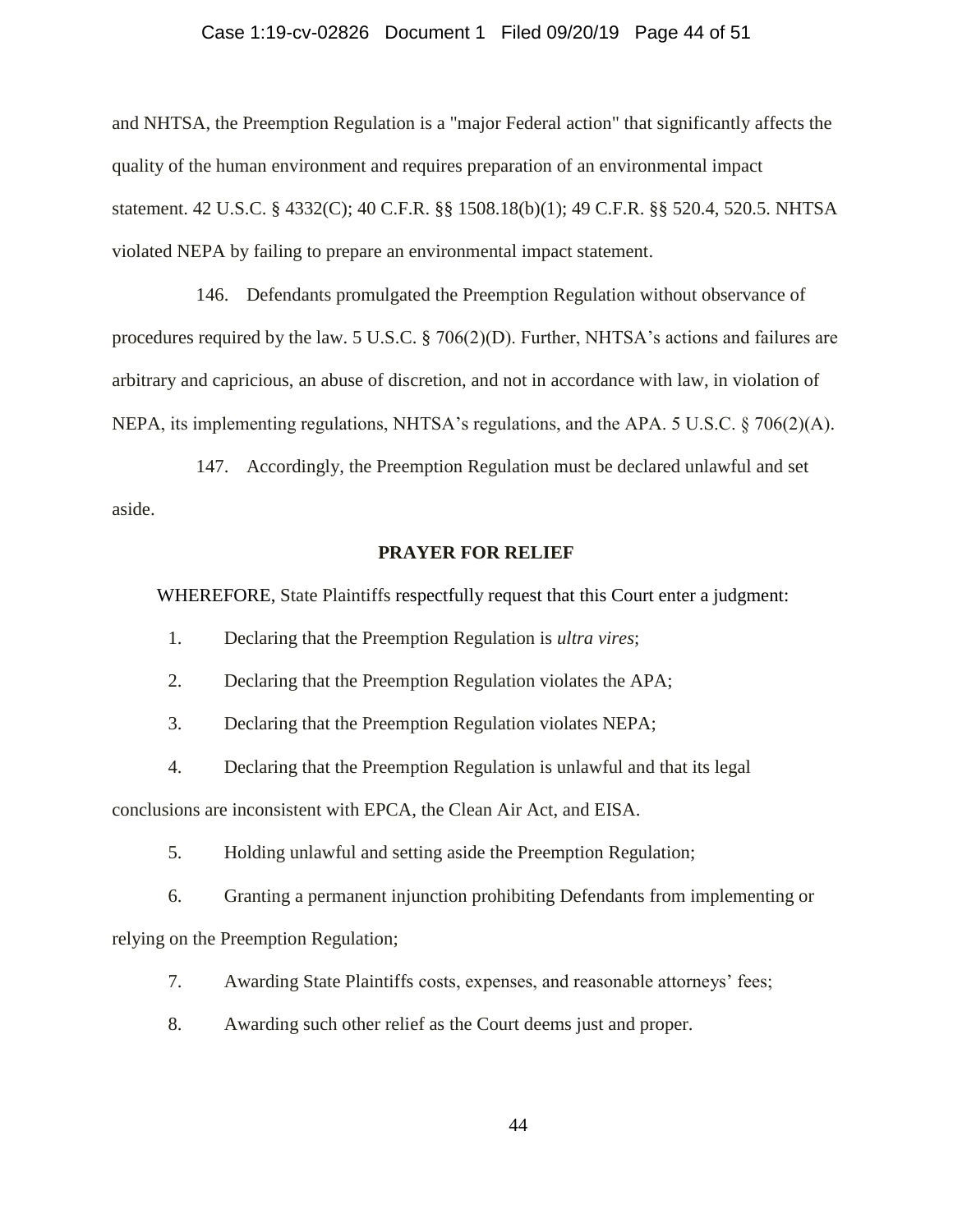Dated: September 20, 2019 Respectfully Submitted,

## FOR THE STATE OF CALIFORNIA

XAVIER BECERRA ATTORNEY GENERAL Robert W. Byrne Sally Magnani Senior Assistant Attorneys General David A. Zonana Gary Tavetian Supervising Deputy Attorneys General */s/Jonathan A. Wiener* Jonathan A. Wiener Jessica Barclay-Strobel Kavita Lesser M. Elaine Meckenstock Deputy Attorneys General 455 Golden Gate Ave., Suite 11000 San Francisco, CA 94102-7004 (415) 510-3549

*Attorneys for the State of California, by and through Governor Gavin Newsom, the California Air Resources Board, and Attorney General Xavier Becerra*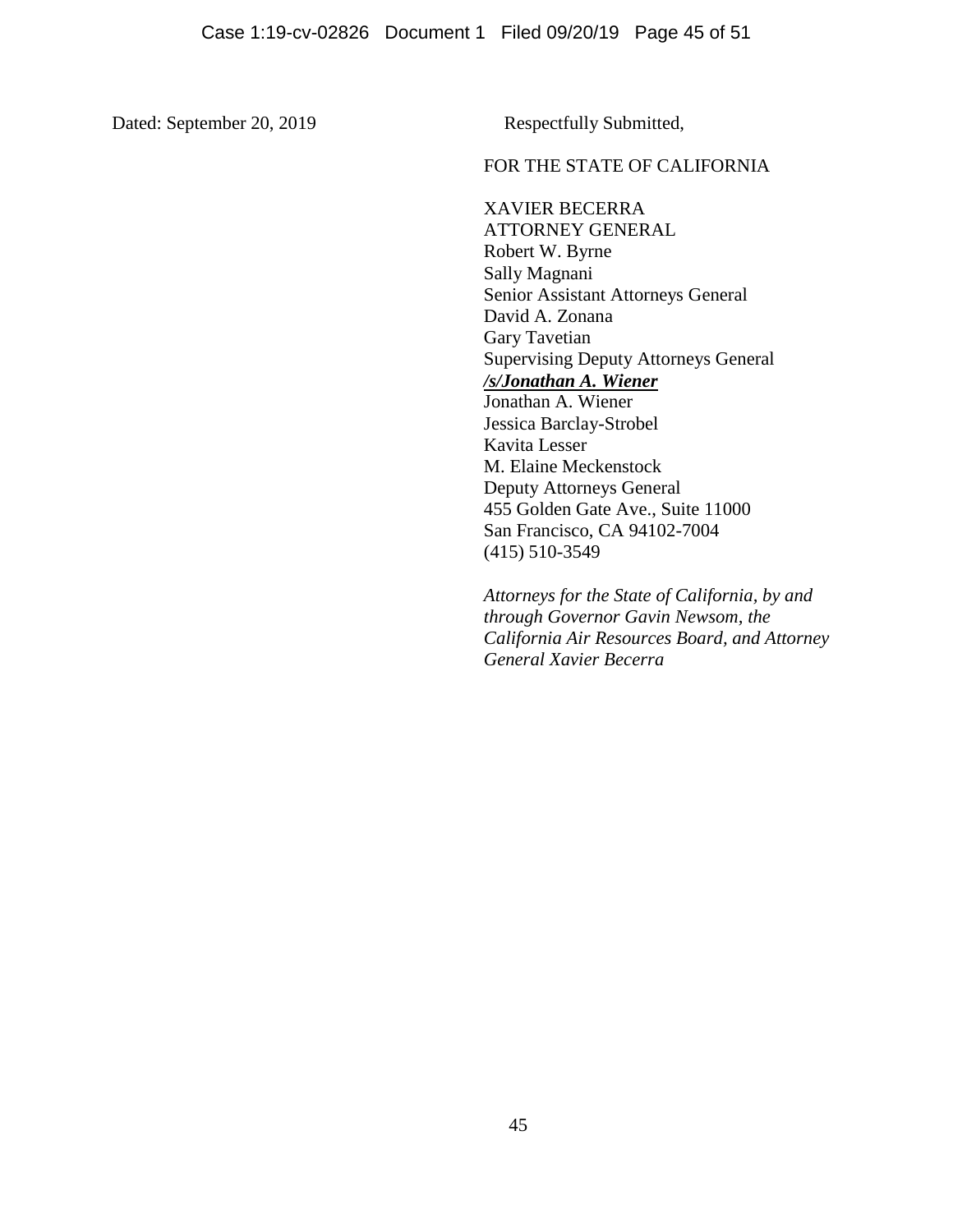# FOR THE STATE OF COLORADO

PHIL WEISER

COLORADO ATTORNEY GENERAL */s/ Eric R. Olson* Eric R. Olson Solicitor General Office of the Attorney General 1300 Broadway, 10th Floor Denver, CO 80203 (720) 508-6562 eric.olson@coag.gov

# FOR THE STATE OF DELAWARE

KATHLEEN JENNINGS ATTORNEY GENERAL OF THE STATE OF DELAWARE */s/ Kayli H. Spialter*  Kayli H. Spialter Deputy Attorney General Delaware Department of Justice 820 N. French Street, 6th Floor Wilmington, DE 19801 Kayli.spialter@delaware.gov (302) 395-2604

## FOR THE STATE OF ILLINOIS

KWAME RAOUL ATTORNEY GENERAL */s/ Jason E. James* Jason E. James Assistant Attorney General Matthew J. Dunn Chief, Environmental Enforcement/Asbestos Litig. Div. Daniel I. Rottenberg Assistant Attorney General 69 West Washington St. 18th Floor Chicago, IL 60602 (312) 814-0660 jjames@atg.state.il.us

### FOR THE STATE OF CONNECTICUT

WILLIAM TONG ATTORNEY GENERAL */s/ Matthew I. Levine* Matthew I. Levine Scott N. Koschwitz Assistant Attorneys General Office of the Attorney General P.O. Box 120, 55 Elm Street Hartford, CT 06141-0120 (860) 808-5250

## FOR THE STATE OF HAWAII

CLARE E. CONNORS ATTORNEY GENERAL */s/ William F. Cooper* William F. Cooper Deputy Attorney General State of Hawaii Office of the Attorney General 425 Queen Street, Honolulu, HI 96813 (808) 586-4070 Bill.F.Cooper@Hawaii.gov

## FOR THE STATE OF MAINE

AARON M. FREY ATTORNEY GENERAL */s/ Laura E. Jensen* Laura E. Jensen Assistant Attorney General Maine Attorney General's Office 6 State House Station Augusta, ME 04333 (207) 626-8868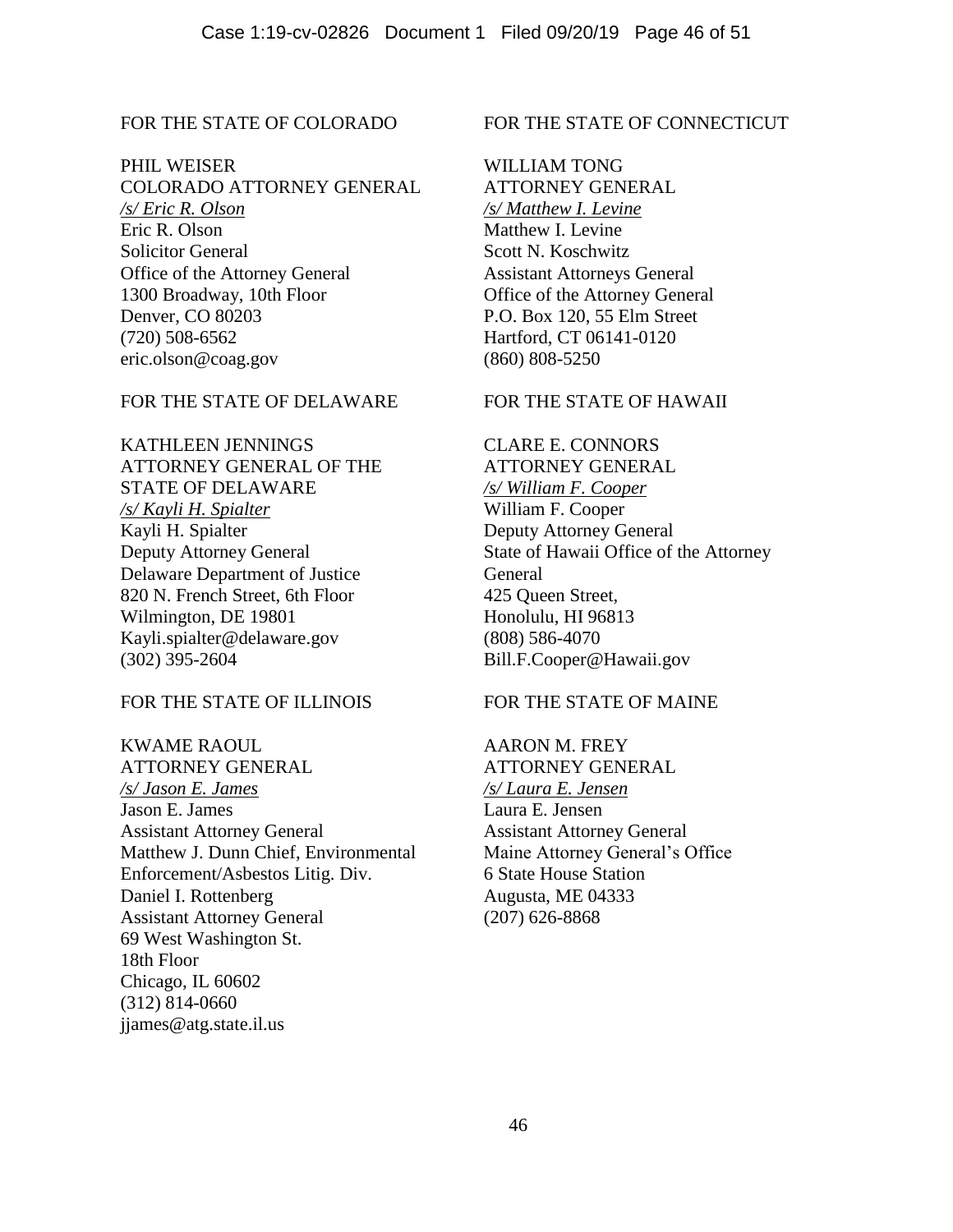## FOR THE STATE OF MARYLAND

#### BRIAN E. FROSH

ATTORNEY GENERAL */s/ Roberta R. James* Roberta R. James Assistant Attorney General Office of the Attorney General Maryland Department of the Environment 1800 Washington Blvd. Baltimore, MD 21230 (410) 537-3748

John B. Howard, Jr. Joshua M. Segal Steven J. Goldstein Special Assistant Attorneys General Office of the Attorney General 200 St. Paul Place Baltimore, MD 21202 (410) 576-6300

## FOR THE STATE OF NEVADA

AARON D. FORD ATTORNEY GENERAL OF NEVADA */s/ Heidi Parry Stern* Heidi Parry Stern Solicitor General Daniel P. Nubel Deputy Attorney General Office of the Nevada Attorney General 100 N. Carson Street Carson City, Nevada 89701 HStern@ag.nv.gov

# FOR THE STATE OF MINNESOTA

KEITH ELLISON ATTORNEY GENERAL */s/ Peter N. Surdo* Peter N. Surdo Special Assistant Attorney General 445 Minnesota Street, Suite 900 St. Paul, MN 55101-2127 (651) 757-1061 peter.surdo@ag.state.mn.us

## FOR THE STATE OF NEW JERSEY

GURBIR S. GREWAL ATTORNEY GENERAL */s/ Aaron A. Love* Aaron A. Love Chloe Gogo Deputy Attorneys General New Jersey Division of Law 25 Market Street Trenton, NJ 08625 (609) 376-2762 aaron.love@law.njoag.gov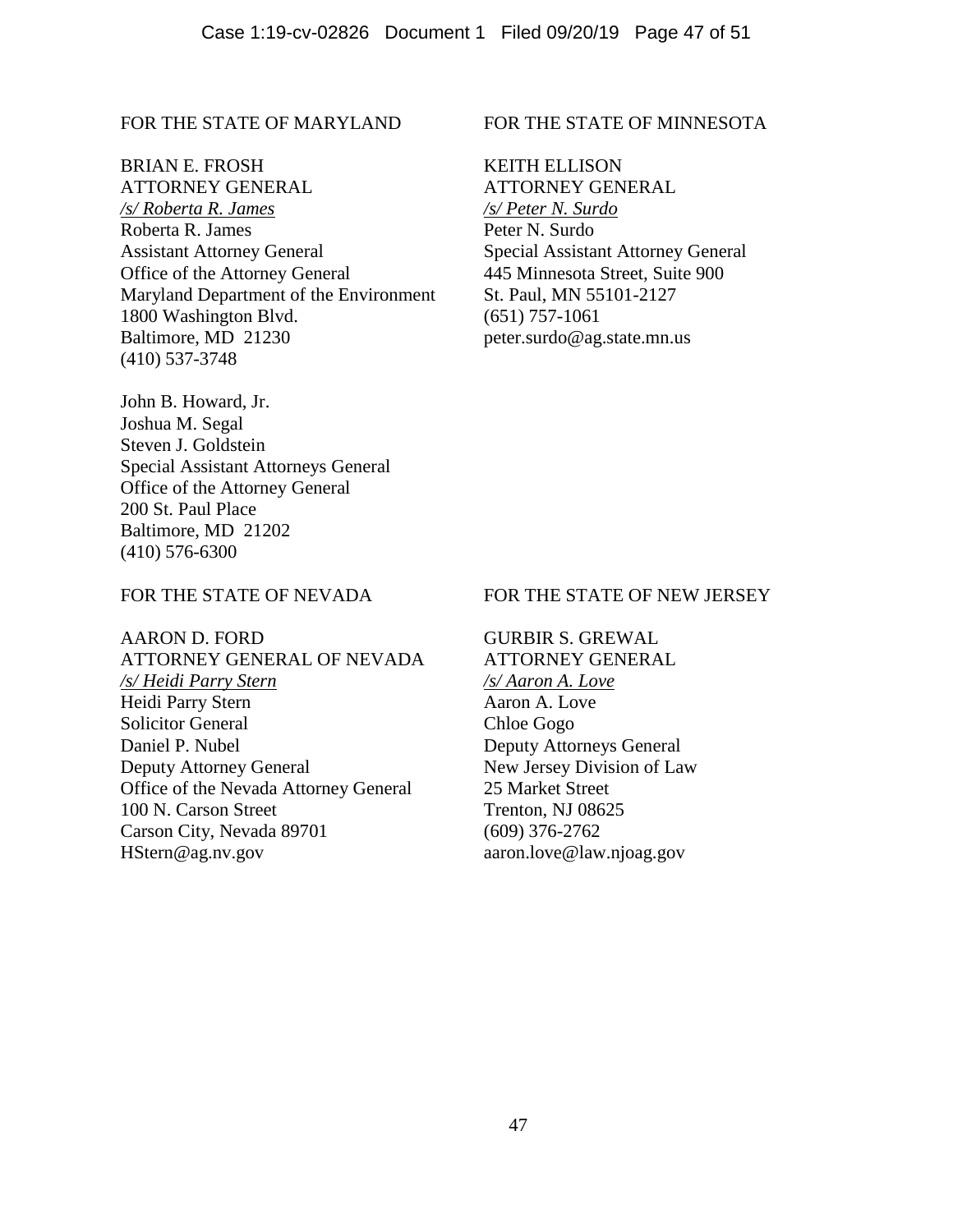# FOR THE STATE OF NEW MEXICO

## HECTOR BALDERAS

ATTORNEY GENERAL */s/ Anne E. Minard* Anne E. Minard Special Assistant Attorney General State of New Mexico Office of the Attorney General Consumer & Environmental Protection Division 408 Galisteo Street Santa Fe, NM 87501 (505) 490-4045 aminard@nmag.gov

## FOR THE STATE OF NORTH CAROLINA

JOSHUA H. STEIN ATTORNEY GENERAL Daniel S. Hirschman Senior Deputy Attorney General Francisco Benzoni Special Deputy Attorney General */s/ Asher P. Spiller* Asher P. Spiller Taylor Crabtree Assistant Attorneys General North Carolina Department of Justice P.O. Box 629 Raleigh, NC 27602 (919) 716-6400

## FOR THE STATE OF RHODE ISLAND

PETER F. NERONHA ATTORNEY GENERAL */s/ Gregory S. Schultz* Gregory S. Schultz Special Assistant Attorney General Office of the Attorney General 150 South Main Street Providence, RI 02903 (401) 274-4400 gschultz@riag.ri.gov

### FOR THE STATE OF NEW YORK

LETITIA JAMES ATTORNEY GENERAL Yueh-Ru Chu Chief, Affirmative Litigation Section Environmental Protection Bureau Austin Thompson Assistant Attorney General */s/ Gavin G. McCabe* Gavin G. McCabe Assistant Attorney General 28 Liberty Street, 19th Floor New York, New York 10005 (212) 416-8469 gavin.mccabe@ag.ny.gov

## FOR THE STATE OF OREGON

ELLEN F. ROSENBLUM ATTORNEY GENERAL */s/ Paul Garrahan* Paul Garrahan Attorney-in-Charge Natural Resources Section Oregon Department of Justice 1162 Court Street NE Salem, OR 97301-4096 (503) 947-4593

#### FOR THE STATE OF VERMONT

THOMAS J. DONOVAN, JR. ATTORNEY GENERAL */s/ Nicholas F. Persampieri* Nicholas F. Persampieri Assistant Attorney General Office of the Attorney General 109 State Street Montpelier, VT 05609 (802) 828-3186 nick.persampieri@vermont.gov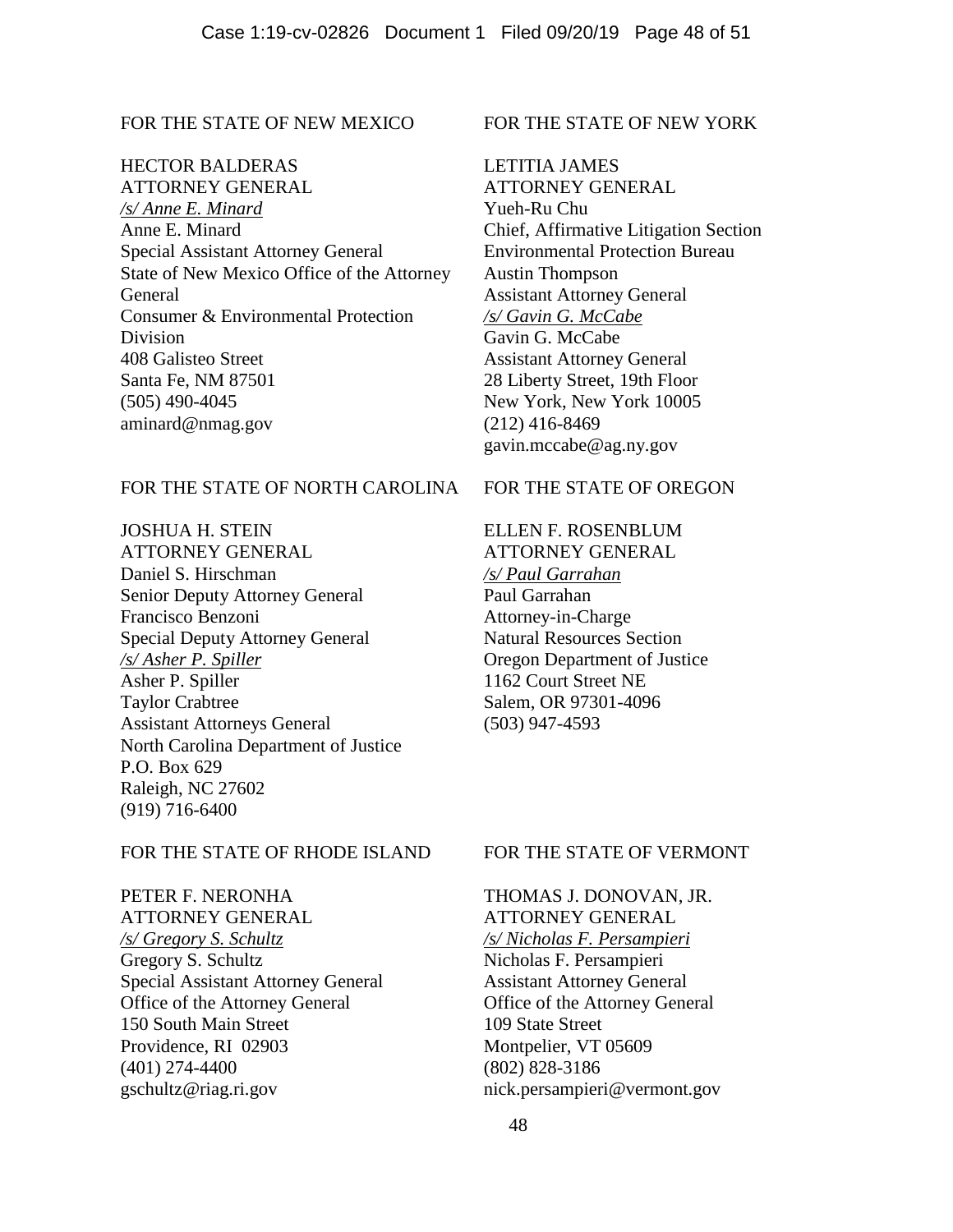## FOR THE STATE OF WASHINGTON

ROBERT W. FERGUSON ATTORNEY GENERAL */s/ Emily C. Nelson* Emily C. Nelson Assistant Attorney General Office of the Attorney General P.O. Box 40117 Olympia, Washington 98504 (360) 586-4607 emily.nelson@atg.wa.gov

FOR THE COMMONWEALTH OF **MASSACHUSETTS** 

MAURA HEALEY ATTORNEY GENERAL Christophe Courchesne Assistant Attorney General Chief, Environmental Protection Division Matthew Ireland Carol Iancu Assistant Attorneys General */s/ Megan M. Herzog* Megan M. Herzog Special Assistant Attorney General Office of the Attorney General Environmental Protection Division One Ashburton Place, 18th Floor Boston, Massachusetts 02108 (617) 727-2200 megan.herzog@mass.gov

#### FOR THE STATE OF WISCONSIN

JOSHUA L. KAUL ATTORNEY GENERAL */s Jennifer L. Vandermeuse* Jennifer L. Vandermeuse Assistant Attorney General Wisconsin Department of Justice Post Office Box 7857 Madison, WI 53702-7857 (608) 266-7714 vandermeusejl@doj.state.wi.us

## FOR THE COMMONWEALTH OF PENNSYLVANIA

JOSH SHAPIRO ATTORNEY GENERAL */s/ Michael J. Fischer* Michael J. Fischer Chief Deputy Attorney General Ann R. Johnston Senior Deputy Attorney General Office of Attorney General 1600 Arch Street, Suite 300 Philadelphia, PA 19103 (215) 560-2171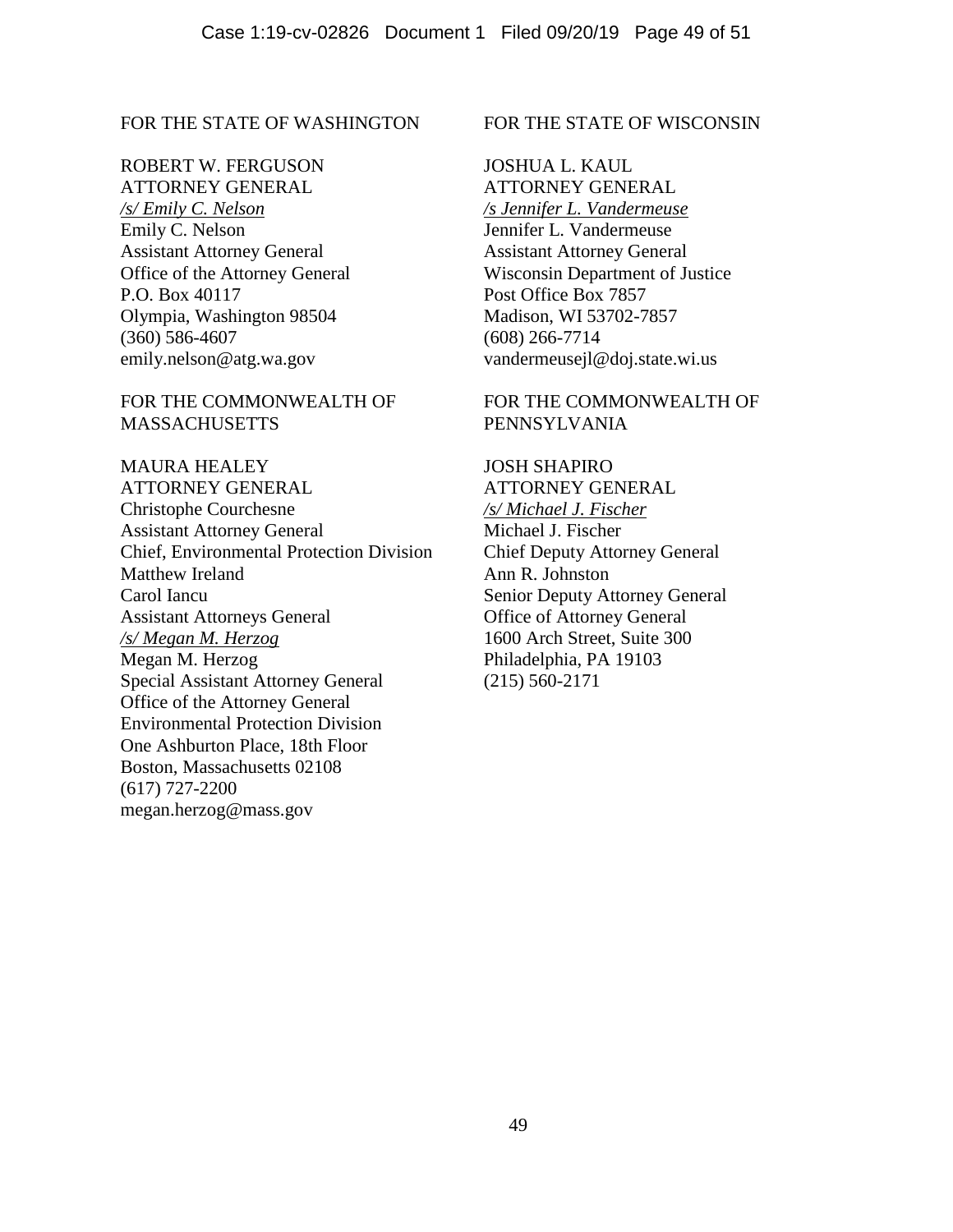FOR THE COMMONWEALTH OF VIRGINIA

MARK R. HERRING ATTORNEY GENERAL Donald D. Anderson Deputy Attorney General Paul Kugelman, Jr. Senior Assistant Attorney General Chief, Environmental Section */s/ Caitlin C. G. O'Dwyer* Caitlin C. G. O'Dwyer Assistant Attorney General Office of the Attorney General Commonwealth of Virginia 202 North 9th Street Richmond, Virginia 23219 (804) 786-1780 godwyer@oag.state.va.us

## FOR THE DISTRICT OF COLUMBIA

KARL A. RACINE ATTORNEY GENERAL */s/ David S. Hoffmann* David S. Hoffmann Assistant Attorney General Public Integrity Section Office of the Attorney General for the District of Columbia 441 Fourth Street N.W. Suite 650 North Washington, D.C. 20001 (202) 442-9889 david.hoffmann@dc.gov

# FOR THE PEOPLE OF THE STATE OF MICHIGAN

DANA NESSEL ATTORNEY GENERAL */s/ Neil D. Gordon* Neil D. Gordon Gillian E. Wener Assistant Attorneys General Michigan Department of Attorney General Environment, Natural Resources and Agriculture Division P.O. Box 30755 Lansing, MI 48909 (517) 335-7664 gordonn1@michigan.gov

## FOR THE CITY OF LOS ANGELES

MICHAEL N. FEUER CITY ATTORNEY */s/ Michael J. Bostrom* Michael J. Bostrom (LCvR 83.2(c)) Assistant City Attorney 200 N. Spring Street, 14th Floor Los Angeles, CA 90012 (213) 978-1882 */s/ Matthew Sherb* Matthew Sherb (D00276) Deputy City Attorney 200 N. Main St., 7th Floor Los Angeles, CA 90012 (213) 978-2204